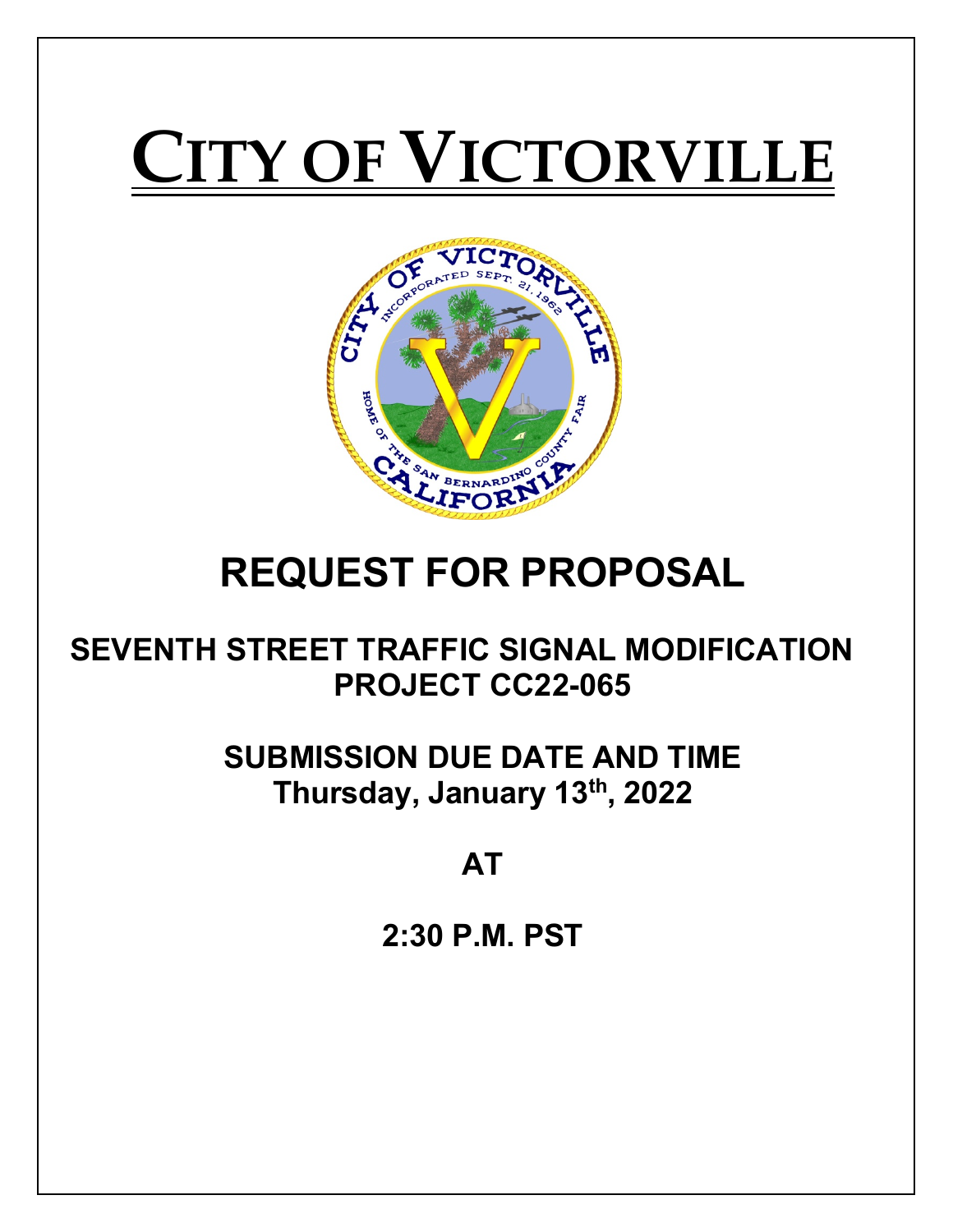#### **PROJECT NAME**

#### **SEVENTH STREET TRAFFIC SIGNAL MODIFICATION, PROJECT CC22-065**

#### **GENERAL INFORMATION**

The City of Victorville as the Agency/City is inviting qualified Civil/Traffic Engineering consultants to submit proposals to provide professional services which may lead to the award of a Consultant/Professional Services Agreement. The qualified consultant will provide the City with plans, specifications, engineering and construction support for the advertisement and construction of some traffic signal modifications and upgrades on Seventh Street in Victorville. The City desires to receive proposals from firms that have recent experience in this work. The agreement will be awarded without discrimination based on race, color, religion, age, sex, sexual orientation, or national origin. Costs of developing the proposal are the responsibility of the consultant and shall not be charged to the City.

#### **DESCRIPTION OF PROJECT**

Seventh Street is a 2.2-mile commercial corridor within a portion of the City's business district that is part of historic Route 66 connecting Interstate 15 with Route 18. The City was successful in securing a Highway Safety Improvement Program grant from State funds. The project scope includes adding lighting, enhancing detection and upgrading existing equipment along the corridor. Upgrades and/or modifications are desired for five (5) existing signalized intersections at B St, Forrest Ave, Mojave Dr, Victor St & Lorene Dr. A more detailed scope of work is located in Section C of this solicitation.

#### **PROPOSAL DUE DATE**

Proposals will be received by the City of Victorville **until 2:30 p.m. PST, Thursday, January 13th, 2022**  for the work to be done as described in this document and attachments (City of Victorville, 14343 Civic Drive, Victorville, CA 92392). Proposals may NOT be submitted by email. *Please be informed that the selected consultant will be required to submit all original signed documents prior to formal award if not included with the submission.*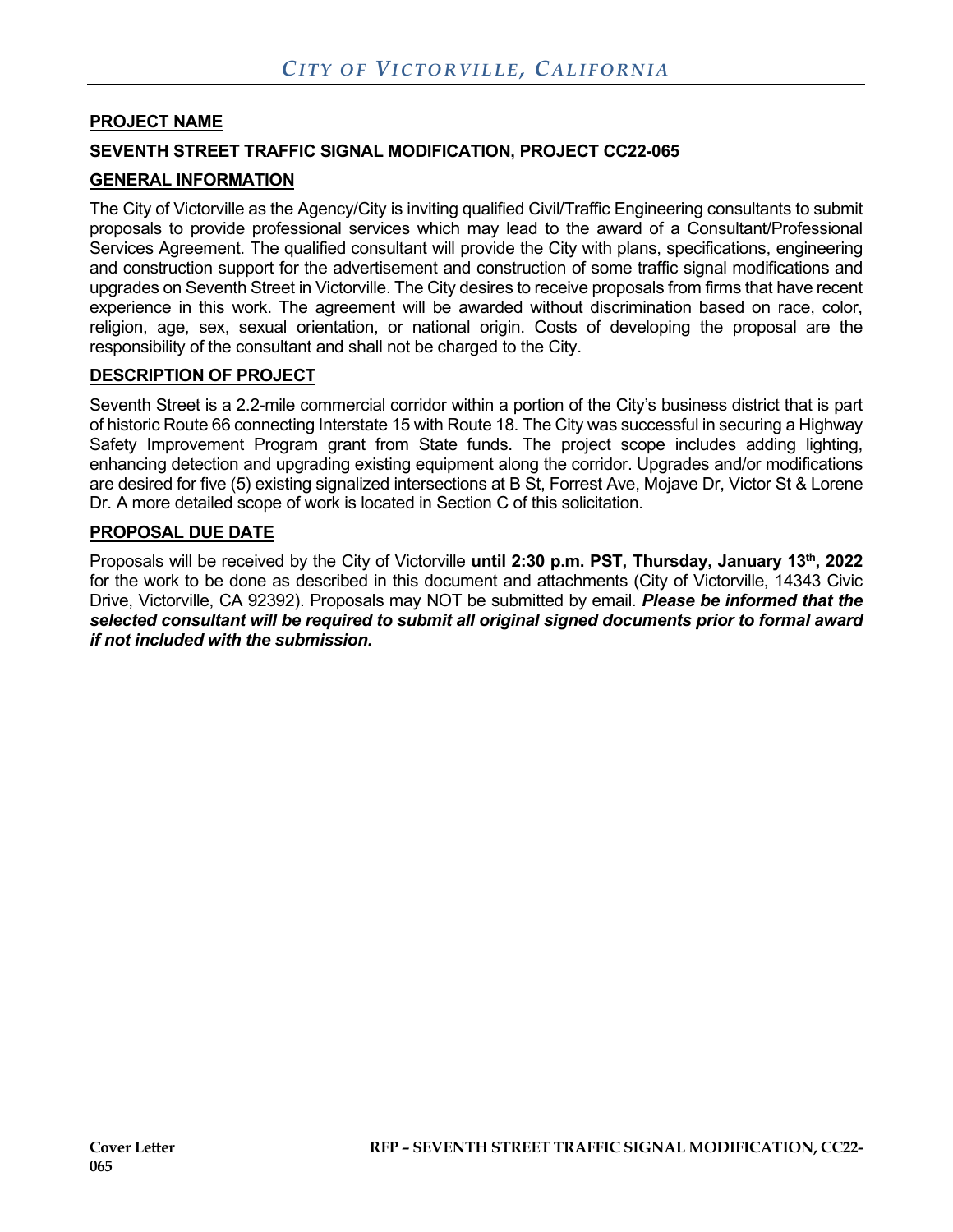## RFP - SEVENTH STREET TRAFFIC SIGNAL MODIFICATION, PROJECT CC22-065 **TABLE OF CONTENTS**

<span id="page-2-0"></span>This solicitation package includes the sections and subsections listed below. If any of these items are missing from your solicitation package, please notify the contact identified in the RFP.

| 2.                                                        |  |
|-----------------------------------------------------------|--|
|                                                           |  |
|                                                           |  |
| A                                                         |  |
| B                                                         |  |
| C                                                         |  |
| D                                                         |  |
| Ε                                                         |  |
| PROOF OF INSURANCE COVERAGE; REQUIRED ENDORSEMENTS 2<br>F |  |
|                                                           |  |
| 6.                                                        |  |
| 7.                                                        |  |
| 8.                                                        |  |
|                                                           |  |
|                                                           |  |
|                                                           |  |
|                                                           |  |
|                                                           |  |
|                                                           |  |
|                                                           |  |
|                                                           |  |
|                                                           |  |
|                                                           |  |
|                                                           |  |
|                                                           |  |
|                                                           |  |
|                                                           |  |
|                                                           |  |
|                                                           |  |
|                                                           |  |
|                                                           |  |
|                                                           |  |
|                                                           |  |
|                                                           |  |
|                                                           |  |
|                                                           |  |
|                                                           |  |
|                                                           |  |
|                                                           |  |
|                                                           |  |
|                                                           |  |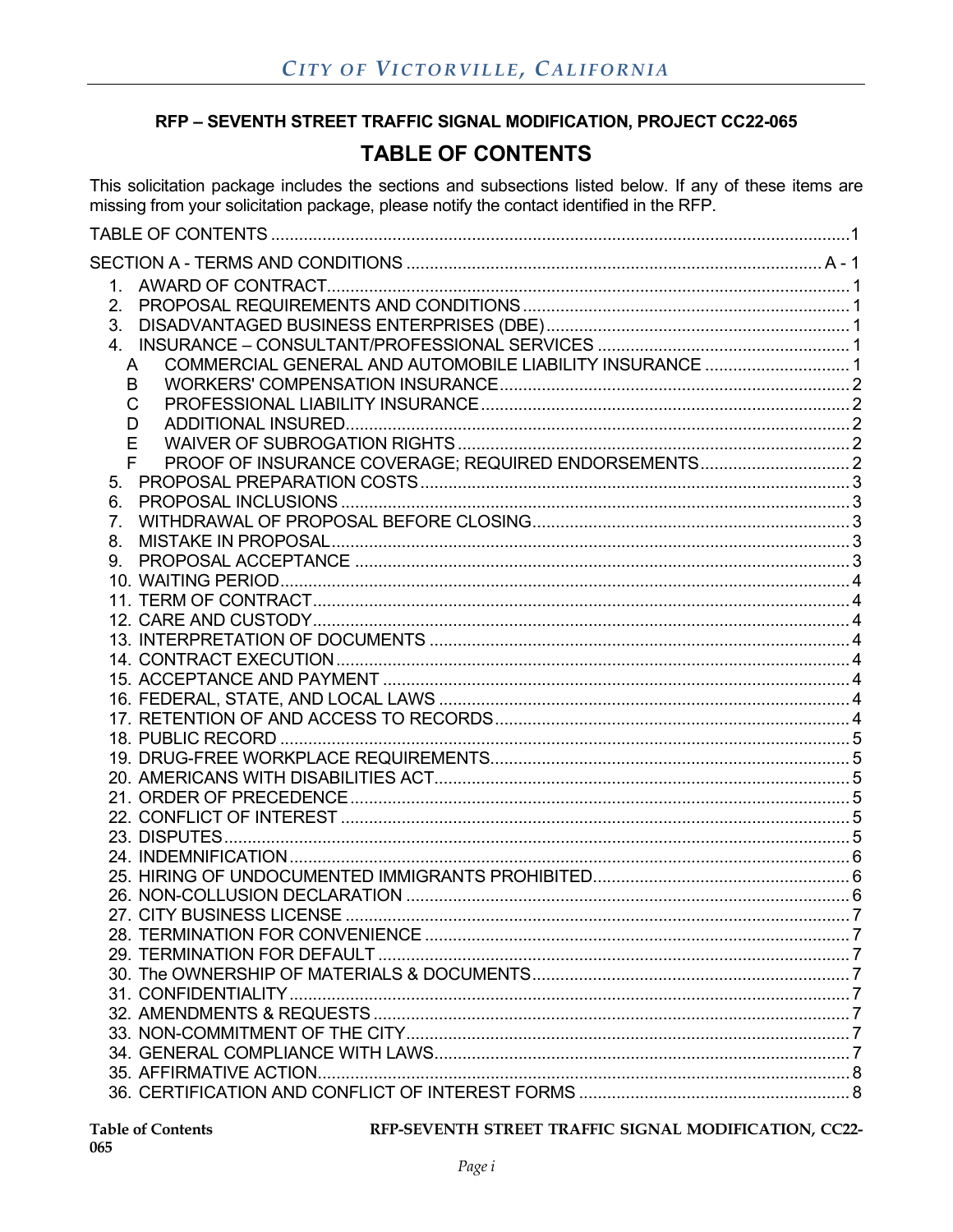| $\mathbf{1}$<br>2.<br>3.<br>4.<br>5.<br>6.<br>$\overline{7}$ .<br>8.<br>9.      |  |
|---------------------------------------------------------------------------------|--|
| $1_{-}$<br>2.<br>3 <sub>1</sub><br>4.<br>5.<br>6.<br>7 <sub>1</sub><br>8.<br>9. |  |
|                                                                                 |  |
|                                                                                 |  |

**ATTACHMENT A** 

#### RFP-SEVENTH STREET TRAFFIC SIGNAL MODIFICATION, CC22-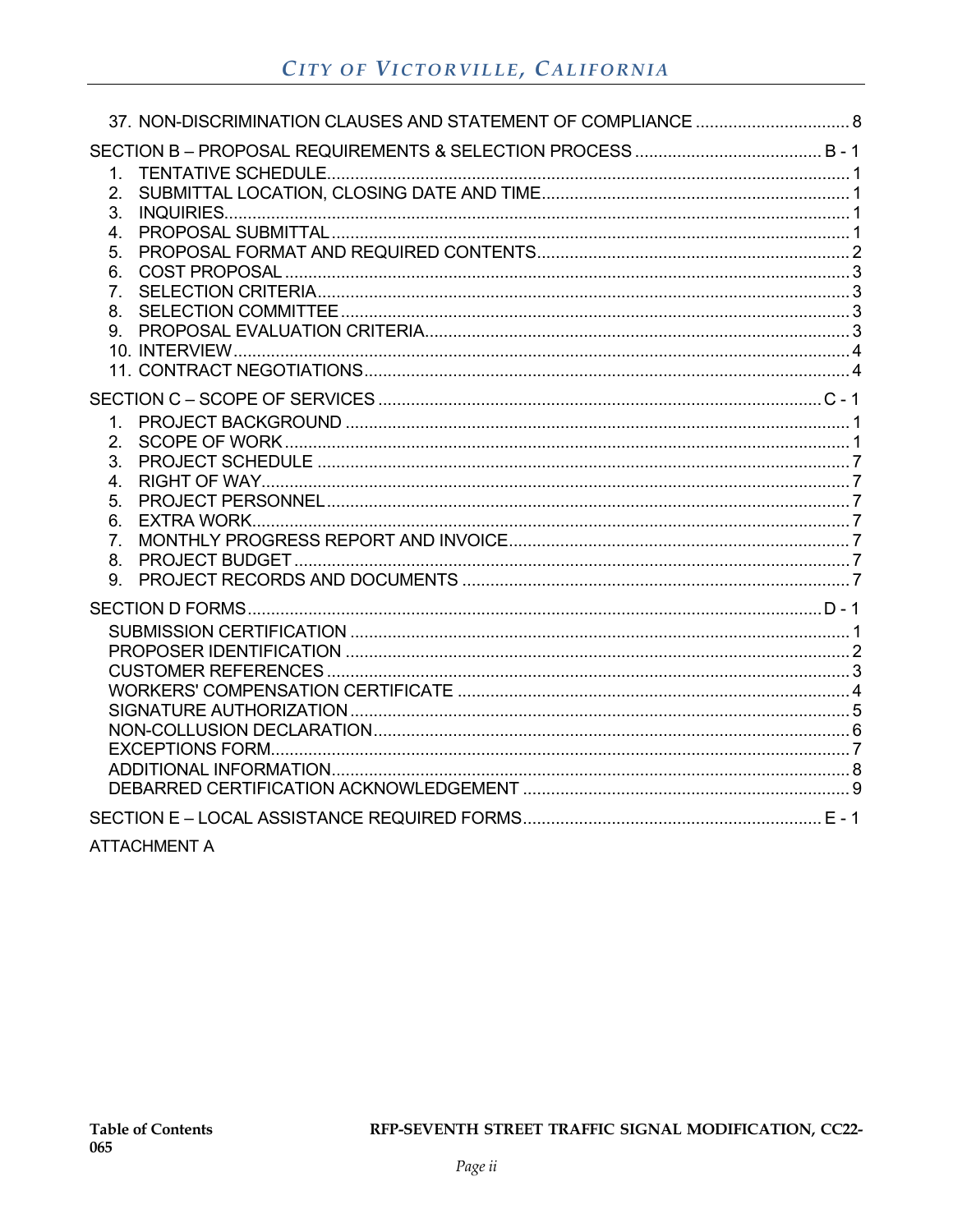#### <span id="page-4-0"></span>**RFP – SEVENTH STREET TRAFFIC SIGNAL MODIFICATION, PROJECT CC22-065**

#### *SECTION A - TERMS AND CONDITIONS*

#### NOTE: IT IS THE OFFEROR'S RESPONSIBILITY TO EXAMINE THE "REQUEST FOR PROPOSAL" SOLICITATION IN ITS ENTIRETY PRIOR TO SUBMITTING A PROPOSAL

#### <span id="page-4-1"></span>**1. AWARD OF CONTRACT**

The City of Victorville reserves the right to accept or reject any and all proposals and to award a Consultant/Professional Services Provider Agreement to the proposer who is found to best meet the requirements to perform the work. Relevant factors which will be considered in evaluating the proposals are: qualifications & required certifications of key personnel; related projects that key personnel have worked on; completeness and accuracy of submission documents, to include acknowledgement of any released addenda; past experiences with the City; and references from other cities, developers, or municipalities regarding past work.

#### <span id="page-4-2"></span>**2. PROPOSAL REQUIREMENTS AND CONDITIONS**

The bidder shall be responsible for reviewing and submitting the Submission Certification form which includes a list of all proposal documents required to be submitted for consideration. The bidder is required to provide a Statement of Qualifications that contains at a minimum the firm's: qualifications, proposed staffing, related experience, references, resumes, and certifications of key personnel. Please reference **"Request for Proposal CC22-065"** when contacting the City regarding this solicitation. Inquiries regarding this solicitation should be directed to:

Celeste Calderon City of Victorville – Finance Division 14343 Civic Drive, 2nd Floor, Victorville, CA 92392 Phone (760) 955-5082, Fax (760) 269-0045 Email: cmcalderon@victorvilleca.gov

Inquiries regarding this Request for Proposal must be sent to the Procurement Representative designated above only. Any prospective bidder desiring an explanation or interpretation of the solicitation, specifications, etc., must request it in writing, no later than **Tuesday, January 12th, 2022** to allow a reply to reach prospective Proposers before the proposal submission date. In order to receive such information Proposers must submit a request in writing to the individual identified above. Verbal explanations or instructions given during any phase of this solicitation will not be binding. Any information given a prospective bidder concerning a solicitation will be furnished promptly to all prospective bidders as an addendum to the solicitation, if that information is necessary in submitting proposals or if the lack of it would be prejudicial to other prospective proposers.

#### <span id="page-4-3"></span>**3. DISADVANTAGED BUSINESS ENTERPRISES (DBE)**

A DBE contract goal is not required to be met for this solicitation.

#### <span id="page-4-5"></span><span id="page-4-4"></span>**4. INSURANCE – CONSULTANT/PROFESSIONAL SERVICES**

#### **A COMMERCIAL GENERAL AND AUTOMOBILE LIABILITY INSURANCE**

a. Consultant shall procure and maintain at its own expense, during the Initial Term of this Agreement (and during the Option Period, if applicable)**,** Commercial General Liability Insurance, of not less than One Million Dollars (\$1,000,000) per occurrence, and Two Million Dollars (\$2,000,000) in the aggregate, for bodily injury, personal injury, death, loss, or damage resulting from the wrongful or negligent acts by Consultant or its officers, employees, servants, volunteers, and agents and independent Consultants.

**065**

#### **Terms and Conditions RFP-SEVENTH STREET TRAFFIC SIGNAL MODIFICATION, CC22-**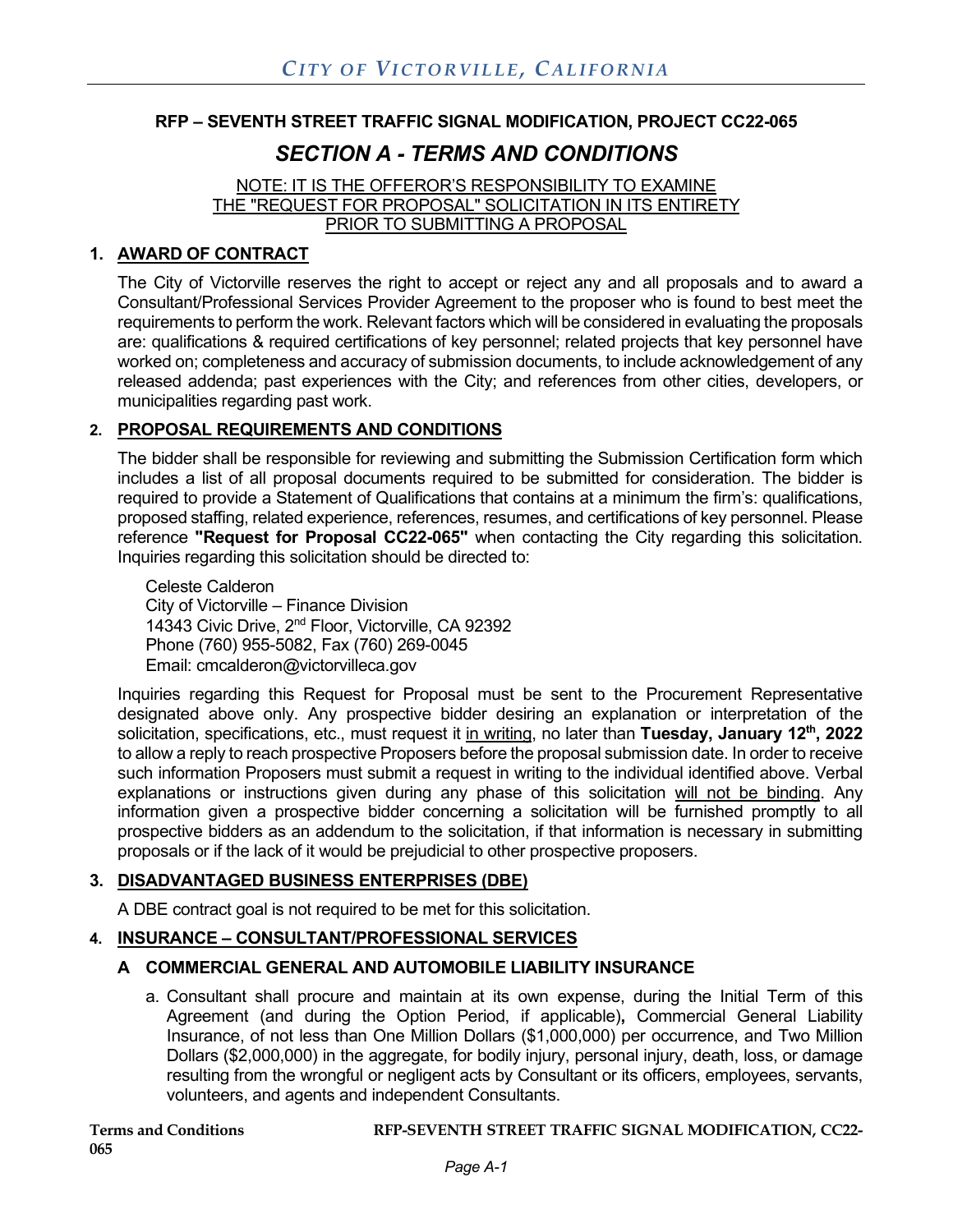b. Consultant shall further procure and maintain, at its own expense, during the Initial Term of this Agreement, (and during the Option Period, if applicable)**,** Commercial Vehicle Liability Insurance covering personal injury and property damage, of not less than One Million Dollars (\$1,000,000) combined single limit, covering any vehicle utilized by Consultant or its officers, employees, servants, volunteers, agents and independent Consultants in performing the services required by this Agreement.

#### <span id="page-5-0"></span>**B WORKERS' COMPENSATION INSURANCE**

- a. Consultant shall procure and maintain at its own expense, during the Initial Term of this Agreement (and during the Option Period, if applicable), Workers' Compensation Insurance, providing coverage as required by the California State Workers' Compensation Law.
- b. If any class of employees employed by the Consultant pursuant to this Agreement is not protected by the California State Workers' Compensation Law, Consultant shall provide adequate insurance for the protection of such employees to the satisfaction of the City.

#### <span id="page-5-1"></span>**C PROFESSIONAL LIABILITY INSURANCE**

Professional Liability Insurance or Errors and Omissions insurance as appropriate to Consultant's profession shall be required and written on a policy form specifically designed to provide coverage for and protect against the negligent acts, errors and omissions of the Consultant in the performance of the services required by this Agreement. A minimum limit of \$1,000,000 per claim and in the aggregate must be provided.

#### <span id="page-5-2"></span>**D ADDITIONAL INSURED**

Notwithstanding any inconsistent statement in any required insurance policies or any subsequent endorsements attached thereto, all insurance policies, except for the Workers' Compensation and Professional Liability, shall be endorsed to name the City and its officers, employees, servants, volunteers, agents and independent Consultants, including, without limitation, the City Attorney, as Additional Insured's.

#### <span id="page-5-3"></span>**E WAIVER OF SUBROGATION RIGHTS**

Consultant shall require the carriers of all required insurance policies, with exception to Professional Liability, to waive all rights of subrogation against the and its officers, employees, servants, volunteers, agents, and independent Consultants. Each policy of insurance shall be endorsed to reflect such waiver.

#### <span id="page-5-4"></span>**F PROOF OF INSURANCE COVERAGE; REQUIRED ENDORSEMENTS**

- a. Consultant shall secure from a good and responsible company or companies authorized to transact insurance business in the State of California, the policies of insurance required by this Agreement and furnish to the District Clerk certificates of insurance evidencing the required coverage, and policy endorsements at least one (1) business day prior to the commencement of any services to be performed under this Agreement.
- b. The policies and certificates of insurance shall be endorsed to provide that in the event of cancellation or amendment of any required insurance policy for any reason whatsoever, the District shall be notified by mail, postage prepaid, not less than thirty (30) days before the cancellation or amendment is effective. In the case of cancellation for non-payment, ten (10) days advance written notice shall be given.
- c. Each policy and certificate of insurance shall be endorsed to provide that the policy shall not be terminated or expire without first providing thirty (30) days written notice to the District of such termination or expiration.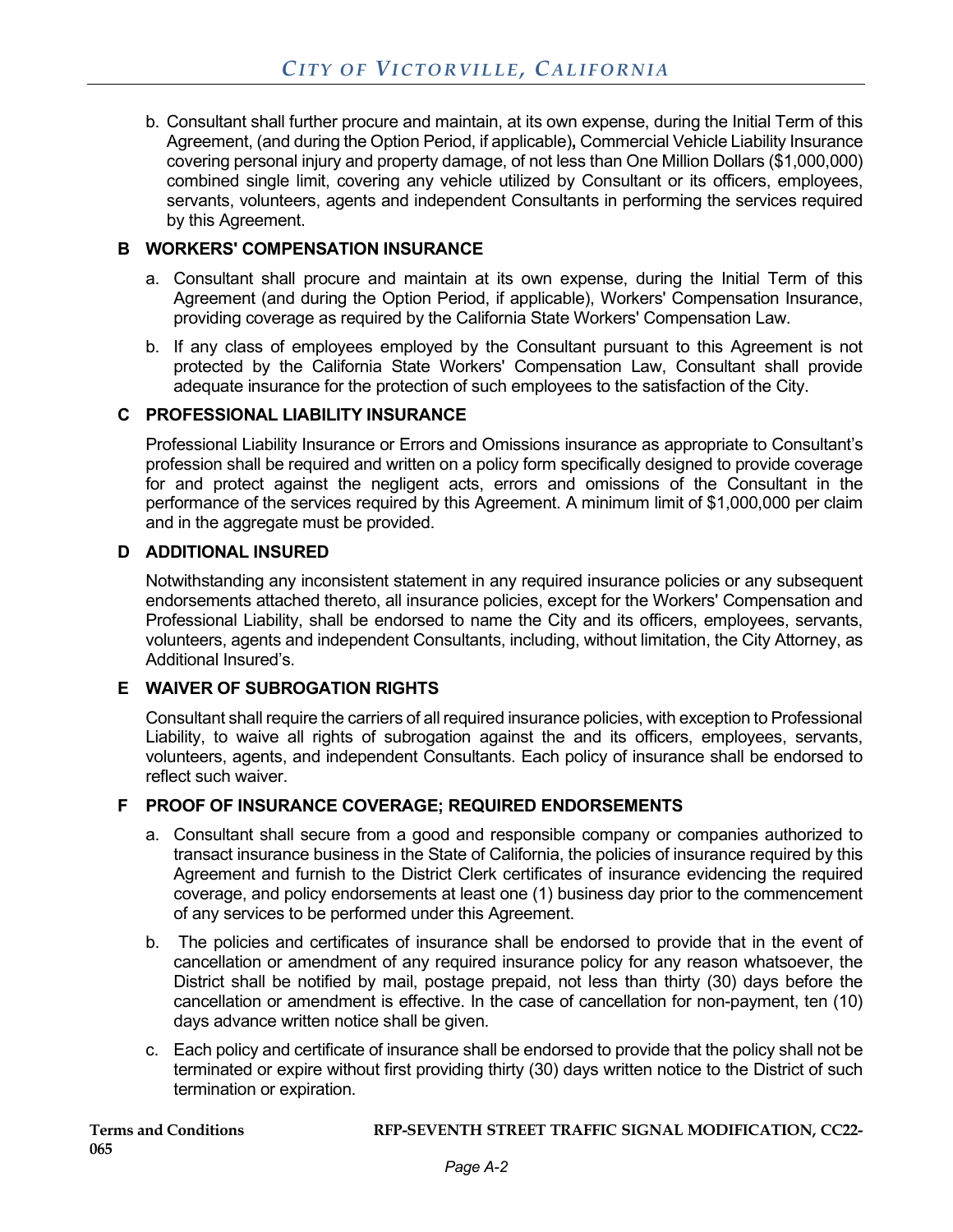- d. Each policy and certificate of insurance shall be endorsed to provide that the policy will be maintained throughout the Initial Term (and during the Option Period, if applicable), of this Agreement.
- e. The Commercial General Liability and Vehicle Liability policies shall be endorsed to contain the following provision: "For any claims related to this Agreement, Consultant's coverage shall be primary with respect to the District. Any insurance maintained by the City shall be in excess of Consultant's insurance and shall not contribute with it."

Consultant shall review the sample agreement, attached hereto, for additional required insurance criteria.

#### <span id="page-6-0"></span>**5. PROPOSAL PREPARATION COSTS**

The City is not, nor shall be, deemed liable for any costs incurred by Proposer in the preparation, submittal, or presentation of their proposal.

#### <span id="page-6-1"></span>**6. PROPOSAL INCLUSIONS**

The "Request for Proposal" documents shall be returned in their entirety, with **ALL** applicable portions fully completed by the Proposer. All Proposers are encouraged to review and confirm that their proposal includes and specifically addresses ALL of the proposal requirements prior to submitting as outlined elsewhere in this document.

#### <span id="page-6-2"></span>**7. WITHDRAWAL OF PROPOSAL BEFORE CLOSING**

Any Proposer may request the withdrawal of their submitted proposal, by written request, at any time **prior** to the scheduled closing date and time. Upon receiving the written request to withdraw any proposal, the City will consider the Proposer's proposal null and void, and shall return the proposal to the Proposer unopened. Withdrawal of Proposer's proposal will not prejudice Proposer's resubmittal for this or any future proposal(s).

#### <span id="page-6-3"></span>**8. MISTAKE IN PROPOSAL**

Any Proposer may withdraw their proposal after the proposal opening, subject to the time restrictions indicated below, **ONLY** if the Proposer can establish to the City's satisfaction, that a mistake was made in preparing the proposal.

- 1. A Proposer declaring a mistake must provide a written notice to the City within five (5) calendar days following the scheduled closing date, specifying in detail, how the mistake occurred, and how the mistake made the proposal materially different than it was intended.
- 2. Withdrawal of the proposal will **ONLY** be permitted for mistakes made in the completion of the proposal. A Proposer who claims a mistake shall be **PROHIBITED** from submitting further proposals on the Project on which the mistake was claimed.

#### <span id="page-6-4"></span>**9. PROPOSAL ACCEPTANCE**

The City reserves the right to accept or reject any and all proposals and waive any irregularities or informalities in any proposals or in the proposal process. The City further reserves the right to award the contract to other than the ranked number one (1) Proposer if such action is deemed to be in the best interest of City.

**Terms and Conditions RFP-SEVENTH STREET TRAFFIC SIGNAL MODIFICATION, CC22- 065** The award of the contract, if awarded, will be made within ninety (90) working days after opening of the proposals. The bidder's signature on the Cost Proposal Form shall constitute a commitment on the part of that Bidder to furnish the service as set forth in the Cost Proposal Form and the Specifications. The Cost Proposal Form, together with the Technical Provision and Scope of the **SEVENTH STREET TRAFFIC SIGNAL MODIFICATION, PROJECT CC22-065.** RFP, proposed to be furnished, shall all be considered as part of the contract between the City and the Bidder to whom a Purchase Order is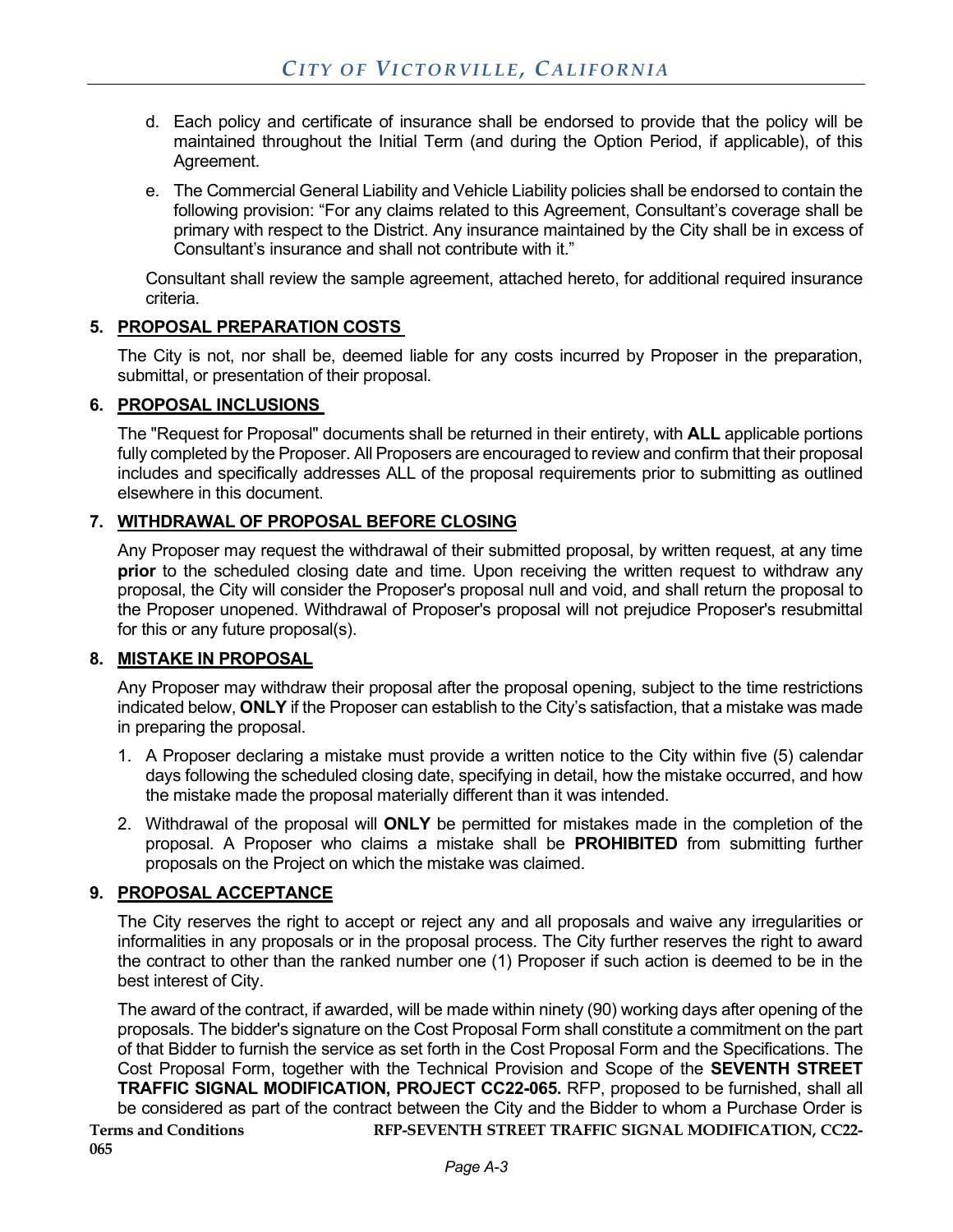issued. Furthermore, the bidder to whom the contract is awarded shall provide the **SEVENTH STREET TRAFFIC SIGNAL MODIFICATION, PROJECT CC22-065** as set forth herein.

#### <span id="page-7-0"></span>**10. WAITING PERIOD**

Proposals shall be firm offers, subject to acceptance or rejection for a period of up to ninety (90) days from the date of the proposal opening until proceedings are completed and an award is made. Proposer shall assume full responsibility for the effect of the waiting period on all proposal fees and terms.

#### <span id="page-7-1"></span>**11. TERM OF CONTRACT**

The term of this Contract shall begin upon execution and shall terminate upon completion of the project construction activities unless sooner terminated in accordance with the provisions of the Consultant/Professional Services Agreement. It is anticipated that the term of the agreement will be eighteen (18) months.

#### <span id="page-7-2"></span>**12. CARE AND CUSTODY**

The Consultant accepts full responsibility for the security against loss or damage to the articles involved while in his possession or the possession of any of his agents. Consultant shall reimburse the City for any loss or damage to City articles in his or his agents care or custody.

#### <span id="page-7-3"></span>**13. INTERPRETATION OF DOCUMENTS**

During the proposal solicitation period, should a Proposer find discrepancies or omissions in any part of the "Request For Proposal," or should the Proposer be in doubt as to their interpretation, the Proposer shall immediately notify the contact indicated in Request for Proposal above. Should it be found necessary, an addendum will be sent to all Proposers. Any addenda issued prior to the scheduled proposal closing date and time, shall form a part of this solicitation, and shall become a part of the submitted proposal.

Exceptions to this Request for Proposal: Any changes from the provisions of this Request for Proposal, which may be desired by the Proposer, shall be specifically noted on the form provided in Section C.

#### <span id="page-7-4"></span>**14. CONTRACT EXECUTION**

The successful Consultant shall execute a contract (Consultant/Professional Services Provider Agreement) with the City for the services to be provided. A sample Agreement is provided as Attachment "A" at the end of this RFP.

#### <span id="page-7-5"></span>**15. ACCEPTANCE AND PAYMENT**

Consultant's invoice(s) shall include reference to the Purchase Order number issued for the services and be accompanied by detailed supporting documentation per Section B. City shall pay the Consultant's properly executed invoice, subject to approval by the Project Manager, within thirty (30) days following receipt of the invoice. Invoice submittals shall be paid for the cost per unit of work completed during the invoiced period. Payment will be withheld for any services which do not meet or exceed City requirements or have proven unacceptable until such services are corrected, resubmitted and accepted by the City.

#### <span id="page-7-6"></span>**16. FEDERAL, STATE, AND LOCAL LAWS**

The Consultant shall comply with all applicable federal, state, and local laws, rules, and regulations.

#### <span id="page-7-7"></span>**17. RETENTION OF AND ACCESS TO RECORDS**

At all reasonable times during the term of this contract and for a minimum of three years following final settlement, City, and any designated representative shall have access to all records related to work performed under this contract and the Consultant shall make such records available for inspection, audit, copying excerpts and transcriptions.

**Terms and Conditions RFP-SEVENTH STREET TRAFFIC SIGNAL MODIFICATION, CC22- 065**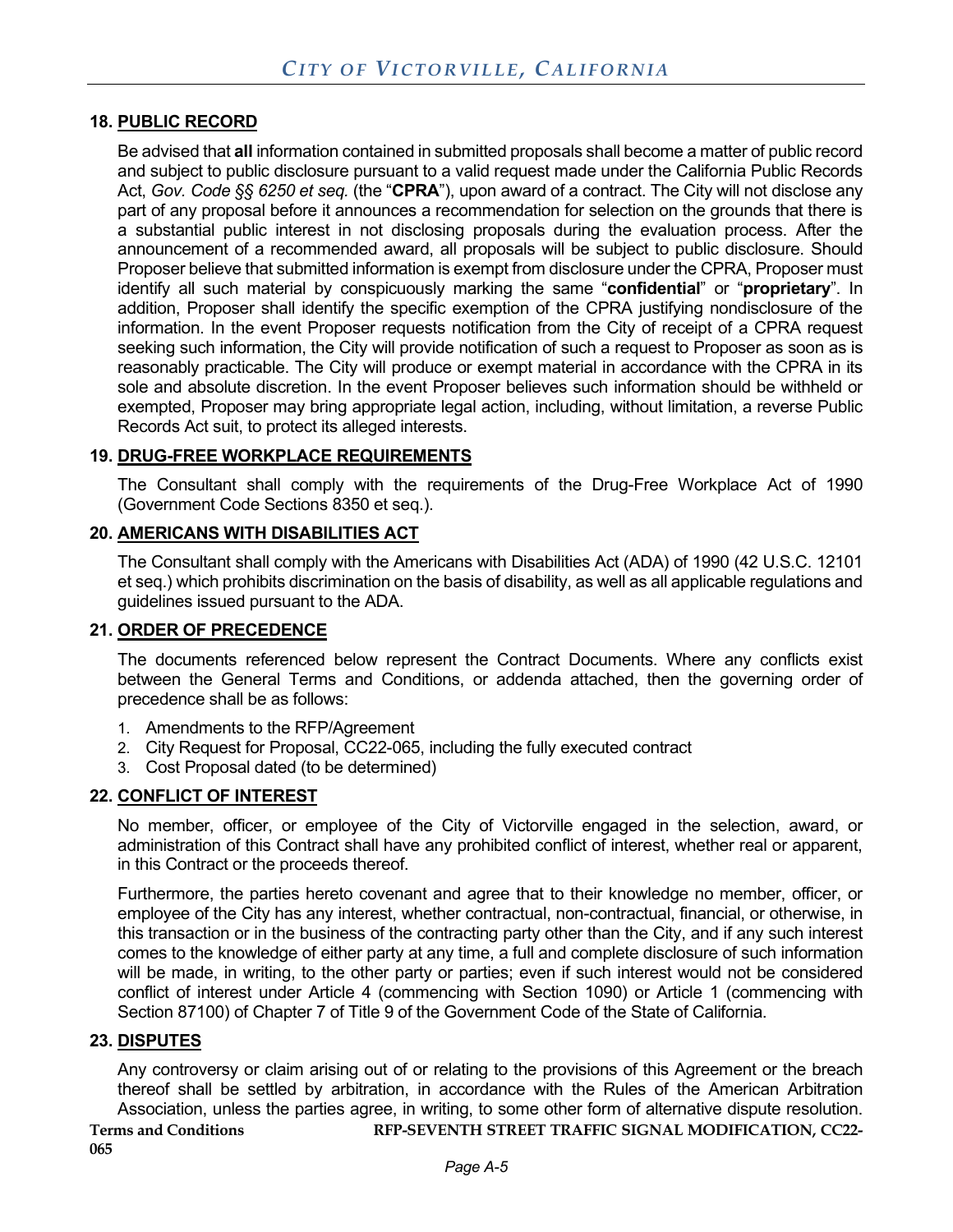Rules of the American Arbitration Association, unless the parties agree, in writing, to some other form of alternative dispute resolution.

#### <span id="page-9-0"></span>**24. INDEMNIFICATION**

Notwithstanding the limits of any insurance, Proposer shall indemnify the City, its officials, officers, agents, volunteers and employees against, and will hold and save them and each of them harmless from, any and all actions, suits, claims, damages to persons or property, losses, costs, penalties, obligations, errors, omissions or liabilities, (herein "claims or liabilities") that may be asserted or claimed by any person, firm or entity arising or alleged to arise out of or in connection with the negligent performance of the work, operations or activities of Proposer, its agents, employees, subconsultants, or invitees, provided for herein, or arising or alleged to arise from the negligent acts or omissions of Proposer hereunder, or arising or alleged to arise from Proposer's negligent performance of or failure to perform any term, provision, covenant or condition of this Agreement, but excluding such claims or liabilities or portion of such claims or liabilities arising or alleged to arise from the negligence or willful misconduct of City its officials, officers, agents, volunteers or employees, and in connection therewith:

- 1. Proposer will defend any action or actions filed in connection with any of said claims or liabilities and will pay all costs and expenses, including legal costs and attorneys' fees incurred in connection therewith;
- 2. Proposer will promptly pay any judgment rendered against City, its officials, officers, agents or employees for any such claims or liabilities arising or alleged to arise out of or in connection with Proposer's (or its agents', employees', subconsultants' or invitees') negligent performance of or failure to perform such work, operations or activities hereunder; and Proposer agrees to save and hold City, its officials, volunteers, officers, agents, and employees harmless therefrom;
- 3. In the event, its officials, officers, agents, volunteers or employees is made a party to any action or proceeding filed or prosecuted against Proposer for such damages or other claims arising or alleged to arise out of or in connection with the negligent performance of or failure to perform the work, operation or activities of Proposer hereunder, Proposer shall pay to City, its officials, volunteers officers, agents or employees, any and all costs and expenses incurred by City, its officers, agents or employees in such action or proceeding, including but not limited to, legal costs and attorneys' fees for counsel acceptable to City.
- 4. Proposer's duty to defend and indemnify as set out in this Section shall include any claims, liabilities, obligations, losses, demands, actions, Penalties, suits, costs, expenses or damages or injury to persons or property arising or alleged to arise from, in connection with, as a consequence of or pursuant to any state or federal law or regulation regarding hazardous substances, including but not limited to the Federal Insecticide, Fungicide and Rodenticide Act (FIFRA), Comprehensive Environmental Response, Compensation and Liability Act of 1980

(CERCLA), Resource Conservation and Recovery Act of 1976 (RCRA), the Hazardous and Solid Waste Amendments of 1984, the Hazardous Material Transportation Act, the Toxic Substances Control Act, the Clean Air Act, the Clean Water Act, the California Hazardous Substance Account Act, the California Hazardous Waste Control Law or the Porter-Cologne Water Quality Control Act, as any of those statutes may be amended from time to time. The Consultant's indemnification obligations pursuant to this Section shall survive the termination of this Agreement.

#### <span id="page-9-1"></span>**25. HIRING OF UNDOCUMENTED IMMIGRANTS PROHIBITED**

Consultant shall not hire or employ any person to perform work within the City or allow any person to perform work required under this Agreement unless such person is properly documented and legally entitled to be employed within the United States.

#### <span id="page-9-2"></span>**26. NON-COLLUSION DECLARATION**

All proposals must be accompanied by a signed Non-Collusion Declaration per the Public Contract

**065**

**Terms and Conditions RFP-SEVENTH STREET TRAFFIC SIGNAL MODIFICATION, CC22-**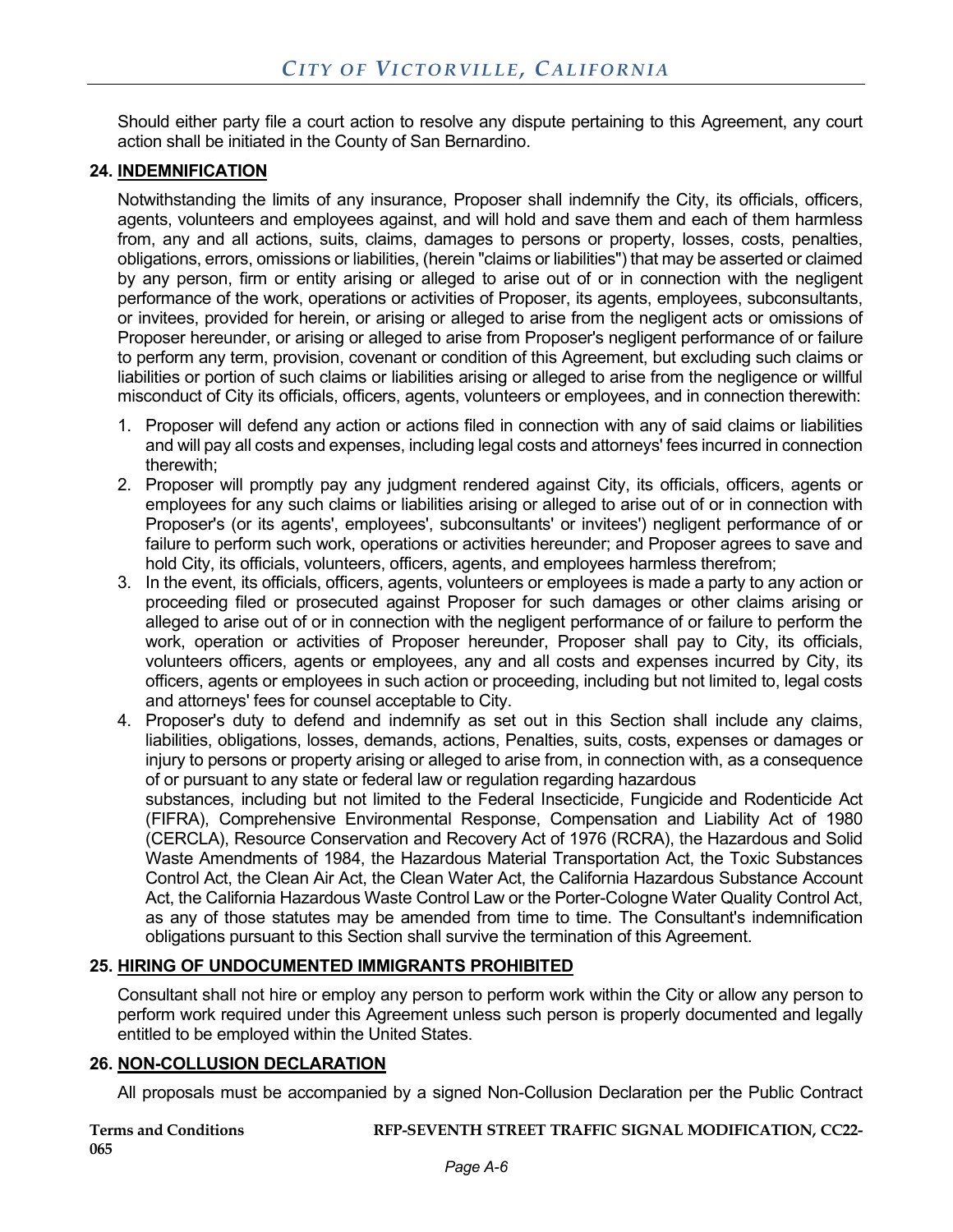Code Section 7106.

#### <span id="page-10-0"></span>**27. CITY BUSINESS LICENSE**

The Consultant shall obtain a City business license prior to commencing work for the City of Victorville.

#### <span id="page-10-1"></span>**28. TERMINATION FOR CONVENIENCE**

The City of Victorville may, by written notice, terminate this contract in whole or in part, when deemed in the City's interest. Upon termination of this contract, the City of Victorville shall only be liable for payment under the payment provisions of this contract for services rendered or supplies furnished prior to the effective date of termination.

#### <span id="page-10-2"></span>**29. TERMINATION FOR DEFAULT**

The City of Victorville, may, by written notice of default to the Consultant, terminate this contract in whole or in part if the Consultant fails to:

- 1. Perform the services within the time specified in this contract or any extension; or
- 2. Make progress, so as to endanger performance of this contract; or
- 3. Perform any of the other provisions of this contract.

#### <span id="page-10-3"></span>**30. The OWNERSHIP OF MATERIALS & DOCUMENTS**

The City retains ownership of any and all partial or complete reports, drawings, plans, notes, computations, lists, and/or other materials, documents, information, or data prepared by the Consultant and/or the Consultant's subcontractor(s) pertaining to this document. Said materials and documents are confidential and shall be available to the City from the moment of their preparation, and the Consultant shall deliver same to the City whenever requested to do so by the Project Manager and/or the City. The Consultant shall provide the city with an electronic version of all project-related documents, including all text documents and drawings. The Consultant agrees that same shall not be made available to any individual or organization, private or public, without the prior written consent of the City.

#### <span id="page-10-4"></span>**31. CONFIDENTIALITY**

Before the award of the contract, all proposals will be designated confidential to the extent by permitted by the California Public Records Act. After award of the contract (or if not awarded, after rejection of all proposals), all responses will be regarded as public records and will be subject to review by the public. Any language purporting to render all or portions of the proposals confidential will be regarded as noneffective and will be disregarded.

#### <span id="page-10-5"></span>**32. AMENDMENTS & REQUESTS**

The City reserves the right to amend the Request for Proposal by addendum before the final proposal submittal date.

#### <span id="page-10-6"></span>**33. NON-COMMITMENT OF THE CITY**

This Request for Proposal does not commit the City to award a contract, to pay any costs incurred in the preparation of a proposal for this request, or to procure or contract these services. All products used or developed in the execution of any contract resulting from this Request for Proposal will remain in the public domain at the completion of the contract.

#### <span id="page-10-7"></span>**34. GENERAL COMPLIANCE WITH LAWS**

The Consultant shall be required to comply with all federal, state and local laws and ordinances applicable to work.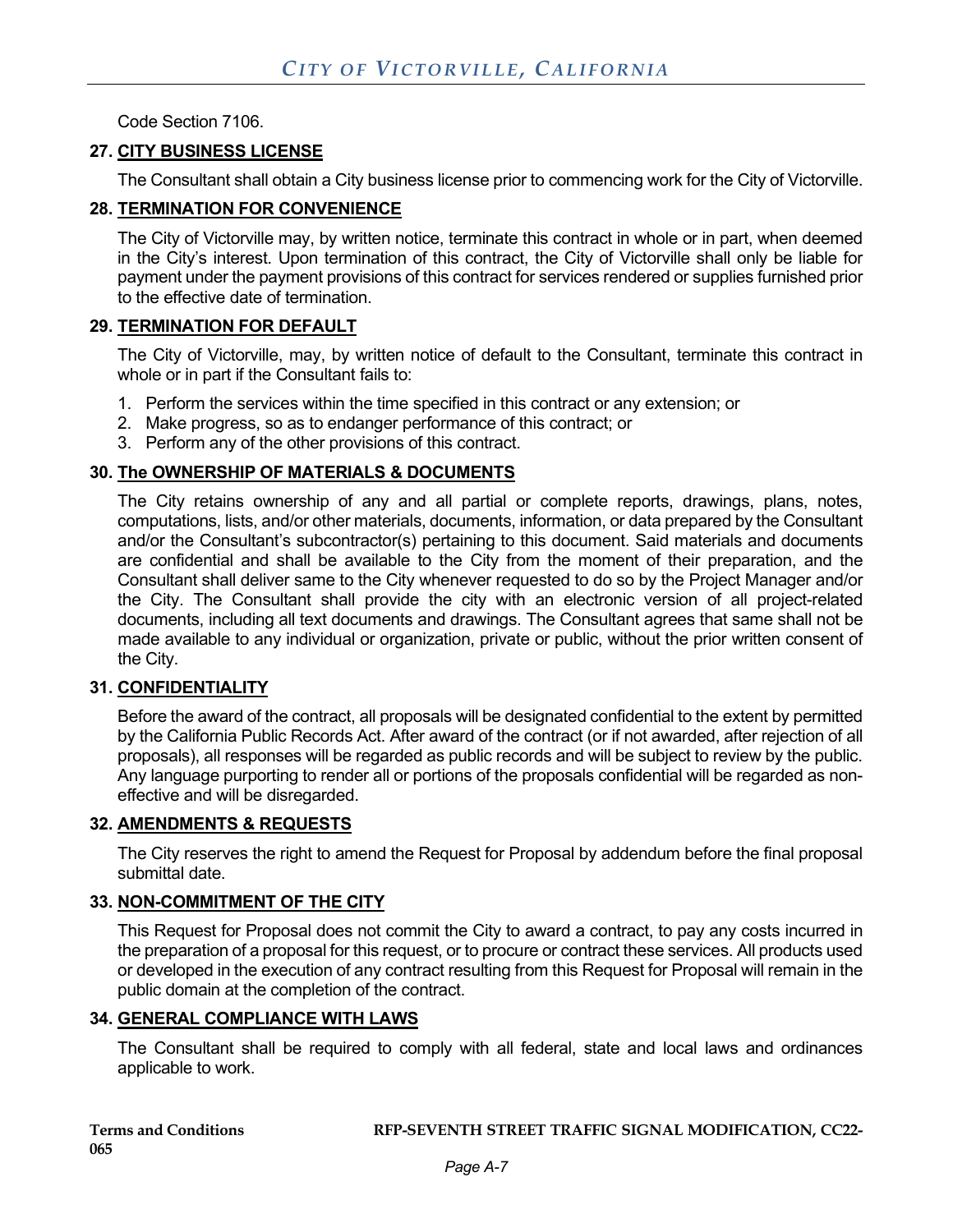#### <span id="page-11-0"></span>**35. AFFIRMATIVE ACTION**

The City hereby notifies all bidders that it will affirmatively ensure that minority business enterprises will be afforded full opportunity and consideration when submitting proposal in response to this invitation and will not be discriminated against on the grounds of race, color, sex, creed, or national origin when reviewing **the proposals for award of contract.**

#### <span id="page-11-1"></span>**36. CERTIFICATION AND CONFLICT OF INTEREST FORMS**

The proposing Consultant shall disclose any financial, business or other relationship with the City of Victorville that may have an impact upon the outcome of the contract or the construction project. The Consultant shall also list current clients who may have a financial interest in the outcome of this contract or the construction project that will follow. The proposing Consultant shall disclose any financial interest or relationship with an construction company that might submit a bid on the construction project. Consultant must include the following form with proposal.

- Exhibit 10-Q Disclosure of Lobbying Activities
- Disclosure of Potential Conflicts of Interest Form for A&E

#### <span id="page-11-2"></span>**37. NON-DISCRIMINATION CLAUSES AND STATEMENT OF COMPLIANCE**

The consultant must include article XVI, below, in all subcontracts to perform work under the contract.

#### **ARTICLE XVI NON-DISCRIMINATION CLAUSE AND STATEMENT OF COMPLIANCE**

- A. The CONSULTANT's signature affixed herein and dated shall constitute a certification under penalty of perjury under the laws of the State of California that the CONSULTANT has, unless exempt, complied with the nondiscriminationprogram requirements of Gov. Code §12990 and 2 CCR § 8103.
- B. During the performance of this AGREEMENT, CONSULTANT and its subconsultants shall not deny the AGREEMENT's benefits to any person on the basis of race, religious creed, color, national origin, ancestry, physical disability, mental disability, medical condition, genetic information, marital status, sex, gender, gender identity, gender expression, age, sexual orientation, or military and veteran status, nor shall they unlawfully discriminate, harass, or allow harassmentagainst any employee or applicant for employment because of race, religious creed, color, national origin, ancestry, physical disability, mental disability, medicalcondition, genetic information, marital status, sex, gender, gender identity, genderexpression, age, sexual orientation, or military and veteran status. CONSULTANTand subconsultants shall insure that the evaluation and treatment of their employees and applicants for employment are free from such discrimination and harassment.
- C. CONSULTANT and subconsultants shall comply with the provisions of the Fair Employment and Housing Act (Gov. Code §12990 et seq.), the applicable regulations promulgated there under (2 CCR §11000 et seq.), the provisions of Gov. Code §11135-11139.5, and the regulations or standards adopted by the Cityto implement such article. The applicable regulations of the Fair Employment andHousing Commission implementing Gov. Code §12990 (a-f), set forth 2 CCR §§8100-8504, are incorporated into this AGREEMENT by reference and made a part hereof as if set forth in full.
- D. CONSULTANT shall permit access by representatives of the Department of Fair Employment and Housing and the City upon reasonable notice at any time duringthe normal business hours, but in no case less than twenty-four (24) hours' notice,to such of its books, records, accounts, and all other sources of information and itsfacilities as said Department or the City shall require to ascertain compliance withthis clause.
- E. CONSULTANT and its subconsultants shall give written notice of their obligationsunder this clause to labor organizations with which they have a collective bargaining or other Agreement.

**065**

**Terms and Conditions RFP-SEVENTH STREET TRAFFIC SIGNAL MODIFICATION, CC22-**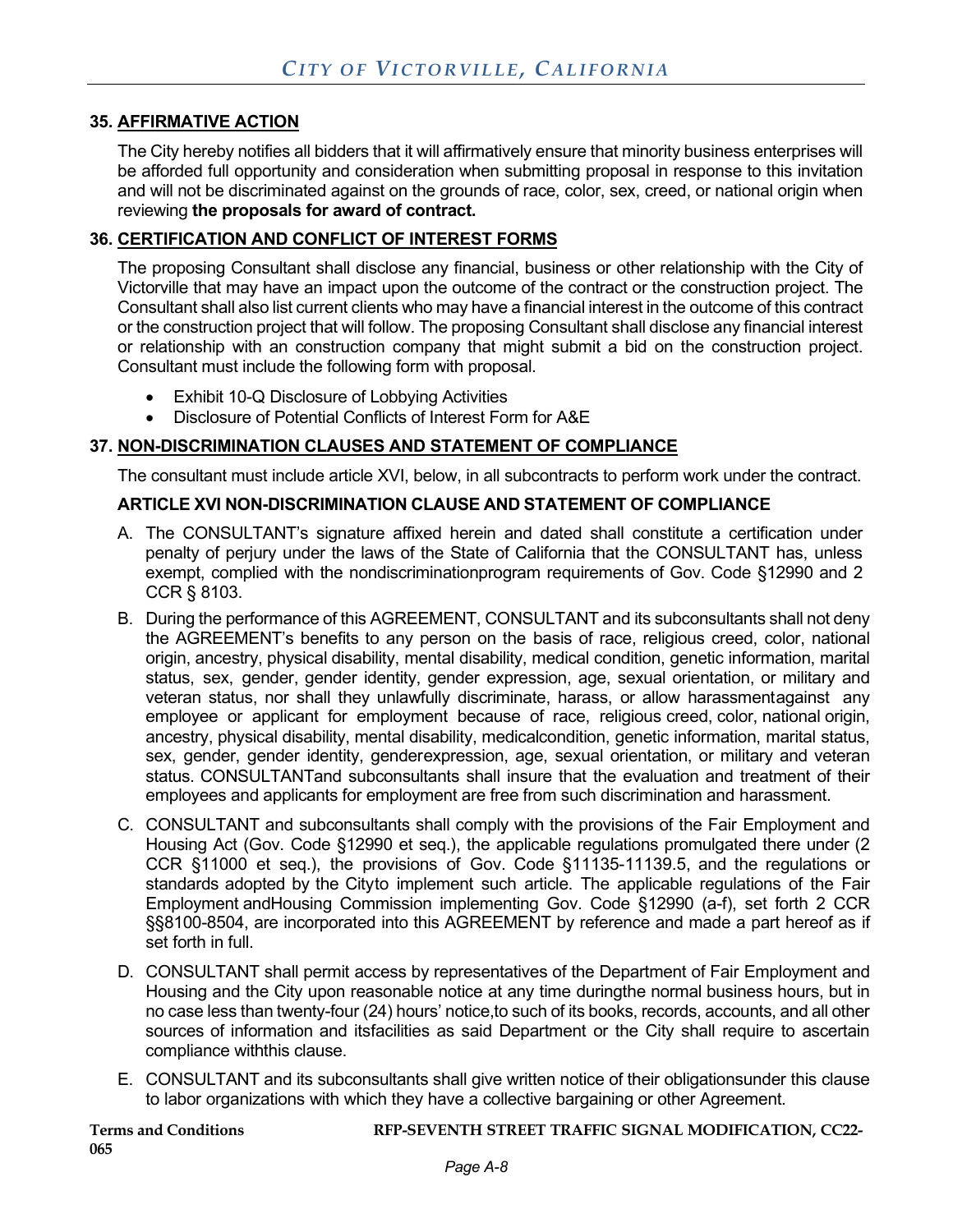- F. CONSULTANT shall include the nondiscrimination and compliance provisions of this clause in all subcontracts to perform work under this AGREEMENT.
- G. The CONSULTANT, with regard to the work performed under this AGREEMENT,shall act in accordance with Title VI of the Civil Rights Act of 1964 (42 U.S.C. §2000d et seq.). Title VI provides that the recipients of federal assistance will implement and maintain a policy of nondiscrimination in which no person in the United States shall, on the basis of race, color, national origin, religion, sex, age, disability, be excluded from participation in, denied the benefits of or subject to discrimination under any program or activity by the recipients of federal assistanceor their assignees and successors in interest.
- H. The CONSULTANT shall comply with regulations relative to non-discrimination infederally assisted programs of the U.S. Department of Transportation (49 CFR Part 21 - Effectuation of Title VI of the Civil Rights Act of 1964). Specifically, the CONSULTANT shall not participate either directly or indirectly in the discriminationprohibited by 49 CFR §21.5, including employment practices and the selection andretention of Subconsultants.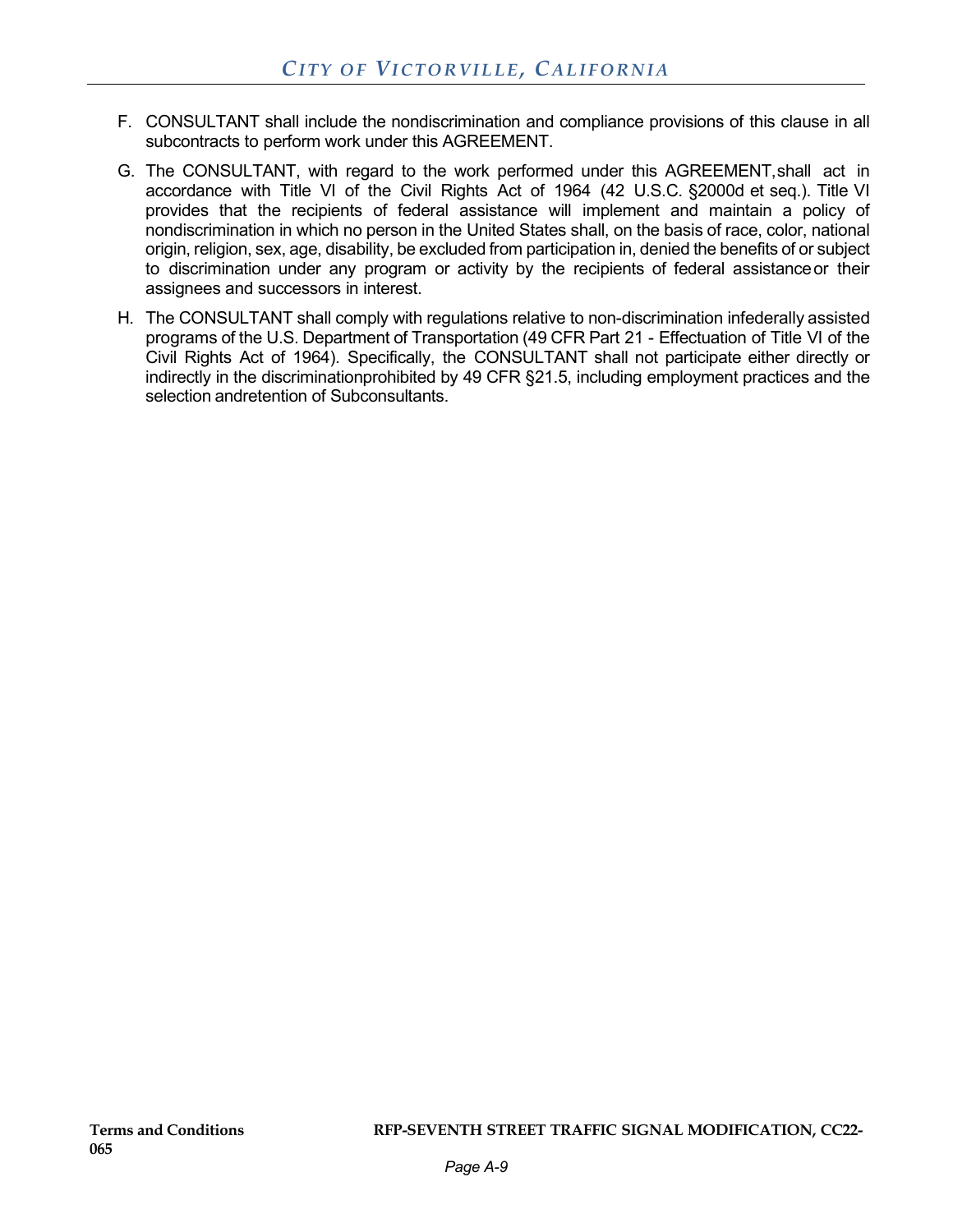## **RFP – SEVENTH STREET TRAFFIC SIGNAL MODIFICATION, PROJECT CC22-065 SECTION B – PROPOSAL REQUIREMENTS & SELECTION PROCESS**

#### <span id="page-13-1"></span><span id="page-13-0"></span>**1. TENTATIVE SCHEDULE**

The following is a tentative schedule for the procurement of a professional consulting services contract for the SEVENTH STREET TRAFFIC SIGNAL MODIFICATION project.

| <b>Step</b> | <b>Task Description</b>                     | <b>Estimated Date</b>   |
|-------------|---------------------------------------------|-------------------------|
|             | <b>Issue Request for Proposals</b>          | 12/6/2021               |
| 2           | Last Day for Questions                      | 01/10/2022              |
| 3           | Proposals Due                               | 01/13/2022              |
| 4           | <b>Proposals Evaluation</b>                 | 01/17/2022 - 01/28/2022 |
| 5           | <b>Council Awards Contract</b>              | 02/15/2022              |
| 6           | NTP for Traffic Signal Design & Engineering | 03/1/2022               |

#### <span id="page-13-2"></span>**2. SUBMITTAL LOCATION, CLOSING DATE AND TIME**

Proposals are due on or before **Thursday, January 13th, 2022** at 2:30 p.m. PST at the aforementioned address. Faxed or emailed proposals will not be accepted. Please refer to Sections C through E for more submittal requirements.

#### <span id="page-13-3"></span>**3. INQUIRIES**

Inquiries regarding this Request for Proposal must be sent to the Procurement Representative designated below only. Any prospective bidder desiring an explanation or interpretation of the solicitation, specifications, etc., must request it in writing, no later than **Monday, January 10<sup>th</sup>, 2022** to allow a reply to reach prospective Proposers before the proposal submission date. In order to receive such information Proposers must submit a request in writing to the individual identified above. Verbal explanations or instructions given during any phase of this solicitation will not be binding. Any information given a prospective bidder concerning a solicitation will be furnished promptly to all prospective bidders as an addendum to the solicitation if that information is necessary in submitting proposals or if the lack of it would be prejudicial to other prospective proposers.

Please reference "Request for Proposal CC22-065" when contacting the City regarding this solicitation. Inquiries regarding this solicitation should be directed to:

Celeste Calderon City of Victorville – Finance Division 14343 Civic Drive, 2nd Floor, Victorville, CA 92392 Phone (760) 955-5082, Fax (760) 269-0045 Email: [cmcalderon@victorvilleca.gov](mailto:cmcalderon@victorvilleca.gov)

#### <span id="page-13-4"></span>**4. PROPOSAL SUBMITTAL**

Proposal should be typed, organized and concise, yet comprehensive. Consultant shall include all items required by the "Proposal Format and Required Contents" section of this RFP. Consultants shall include one (1) bound original and one (1) electronic copy of their qualifications proposal (pdf format on a flash drive) in a sealed package. **Consultants must not include electronic copies of the cost proposal in the flash drive provided as part of the proposal package submittal.**

**Terms and Conditions RFP-SEVENTH STREET TRAFFIC SIGNAL MODIFICATION, CC22- 065** Any proposals delivered in an express courier package shall be sealed in a separate envelope within the courier package. **Any proposal found to be illegible or incomplete shall be considered for**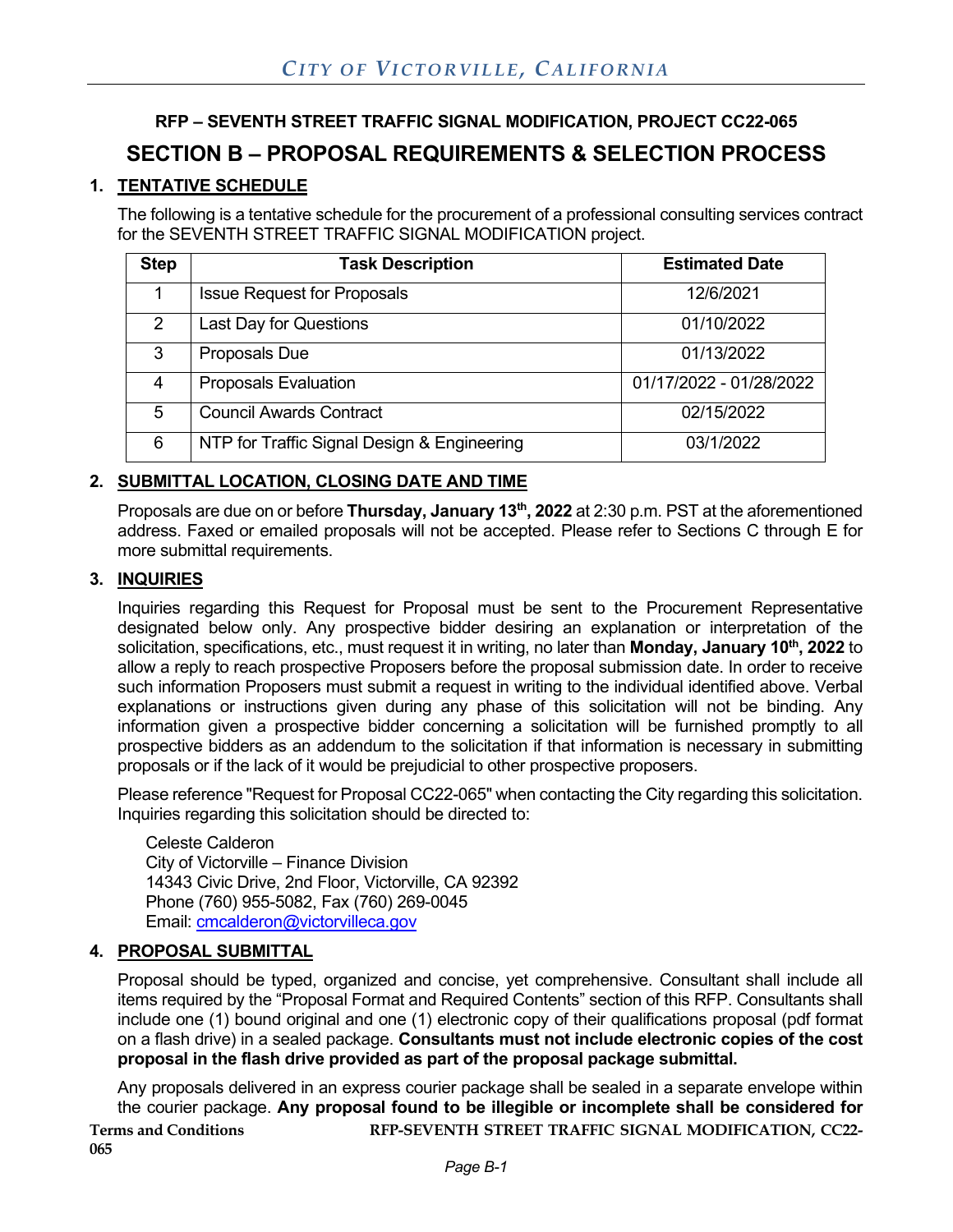**rejection**. Whether sent by courier, mail, or by means of personal delivery, Proposers assume full responsibility for having their proposal deposited at the proper address and not later than the scheduled closing time. **Faxed or emailed** proposals or modifications will **not** be considered. More than one (1) proposal from an individual, firm, partnership, or corporation under the same or different names, will not be considered.

The proposal shall be submitted in two (2) sealed envelopes – one (1) envelope containing the Statement of Qualifications and associated documents from Section C of this RFP; and one (1) envelope containing the cost proposal documents and associated documents from Section D of this RFP, with all original pages intact. Proposal envelopes must be plainly marked and submitted as follows:

Envelope 1 – Statement of Qualifications and Section C Forms

#### **"RFP – SEVENTH STREET TRAFFIC SIGNAL MODIFICATION, PROJECT CC22-065"**

Envelope 2 – Cost Proposal and Section D Forms

#### **"COST PROPOSAL – SEVENTH STREET TRAFFIC SIGNAL MODIFICATION, PROJECT CC22-065"**

#### <span id="page-14-0"></span>**5. PROPOSAL FORMAT AND REQUIRED CONTENTS**

- 1. Proposal Cover Sheet
- 2. Table of Contents
- 3. Cover letter: Cover letter shall designate who will be the principal in charge of the project, and who will be the City's contact throughout the life of the project. Proposals shall be signed by an officer authorized to bind the consultant and shall contain a statement to the effect that the proposal constitutes a firm offer for at least ninety (90) days from the last day for receipt of proposals set forth herein.
- 4. Project Understanding: The proposal shall contain a detailed explanation of the project. Do not reiterate the contents of the RFP.
- 5. Schedule and deadlines: Consultant shall provide a detailed schedule showing the consultant's plan of how to meet the deadline as detailed in the technical provisions. Consultant shall list all assumptions.
- 6. Work Plan: Consultant shall include their plan to provide the services as specified in this request for proposal. The Consultant must identify any challenges that might affect the schedule or meeting any RFP requirements, and shall provide solutions and/or innovative approaches to optimize the processes and meet or exceed desirable outcomes.

If Consultant believes that any portion of City's plan as presented in this RFP are not attainable, Consultant must identify deficiencies and facts and provide their best proposal. Consideration as to how the Consultant plans to maintain the intent of this RFP must be included in this section.

- 7. Staffing Plan including Sub-consultants: Describe current and anticipated workload of each team member; include a discussion of commitments made to other agencies and availability during the course of the project. Include an organizational chart with all proposed staff and sub-consultants.
- 8. Staff resumes: Resumes should not be more than two (2) pages for key team members and one page or less for support staff. Provide a brief summary of the qualifications and experience of each team member assigned, including length of service with the firm and the qualifications/experience of any subconsultant staff on your project team.
- 9. Relevant Firm's Qualifications/Experience: List your organization's specific experience in relevant areas and/or projects of similar magnitude and scope of work. Project must have been completed

**Terms and Conditions RFP-SEVENTH STREET TRAFFIC SIGNAL MODIFICATION, CC22- 065**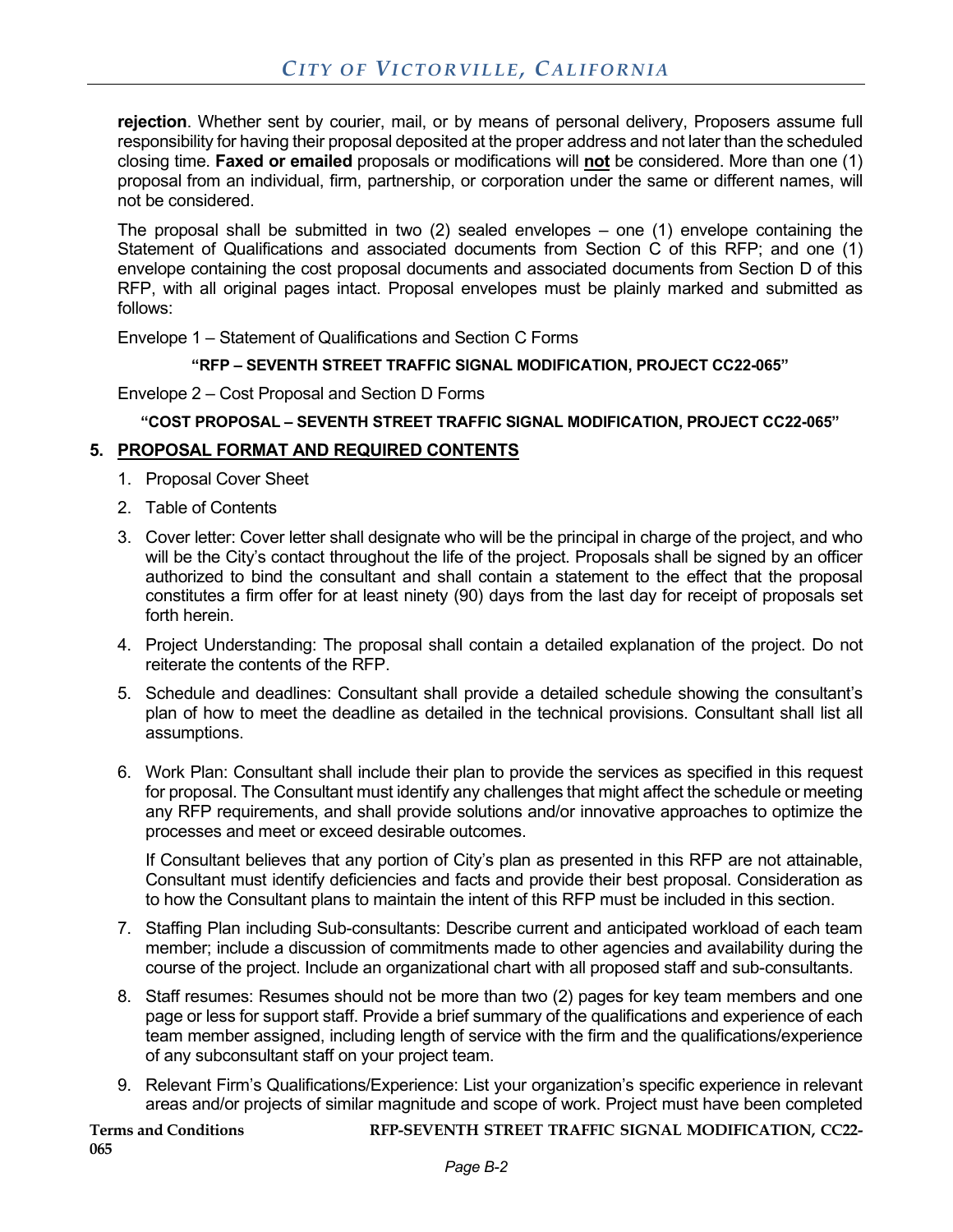in the past five (5) years. Consultant must provide any other information that might aid in the City's selection committee review process, as related to the consultant's qualifications.

- 10. Required Forms: The following are a list of the forms that the consultant must include with their proposals. Required forms are included in Section D. Section D also includes a checklist of all required forms to be submitted as part of the request for proposal.
	- a. Submission Certification
	- b. Proposer Identification
	- c. Customer Reference
	- d. Worker's Compensation Certification
	- e. Signature Authorization
	- Non-Collusion Declaration
	- g. Exception Forms
	- h. Additional Information
	- i. Debarment Certification Acknowledgement
	- j. Acknowledgement Pages for All Addenda (if any) acknowledgement pages will be included as part of any issued addenda.
	- k. Exhibit 10-Q: Disclosure of Lobbying Activities<br>
	Disclosure of Potential Conflict of Interest Form
	- Disclosure of Potential Conflict of Interest Form

#### <span id="page-15-0"></span>**6. COST PROPOSAL**

The cost proposal submitted in envelope #2 shall meet the requirements of Caltrans LAPM Chapter 10, including the following Exhibits:

- Exhibit 10-H: Sample Cost Proposal
- Exhibit 10-A: A&E Consultant Audit Request Letter and Checklist
- Exhibit 10-K: Consultant Certification of Contract Costs & Financial Management System

#### <span id="page-15-1"></span>**7. SELECTION CRITERIA**

The Engineering Division of the Public Works Department will review proposals and select the firm(s) most qualified to provide the requested services. Staff may contact the firm(s) for additional information or clarification. Selection among the proposals received will be based upon the criteria specified in the RFP.

#### <span id="page-15-2"></span>**8. SELECTION COMMITTEE**

All proposals will be reviewed by a selection committee with regards to qualifications and experience. The top three (3) highest ranked consultants may be invited to make a virtual oral presentation, if needed. The final recommendations will be presented to the City Council for award of a professional consulting services contract. The selection committee shall consist of representatives of the City.

#### <span id="page-15-3"></span>**9. PROPOSAL EVALUATION CRITERIA**

The City has formed a review committee to rank proposals and select the firm(s) most qualified to provide the requested services. City may contract the firm(s) for additional information or clarification. All proposals will be evaluated and ranked by the review committee according to the following criteria and point system: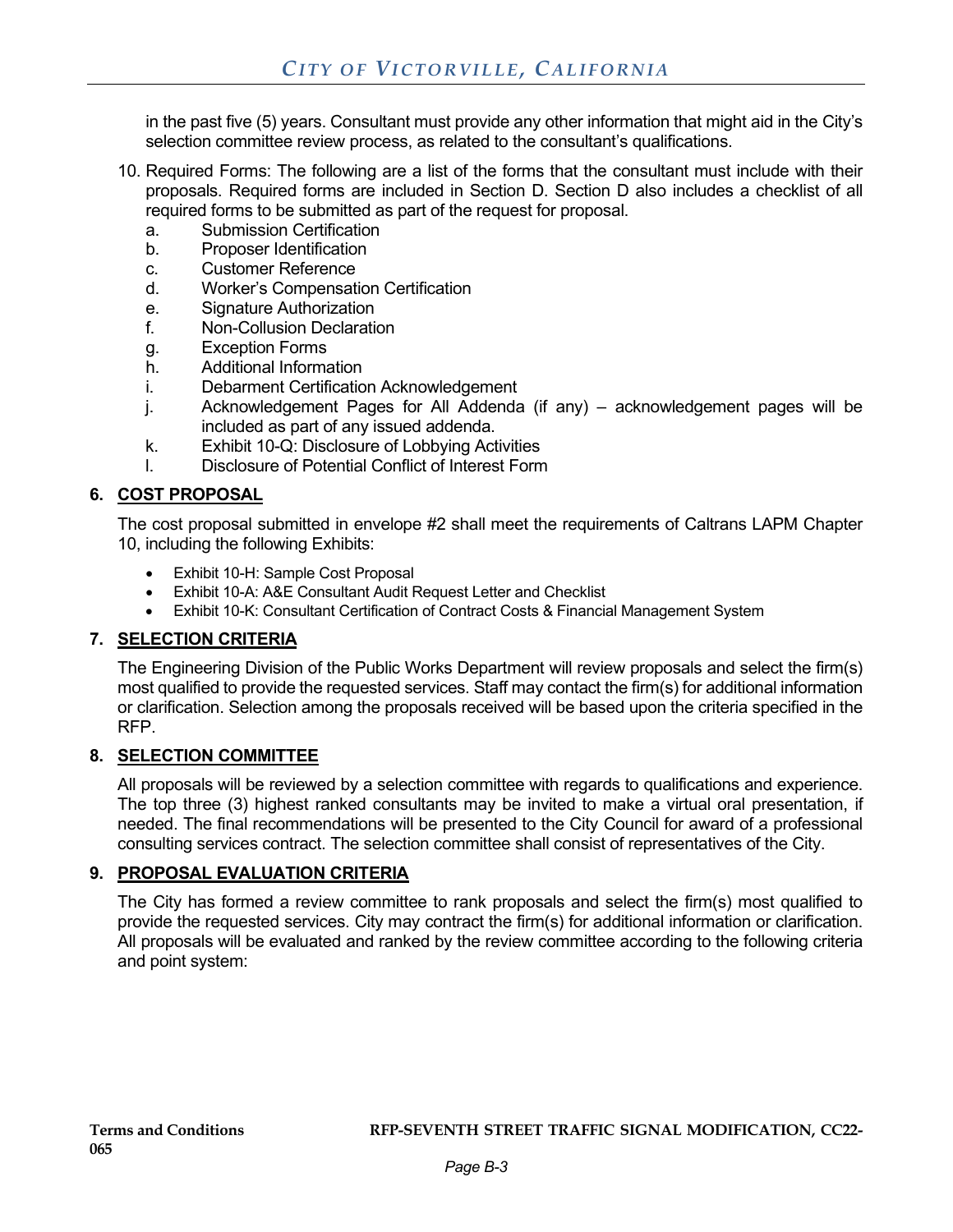| <b>CRITERIA</b>                                                                                                                                                                                                                                                                                                                                                                                                                                                                                                                                                                 | <b>MAXIMUM</b><br><b>POINTS</b> | <b>RANKING</b> |
|---------------------------------------------------------------------------------------------------------------------------------------------------------------------------------------------------------------------------------------------------------------------------------------------------------------------------------------------------------------------------------------------------------------------------------------------------------------------------------------------------------------------------------------------------------------------------------|---------------------------------|----------------|
| 1. Qualifications, Related Experience, and References:                                                                                                                                                                                                                                                                                                                                                                                                                                                                                                                          |                                 |                |
| Proposer's experience, years in business, and past and current client references;<br>technical expertise and professional competence in areas directly related to this RFP,<br>number of year's experience performing similar work; demonstrated ability to manage<br>and coordinate the work; deliver quality products and services; deliver projects within<br>budget and on schedule; and experience working with public agencies identified in the<br>RFP.                                                                                                                  | 30                              |                |
| 2. Proposed Staffing and Project Organization:                                                                                                                                                                                                                                                                                                                                                                                                                                                                                                                                  |                                 |                |
| Technical expertise and professional competence in areas directly related to the work<br>identified in this RFP. Level of experience; knowledge of state and federal guidelines and<br>requirements; certifications and licenses required and training of key personnel assigned,<br>including sub-consultants, if applicable; strength of experience and stability of proposed<br>personnel; breadth and depth of resources; coordination of Work and quality control;<br>availability of proposed staffing; and concurrence with restrictions on changes in key<br>personnel. | 30                              |                |
| 3. Work Plan:                                                                                                                                                                                                                                                                                                                                                                                                                                                                                                                                                                   |                                 |                |
| Depth of understanding of the City's needs and requirements, and understanding of the<br>Scope of Work, proposer's approach and methodology/systems reflecting the ability to<br>provide the requested services; demonstrated knowledge of the services being<br>requested; identification and knowledge of all requirements cited in the Scope of Work;<br>and proposed technical or procedural innovations identified in the proposal. Optimized<br>methods/processes to reduce construction duration and/or attain project goals.                                            | 40                              |                |
| <b>Total</b>                                                                                                                                                                                                                                                                                                                                                                                                                                                                                                                                                                    | 100                             |                |

#### <span id="page-16-0"></span>**10. INTERVIEW**

The City may request the highest ranked proposers to participate in a virtual interview process, if necessary, to gain a better understanding of the proposer's qualifications, related experience, proposed staffing & project organization, or the proposer's work plan. Interviews will be performed at the discretion of the City and are not a requirement of the selection process.

#### <span id="page-16-1"></span>**11. CONTRACT NEGOTIATIONS**

After ranking, the City cost negotiations may begin with the most qualified consultant and only their cost proposal will be opened. Should negotiations fail or result in a price that the City does not consider fair and reasonable, negotiations must be formally terminated, and the City must then undertake negotiations with the second most qualified consultant. If the negotiations with the second most qualified firm are not successful, negotiations must be formally terminated and the City must then undertake negotiations with the third most qualified consultant, and so on, until the price is determined to be fair and reasonable by the City. However, the City may elect at any time to not negotiate any further and not award the contract.

Upon completion of successful contract negotiations, the City will make a recommendation for award of a professional consulting services contract to the City Council.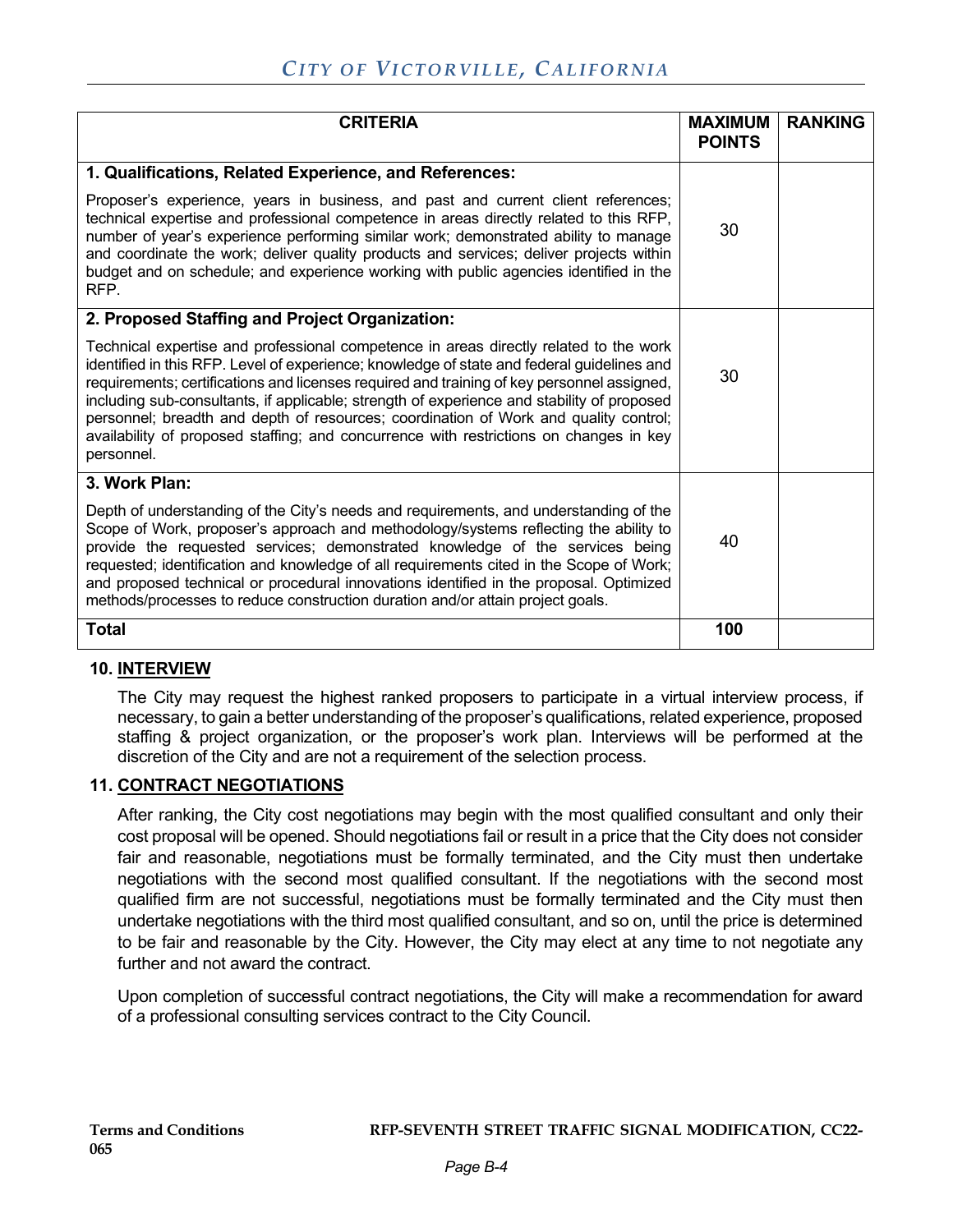### **RFP – SEVENTH STREET TRAFFIC SIGNAL MODIFICATION, PROJECT CC22-065 SECTION C – SCOPE OF SERVICES**

#### <span id="page-17-1"></span><span id="page-17-0"></span>**1. PROJECT BACKGROUND**

The City of Victorville covers approximately 74 square miles and is home to roughly 128,000 residents, 20 city parks, six major retail centers, and three industrial parks, which includes the Southern California Logistics Airport (SCLA). Victorville also offers multi-modal transportation capabilities by bringing together ground, rail, bike lanes, and air transportation for businesses, with easy access to the I-15, US-395, and SR-18.

Seventh Street is a 2-mile corridor within a portion of the City's business district that connects Interstate 15 with Route 18. An increased rate of fatalities in recent years has necessitated efforts towards reducing this rising trend by adding lighting, enhancing detection and upgrading existing equipment along the corridor. Upgrades and/or modifications are desired for five (5) existing signalized intersections at B St, Forrest Ave, Mojave Dr, Victor St & Lorene Dr. The scope of work for each signalized intersection follows this section.

The California Highway Safety Improvement Program (HSIP), administered by Caltrans, provides funding opportunities for safety improvement projects. The City of Victorville submitted an application to the state HSIP Cycle 10 and received an award letter for the proposed improvements. HISP funding will be utilized for construction purposes only. PS&E will be funded locally.

#### <span id="page-17-2"></span>**2. SCOPE OF WORK**

The City has provided below an outline of the anticipated tasks. The Consultant may modify the scope of services contained herein in their proposal, in order to more effectively respond to this RFP. The scope of services, described herein, are not intended to be comprehensive nor exclusive; they are merely set forth as a general outline of the work that is expected. The principle project purpose is to provide signal mast arms and indications for East-West cross streets along Seventh Street.

#### **A. General**

#### **1. Meetings**

The consultant shall conduct periodic progress meetings (or a conference call) with City staff to review project progress and redirect elements as necessary to ensure the project's progress within the available budget, funding and schedule. The consultant shall conduct any additional meetings necessary with the City, City departments, City consultants, regulatory agencies, internal or external stakeholders, any other entities or the contractor. As a minimum, the Consultant selected shall schedule and attend meetings in the planning phase as follow:

- a. Kickoff meeting including sub-consultants (if-any)
- b. Project Team meetings, monthly.

#### **2. Schedule**

The design for this project shall be completed three (3) months from the award of contract. A schedule shall be provided to the City of work to be done. An updated schedule is to be distributed to during project meetings. Any delays outside the control of the Consultant will result in an extension of time for completion of the design phase of the project upon written request. The project schedule shall be divided into detailed tasks and subtasks including critical path. The schedule is to indicate anticipated durations for all tasks.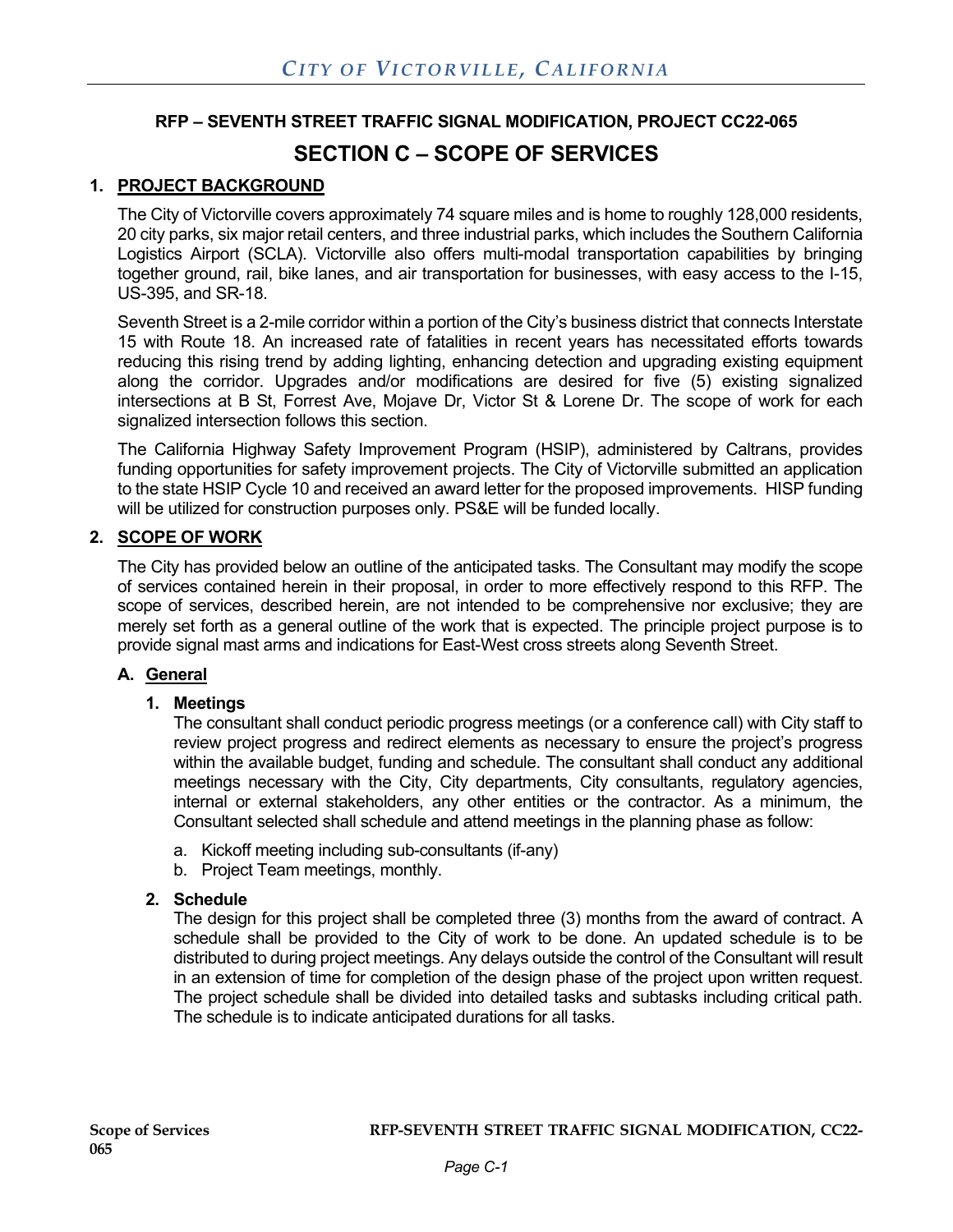#### **B. Phase 1 – Planning and Conceptual Design (50%)**

#### **1. Research**

- a. The Consultant shall provide engineering services related to the research and investigation of utility company and agency records to secure all the information required to identify, locate and accurately layout all underground improvements. The research should include, but not be limited to, utility maps and street improvement plans.
- b. The City will provide copies of available pertinent City records upon request. Any recent engineering studies that have been completed relating to roadway safety improvements, including traffic signal warrants, feasibility studies, and project study reports will be made available upon request from the City of Victorville Engineering Division.
- c. The Consultant shall conduct a field investigation to review the existing infrastructure to identify existing equipment and conditions for design/modification purposes.

#### **2. Surveying and Topographic Mapping**

The City will provide the consultant with a CAD dwg with survey data necessary for the design of the proposed improvements along the roadway. This file will not include a 3D surface.

#### **3. Utilities Coordination**

The Consultant shall conduct existing utility research for all utilities within the project limits to identify, locate, and accurately layout all underground improvements. The Consultant shall identify all utilities that could potentially conflict with the planned project, and determine special requirements for facilities including protection, relocation, right-of-way, easements, and construction. Consultant shall coordinate with the appropriate utility companies for work that affects its specific utility. If required to establish electrical service or modifications to electrical service, Consultant shall coordinate with Southern California Edison's Service Planner for appropriate connections and designs.

#### **4. Utility Potholing**

The Consultant shall pothole all underground utilities to determine the depth for clearance or conflicts for any underground improvements such as gas lines, telephone lines, electrical lines, sewer lines, water lines, storm drain lines, etc. The Consultant shall submit to each utility company a preliminary set of plans that provide the location, elevation of the utility, and the elevation of the improvement with the conflict area clouded to show the utility companies the areas of conflict with the proposed improvement. The potholing information and plan shall be submitted to the City after completion of that task. It will be the responsibility of the Consultant to notify Underground Service Alert and provide temporary traffic control during potholing operations.

#### **5. Right-of-Way**

There is no right-of-way acquisition anticipated for this project. The Consultant is required to perform basic right-of-way research to ensure the needed rights-of-way are identified and provide Right-of-Way Certification for Caltrans project clearance for authorization to proceed with construction. The improvement plans shall show existing property lines with all right-of-way and easement areas.

#### **6. Preliminary Design (Conceptual Layout Plans, 50%)**

The Consultant shall prepare conceptual layout plans showing existing and tentative equipment locations, signing & striping changes, if required, ADA compliant pedestrian countdown signal heads, etc.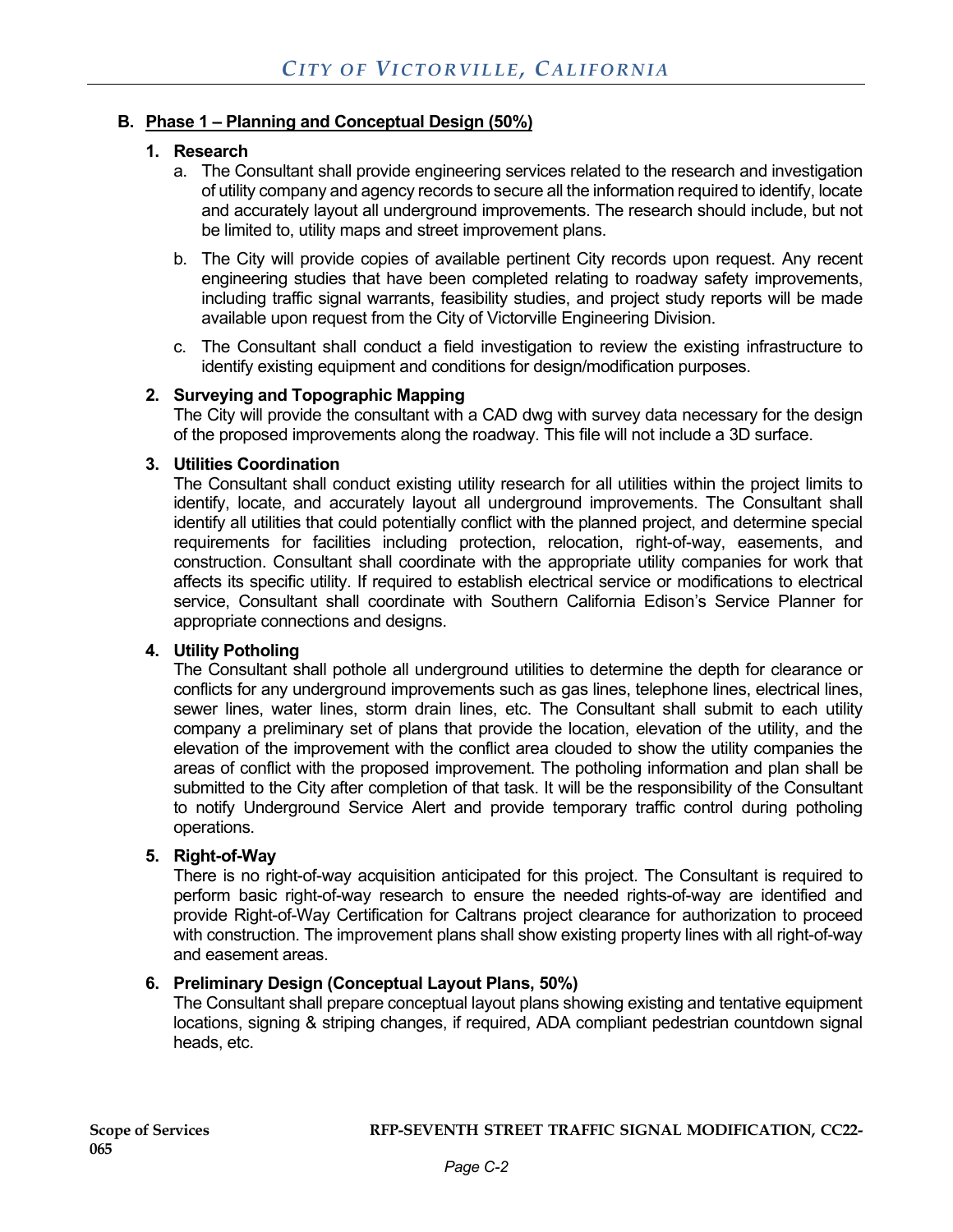#### **7. Submittals**

- a. The Consultant shall submit pdf copies of the preliminary design drawings with each submittal for checking by the City. The Consultant shall perform quality control on all submittals. The design drawings should be as complete, accurate, and error-free as possible before plan checking is considered, in order to reduce the number of plan checks required and related costs therefore to the City and Consultant.
- b. The Consultant shall, at no additional cost to the City, correct errors, omissions, and unworkable and/or improper design/drafting on the original drawings, which are discovered subsequent to the completion of the plan checking process.

#### **C. PHASE II – ENGINEERING DESIGN – PLANS, SPECIFICATIONS, AND ESTIMATES (PS&E)**

The design shall include all the work involved for providing documents, plans, specifications, and estimates for implementing the Project. The design shall conform to requirements of the City of Victorville, Caltrans standard plans (latest version), and CAMUTCD (latest version).

#### **1. Improvement Plan Preparation**

One (1) plan shall be prepared for each signalized intersection separately. The traffic signal plans shall be in accordance with the current City of Victorville standard plans or standards approved by the City Engineer. Existing utilities shall be indicated in plan view. All plans shall be prepared at 1"=20' scale, on 24" x 36" improvement plan sheets, with City of Victororville Engineering title block and shall consist of:

- a. Title Sheet include title sheet per current City requirements.
- b. Detail Sheets include typical sections and other details as required.
- c. Traffic Signal Plan include traffic signal modifications for the selected five intersections. The traffic signal modification plans shall address the installation of the proposed poles, signal heads, street lighting and other relevant features of the traffic signal design. They may further include provisions of emergency vehicle pre-emption, protection of existing communication facilities, evaluation of the existing battery backup system in the service pedestal, pedestrian countdown heads, and any other improvements necessary for the new traffic signal and/or traffic signal modification as directed by the City. The plans shall show lane dimensions, signal pole and push button pole placements, controller and power meter cabinet placements, conduit runs and hand holes or pull box placements, lane channelization, circuitry and conductor schedules, phase schedules, schedules for signal heads, emergency vehicle preemption details, and all other notes, schedules, details and/or drawing components required for complete traffic signal construction/modification plans.

At a minimum, the scope of work for each signalized intersection modification will include:

#### **Seventh Street at Lorene Drive**

- a. New primary signal poles and mast arms in the East-West direction, including new IISNS,
- b. Upgrade video detection system to include bicycle detection,
- c. Upgrade pedestrian push button system to "I" Navigator Accessible Pedestrian System,
- d. Upgrade existing HPSV Luminaires to LED,
- e. Upgrade/retrofit IISNS to LED,
- f. Upgrade pull boxes to #6 pull boxes,
- g. New 3" PVC conduit crossing across Seventh St,
- h. Replace all wire at intersection,
- i. ADA compliant curb ramp at the NW corner of the intersection; and

**065**

**Scope of Services RFP-SEVENTH STREET TRAFFIC SIGNAL MODIFICATION, CC22-**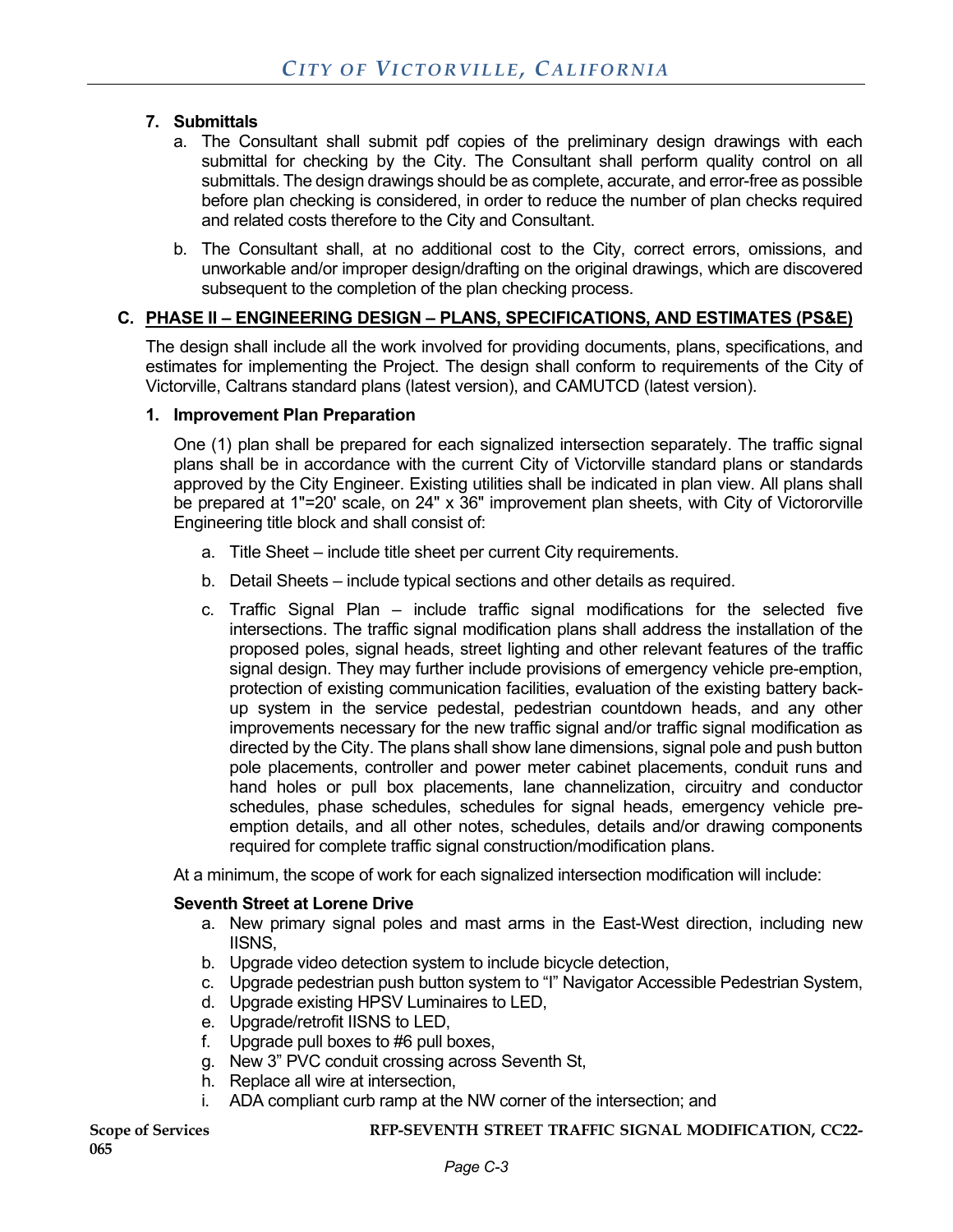j. Re-configure pedestrian crosswalks to remove the Southern crosswalk in the East-West direction.

#### **Seventh Street at Victor Street**

- a. New primary signal poles and mast arms in the East-West direction, including new IISNS,
- b. Upgrade video detection system to include bicycle detection,
- c. Upgrade pedestrian push button system to "I" Navigator Accessible Pedestrian System,
- d. Upgrade existing HPSV Luminaires to LED,
- e. Upgrade/retrofit IISNS to LED,
- f. Upgrade pull boxes to #6 pull boxes,
- g. Replace all wire at intersection,
- h. New SCE service pedestal with photocell; and
- i. Re-configure pedestrian crosswalks to remove the Southern crosswalk in the East-West direction.

#### **Seventh Street at Mojave Drive**

- a. New primary signal poles and mast arms in the East-West direction, including new IISNS,
- b. Upgrade video detection system to include bicycle detection,
- c. Upgrade pedestrian push button system to "I" Navigator Accessible Pedestrian System,
- d. Upgrade existing HPSV Luminaires to LED,
- e. Upgrade/retrofit IISNS to LED,
- f. Upgrade pull boxes to #6 pull boxes,
- g. Replace all wire at intersection; and
- h. New SCE service pedestal with photocell

#### **Seventh Street at Forrest Ave**

- a. New primary signal poles and mast arms in the East-West direction, including new IISNS
- b. New video detection system to include bicycle detection,
- c. Upgrade pedestrian push button system to "I" Navigator Accessible Pedestrian System,
- d. Upgrade street name signs to LED IISNS,
- e. Upgrade pull boxes to #6 pull boxes,
- f. New primary signal pole at NE corner to accommodate NB left turn phase,
- g. Reconfigure intersection to include dedicated left turn phases in North-South direction,
- h. Replace all wire at intersection,
- i. Bulb-out at the NW corner of the intersection to allow for signal improvements; and
- j. ADA compliant curb ramps at the NW, NE, and SE corner of the intersection.

#### **Seventh Street at B Street**

- a. New primary signal poles and mast arms in the East-West direction, including new IISNS,
- b. New video detection system to include bicycle detection,
- c. Upgrade pedestrian push button system to "I" Navigator Accessible Pedestrian System,
- d. Upgrade existing HPSV Luminaires to LED,
- e. Upgrade street name signs to LED IISNS,
- f. Upgrade pull boxes to #6 pull boxes,
- g. New 3" PVC conduit crossing across Seventh St,
- h. Replace all wire at intersection,
- i. ADA compliant curb ramp at the NW corner of the intersection; and
- j. Re-configure pedestrian crosswalks to remove the Southern crosswalk in the East-West direction.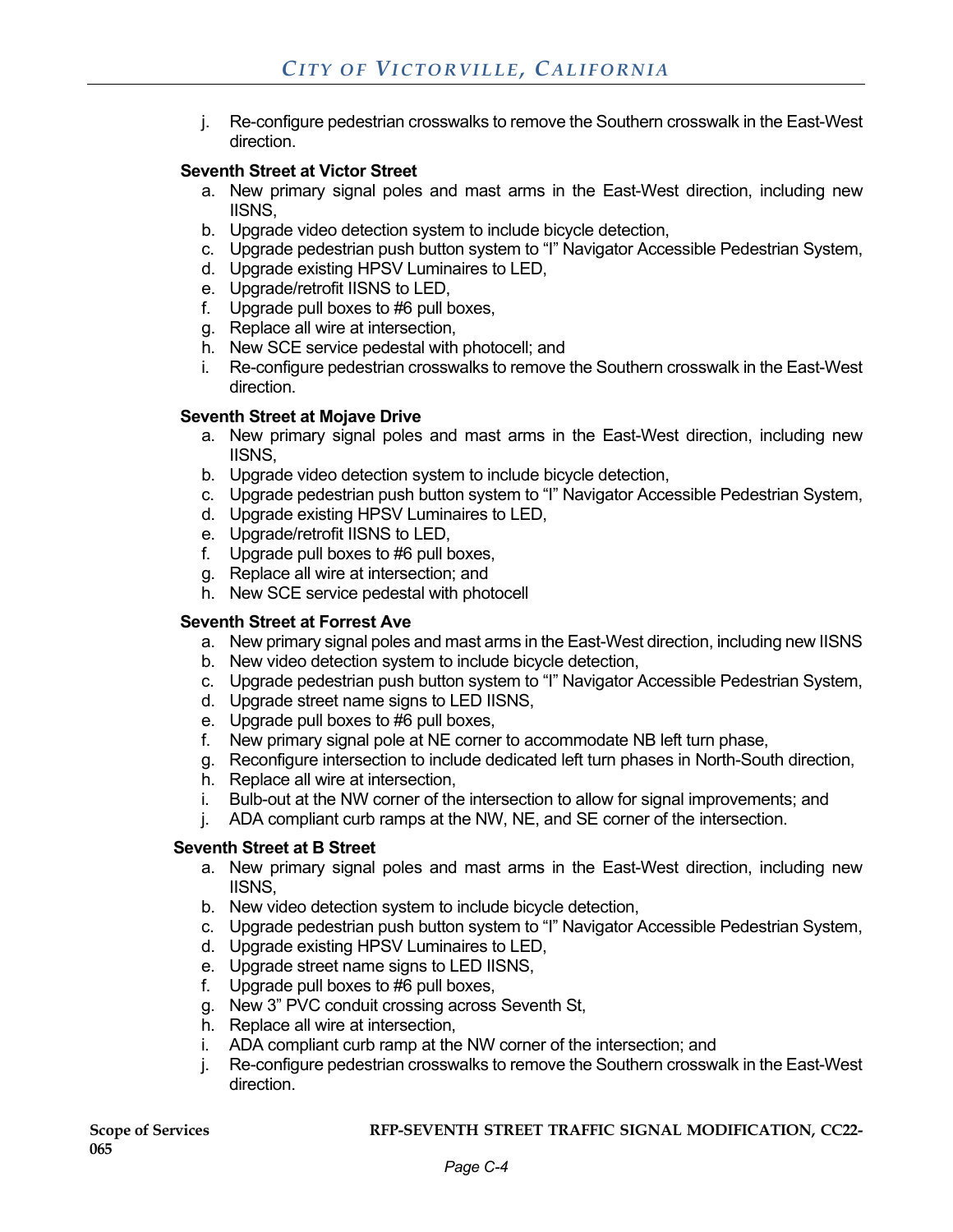#### **2. Deliverables**

The design deliverables shall include, but not be limited to: Providing Improvement Plans ink on Mylar ready for advertising and bidding, along with Specifications (including appendices), and a complete Estimate, all wet seal stamped and signed by a licensed California Civil Engineer. The design shall be in compliance with current Federal Americans with Disabilities Act (ADA) and State Title 24 requirements, whichever is more restrictive. The design and scope of services shall also include: complete and detailed estimate of quantities; construction cost estimate; answers to all questions regarding the design during design, bidding and construction; review of the project site to ensure that the Plans are drawn correctly; and attendance at project related meetings, including the preconstruction meeting. The Plans, Specifications, and Estimate must conform to City of Victorville standards and practices. The Consultant shall provide clear, concise, and complete plans and profiles which shall include, but are not limited to, the following items: project title; vicinity (location) map; title blocks; north arrows; scales 1"=20' for traffic signal and roadway improvements (nothing precludes the requirement to have drawings at a larger scale or larger scale for details); general notes; construction notes; construction legend; telephone numbers of utilities and other affected agencies and businesses; details; existing improvements; power poles; driveway approaches; water services; sewer manholes and water valves; pedestrian ramps; curb returns; traffic stripes and thermoplastic legends; signs; traffic signals; video detection; details of private improvements to be reconstructed (if any), or relocated, such as driveways, fences, gates, irrigation systems, trees and landscaping; overhead utility lines; and other details that are of benefit to the design of the project. 15

- a. All drawings shall be prepared with AutoCAD software or design software that is compatible with the AutoCAD software approved by the City. The design shall be plotted using permanent drafting ink on Mylar, and drafted on twenty-four inch by thirty-six inch (24" x 36") Mylar sheets. The final plans shall be signed by a Civil Engineer registered in the State of California. The originals and the electronic data of these drawings are to be considered property of the City at all times, and shall be submitted to the City, along with a USB Flash Drive in AutoCAD format upon completion or as otherwise directed by the City. The electronic data shall also include all survey data and point information.
- b. The City will provide the Consultant with its boilerplate Specifications and Technical Provisions in Microsoft Word. The City will be responsible for compiling the Project Bid Package. The Consultant will provide a write up for the project specific scope of work in the Technical Specifications and provide special Technical Provisions beyond the City's standard Technical Provisions. The Specifications shall be signed by the consultant Civil Engineer registered in the state of California that is complete and ready for bidding purposes and awarding contracts for construction of the improvements. The latest edition of the Greenbook (Standard Specifications for Public Works Construction and subsequent amendments) will be used on the project, except for traffic signals, striping, and traffic signing. Caltrans Standard Specifications will be used for the traffic signals, striping, and signing.

#### **3. Submittals to City, Agencies, Utilities, Etc.**

a. The Consultant shall submit pdf copies of the design drawings with each submittal for checking by the City. The design drawings should be as complete, accurate, and error-free as possible before Plan checking is considered, in order to reduce the number of Plan checks required and related costs therefore to the City and Consultant. Submittals shall be 35% Conceptual, 65%, 100%, and final.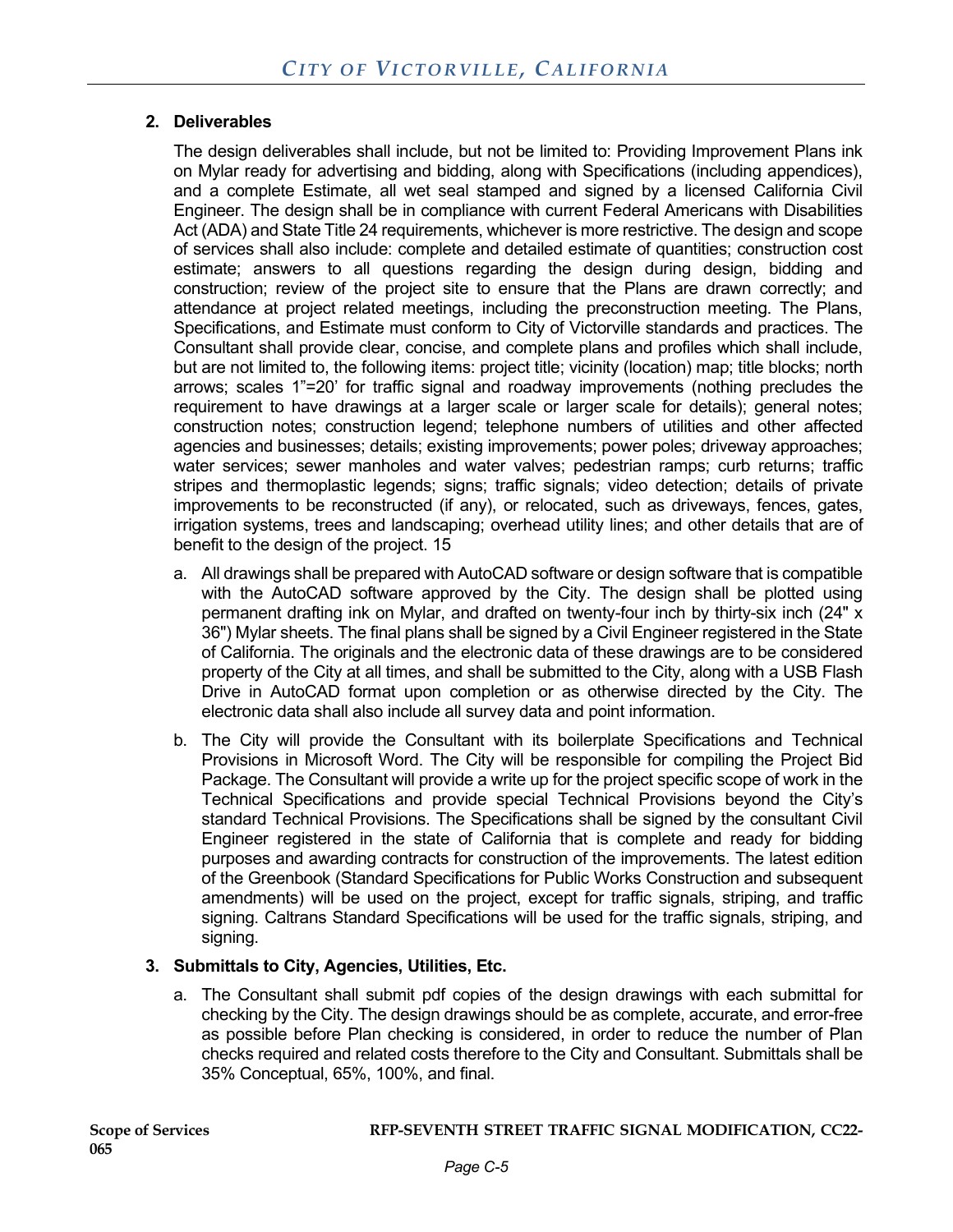- b. The Consultant shall submit a pdf of quantity calculations with each submittal for checking by the City.
- c. The Consultant shall submit a pdf file of the contract documents with each submittal for checking by the City. A USB Flash Drive in Microsoft Word format containing the final Contract Documents shall be submitted to the City.
- d. The City shall receive a copy of all correspondence, transmittals, submittals, and letters sent to utilities and agencies regarding the project.
- e. The Consultant shall, at no additional cost to the City, correct errors, omissions, and unworkable and/or improper design/drafting on the original drawings, which are discovered subsequent to the completion of the plan checking process.

#### **4. Final Estimate of Quantities and Costs**

The Consultant shall provide a construction quantity and cost estimate with each submittal of plans. The unit costs shall be based upon the most current cost information for recent similar projects in the area compiled by the Consultant and approved by the City.

- a. The estimated items of work with quantities shall include but not be limited to: itemizing all removals, relocations, traffic signal equipment, traffic signal wiring, survey monument wells, pavement legends & striping, signs, traffic control, raised pavement markers, and project signs. The estimated items of work with quantities shall be arranged in chronological order of construction and shall contain all the information needed to prepare the Engineer's Estimate of Costs.
- b. The Consultant will be required to periodically submit updated preliminary cost estimates as design progresses.
- c. The Consultant's final construction cost estimate shall be based upon, and in agreement with, the final items of work with estimated quantities. Computations showing estimated quantities and costs for each location of work as well as the sum totals shall be submitted to the City for review along with a set of plans showing items of work with quantities on each sheet. Submission of computations does not relieve the Consultant's responsibility of submitting an accurate estimate of quantities.

#### **5. Reproduction of the Design Drawings and Contract Documents**

The City will have digital copies of the design drawings and Contract Specifications reproduced for bidding purposes.

#### **6. Questions During Bidding And Pre-Construction Meeting**

The Consultant shall answer questions regarding the Technical Provisions, the design drawings or conflicts in the design during the bidding process. The Consultant shall assist the City, at no charge, in preparation of Addenda regarding omissions or conflicts in the design.

#### **D. PHASE III – CONSTRUCTION SUPPORT**

#### **1. Pre-Construction Meeting**

The Consultant shall attend the Pre-construction Meeting and answer questions regarding the Technical Provisions and the design drawings during the meeting.

#### **2. Construction**

a. Questions During Construction: The Consultant shall be available to review design change request and assist the City in issuing Contract Change Orders. A line item shall be included in the proposal for design change request during construction. The Consultant shall be

**065**

**Scope of Services RFP-SEVENTH STREET TRAFFIC SIGNAL MODIFICATION, CC22-**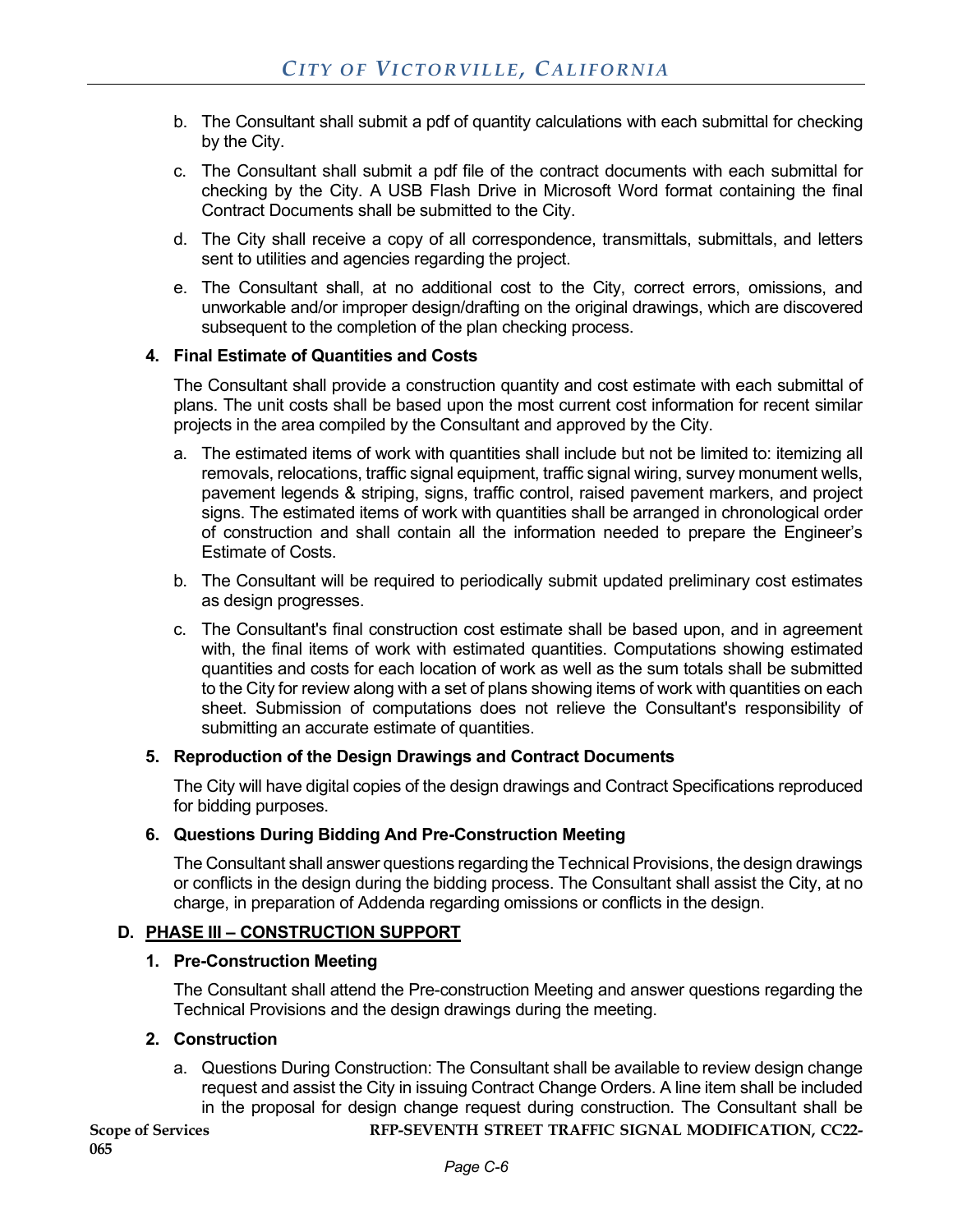available to answer questions regarding the Technical Provisions, the design drawings or conflicts in the design during the construction, and assist the City in issuing Contract Change Orders regarding omissions or conflicts in the design.

b. Preparation of As-Built Drawings: The Consultant shall incorporate all redline comments prepared by the Contractor and project inspector on the signed design plans. The as-built drawings shall be provided to the City and approved prior to the release of the final progress payment. A line item shall be included in the proposal for as-built drawings.

#### <span id="page-23-0"></span>**3. PROJECT SCHEDULE**

The anticipated start date of this contract will be February 2022. A detailed schedule will be required from the successful proposer. Final design documents are expected within 4 months of the Notice to Proceed for this project.

#### <span id="page-23-1"></span>**4. RIGHT OF WAY**

Should it be necessary to collect field data for completion of the plan, all work shall be performed within the City right of way. A no-fee right of way permit will be required to be obtained prior to any work being performed within the City right of way.

#### <span id="page-23-2"></span>**5. PROJECT PERSONNEL**

The Consultant shall provide project personnel who demonstrate competency and understanding of the tasks to be performed. The Consultant shall be a licensed engineer in the State of California and its staff shall have previous experience in preparing traffic signal plans and modifications in which the plan was prepared by the consultant and adopted by a local agency. Sub-consultants, if required, shall have previous experience completing the tasks being performed by the sub-consultant.

#### <span id="page-23-3"></span>**6. EXTRA WORK**

Extra work is new or unforeseen work performed by the Consultant when the City determines that it is not covered by the Scope of Work. No extra work is authorized without written approval from the City. The Consultant shall immediately submit an RFI to the City requesting authorization to perform any extra work.

#### <span id="page-23-4"></span>**7. MONTHLY PROGRESS REPORT AND INVOICE**

The Consultant shall submit a monthly invoice which shall be accompanied by a progress report that summarizes the work completed within the period. The Consultant can only invoice for costs actually incurred before invoicing the City. All work shall be billed per the agreed unit prices set forth in the Cost Proposal.

#### <span id="page-23-5"></span>**8. PROJECT BUDGET**

The City currently has a budget of \$680,500 for completion of this project.

#### <span id="page-23-6"></span>**9. PROJECT RECORDS AND DOCUMENTS**

The Consultant is required to maintain all required records at its office for the duration of project and submit to the City copies upon request. All draft reports, final reports, or other documents shall be typed and wet signed by author. Handwritten documents will not be accepted. The City, duly authorized representatives and other jurisdictional agencies shall have access to any documents, books, papers, and records of the consultant (which are directly pertinent to this project) for the purpose of making an audit, examination, excerpts, and transcriptions. The City will be the owner of all original documents, and digital information. All digital and/or computer-generated drawings shall be the property of the City and one (1) original copy shall be submitted to the City.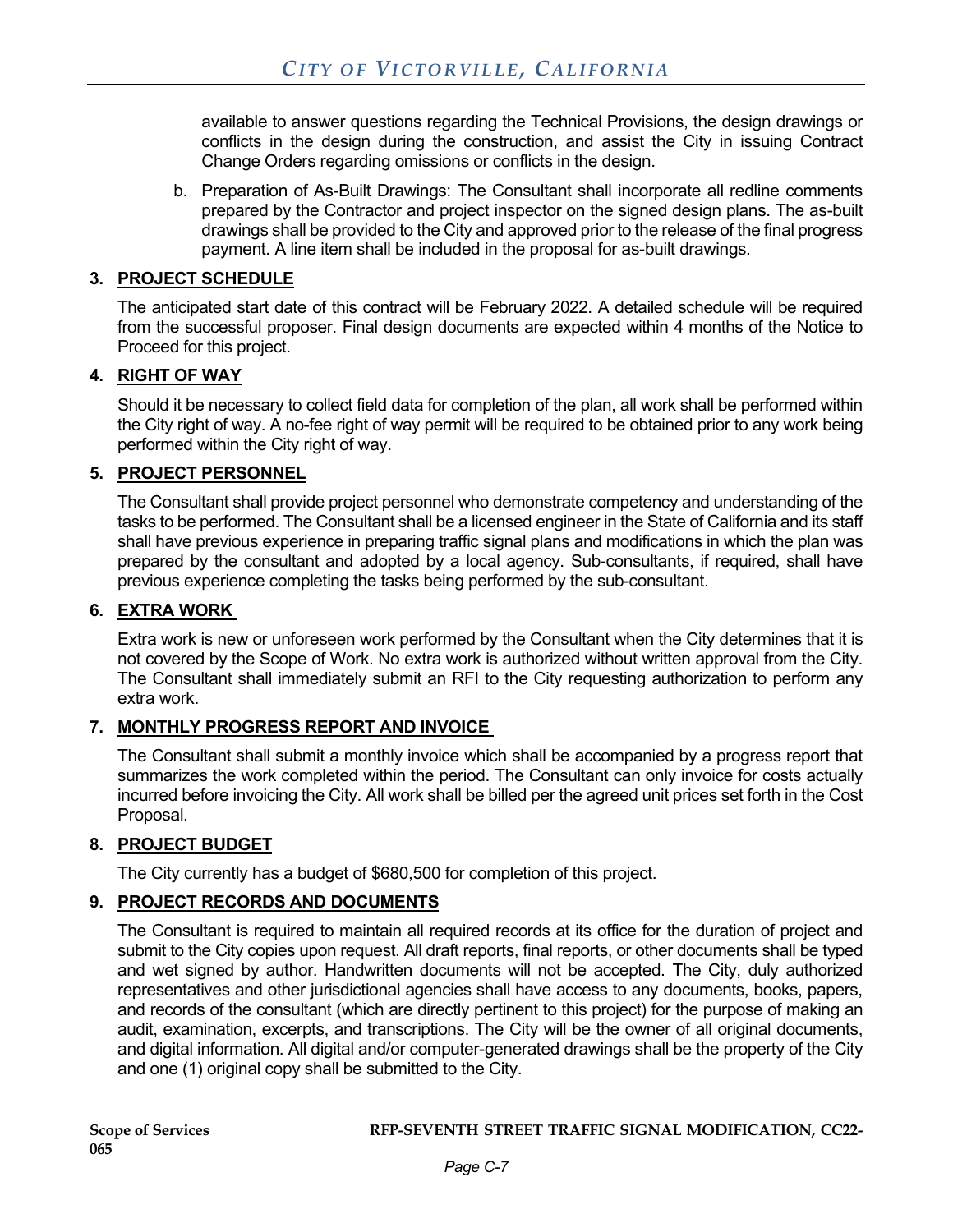## <span id="page-24-0"></span>**RFP – SEVENTH STREET TRAFFIC SIGNAL MODIFICATION, PROJECT CC22-065 SECTION D FORMS SUBMISSION CERTIFICATION**

<span id="page-24-1"></span>I hereby submit to the City of Victorville the following proposal for work outlined in the Technical Provisions and Scope entitled **"SEVENTH STREET TRAFFIC SIGNAL MODIFICATION, PROJECT CC22-065".** All of the following documents (check below) are completed, fully executed, and included in my proposal as required in the request for proposal document:

#### **Envelope # 1 – Technical Proposal**

- Statement of Qualifications
- Submission Certification
- Proposer Identification
- \_\_\_\_\_ Customer Reference
- \_\_\_\_\_ Worker's Compensation Certification
- Signature Authorization
- Non-Collusion Declaration
- \_\_\_\_\_ Exception Form

**065**

- \_\_\_\_\_ Additional Information
- Debarred Certification Acknowledgement
- Acknowledgement Pages for All Addenda (if any)
- Exhibit 10-Q: Disclosure of Lobbying Activities
- Disclosure of Potential Conflict of Interest Form

#### **Envelope # 2 – Cost Proposal Forms (in separate sealed envelope)**

- \_\_\_\_\_ Exhibit 10-H: Sample Cost Proposal
- Exhibit 10-A: A&E Consultant Audit Request Letter and Checklist
- **Exhibit 10-K: Consultant Certification of Contract Costs & Financial Management System**

My signature on this Submittal Certification is affirmation that all items listed above are fully completed and executed and are hereby submitted with the proposal as required. I understand that failure to complete and/or submit any of the required documents may be cause for rejection of my cost proposal.

| <b>Company Name</b>         |      |                                                       |  |
|-----------------------------|------|-------------------------------------------------------|--|
| <b>Authorized Signature</b> | Date | <b>Printed Name and Title</b>                         |  |
| <b>Telephone Number</b>     |      |                                                       |  |
| <b>Section C Forms</b>      |      | RFP-SEVENTH STREET TRAFFIC SIGNAL MODIFICATION, CC22- |  |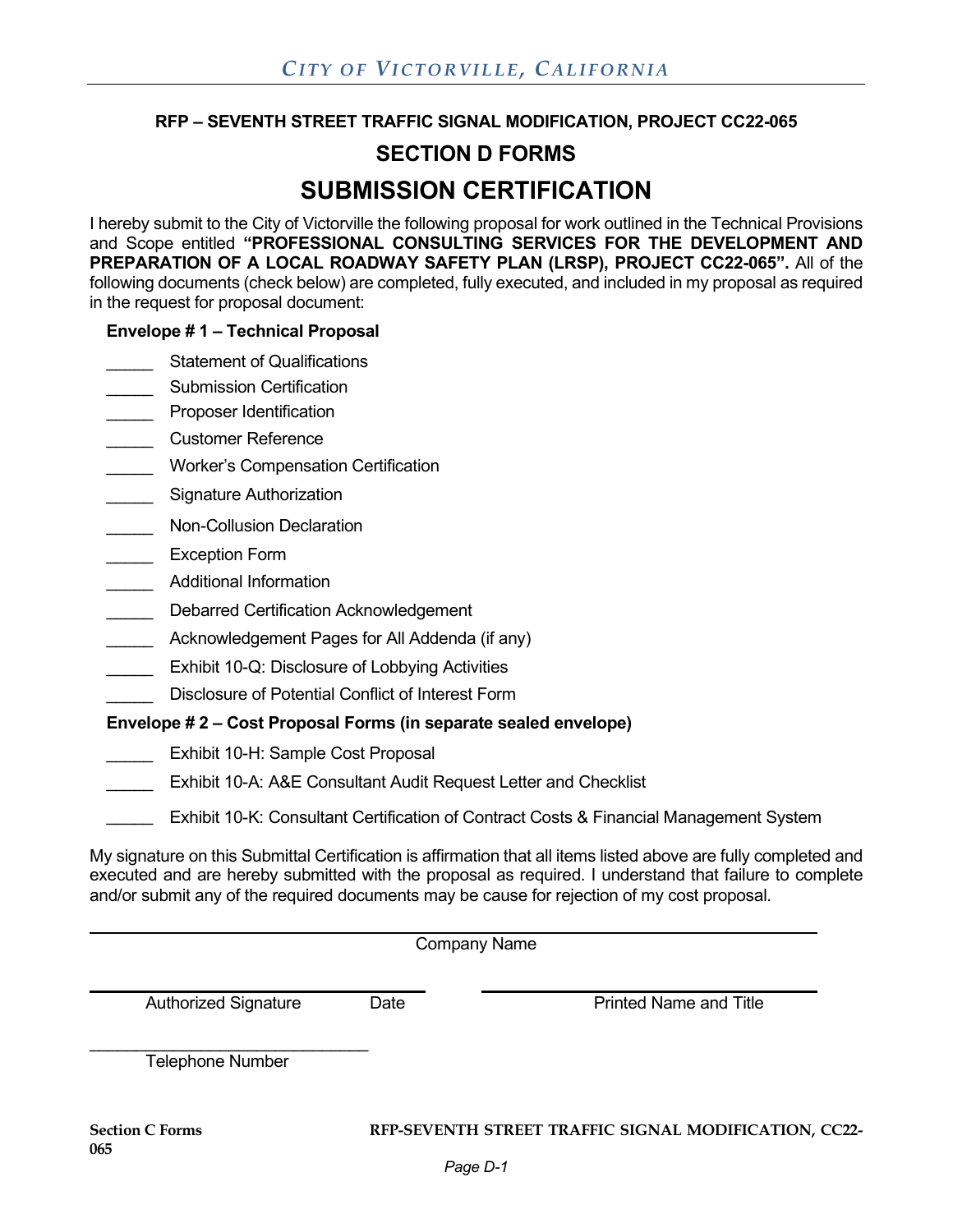## **RFP – SEVENTH STREET TRAFFIC SIGNAL MODIFICATION, PROJECT CC22-065 PROPOSER IDENTIFICATION**

<span id="page-25-0"></span>

| $\mathbf{1}$ . |                                                                                    |  |  |
|----------------|------------------------------------------------------------------------------------|--|--|
| 2.             |                                                                                    |  |  |
| 3.             |                                                                                    |  |  |
| 4.             |                                                                                    |  |  |
| 5.             |                                                                                    |  |  |
| 6.             |                                                                                    |  |  |
| 7.             |                                                                                    |  |  |
|                | □ Sole Proprietor □ Partnership □ Corporation Other: <u>_______</u>                |  |  |
|                | If corporation, indicate State where incorporated: _____________________________   |  |  |
| 8.             | Business License number issued by the City where the Proposer's principal place of |  |  |
|                | business is located.                                                               |  |  |
|                | Number: <u>Late Issuing City: Late Communications of the Island City:</u>          |  |  |
| 9.             | Contractors License number and expiration date.                                    |  |  |
|                |                                                                                    |  |  |
| 10.            |                                                                                    |  |  |
| 11.            |                                                                                    |  |  |
| 12.            | Name and Title of Authorized to sign Legal Document:                               |  |  |

\_\_\_\_\_\_\_\_\_\_\_\_\_\_\_\_\_\_\_\_\_\_\_\_\_\_\_\_\_\_\_\_\_\_\_\_\_\_\_\_\_\_\_\_\_\_\_\_\_\_\_\_\_\_\_\_\_\_\_\_\_\_\_\_\_\_\_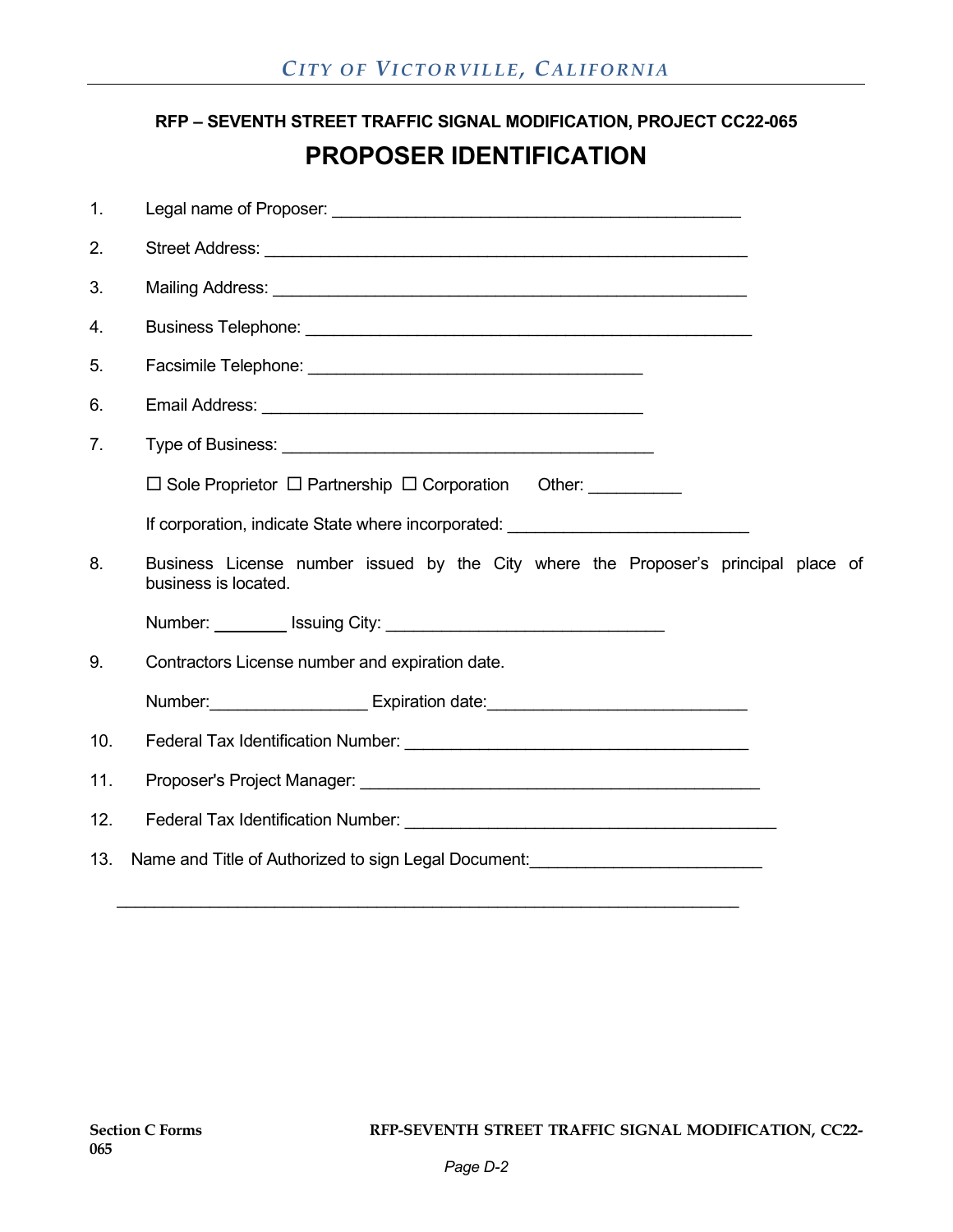## **RFP – SEVENTH STREET TRAFFIC SIGNAL MODIFICATION, PROJECT CC22-065**

## **CUSTOMER REFERENCES**

 $\overline{\phantom{a}}$ 

<u> 1989 - Johann Stoff, deutscher Stoffen und der Stoffen und der Stoffen und der Stoffen und der Stoffen und der</u>

<span id="page-26-0"></span>Proposer:

|    |                              | LIST THREE AGENCIES YOU HAVE DONE BUSINESS WITH WITHIN THE LAST THREE<br>YEARS WITH SIMILAR PROJECT |
|----|------------------------------|-----------------------------------------------------------------------------------------------------|
| 1. | Name of Agency               |                                                                                                     |
|    | <b>Address</b>               |                                                                                                     |
|    | <b>Contact Person Name:</b>  |                                                                                                     |
|    | <b>Contact Person Phone:</b> |                                                                                                     |
|    | <b>Contact Fax:</b>          |                                                                                                     |
|    | <b>Contact Email:</b>        |                                                                                                     |
| 2. | Name of Agency               |                                                                                                     |
|    | <b>Address</b>               |                                                                                                     |
|    | <b>Contact Person Name:</b>  |                                                                                                     |
|    | <b>Contact Person Phone:</b> |                                                                                                     |
|    | <b>Contact Fax:</b>          |                                                                                                     |
|    | <b>Contact Email:</b>        |                                                                                                     |
| 3. | Name of Agency               |                                                                                                     |
|    | <b>Address</b>               |                                                                                                     |
|    | <b>Contact Person Name:</b>  |                                                                                                     |
|    | <b>Contact Person Phone:</b> |                                                                                                     |
|    | <b>Contact Fax:</b>          |                                                                                                     |
|    | <b>Contact Email:</b>        |                                                                                                     |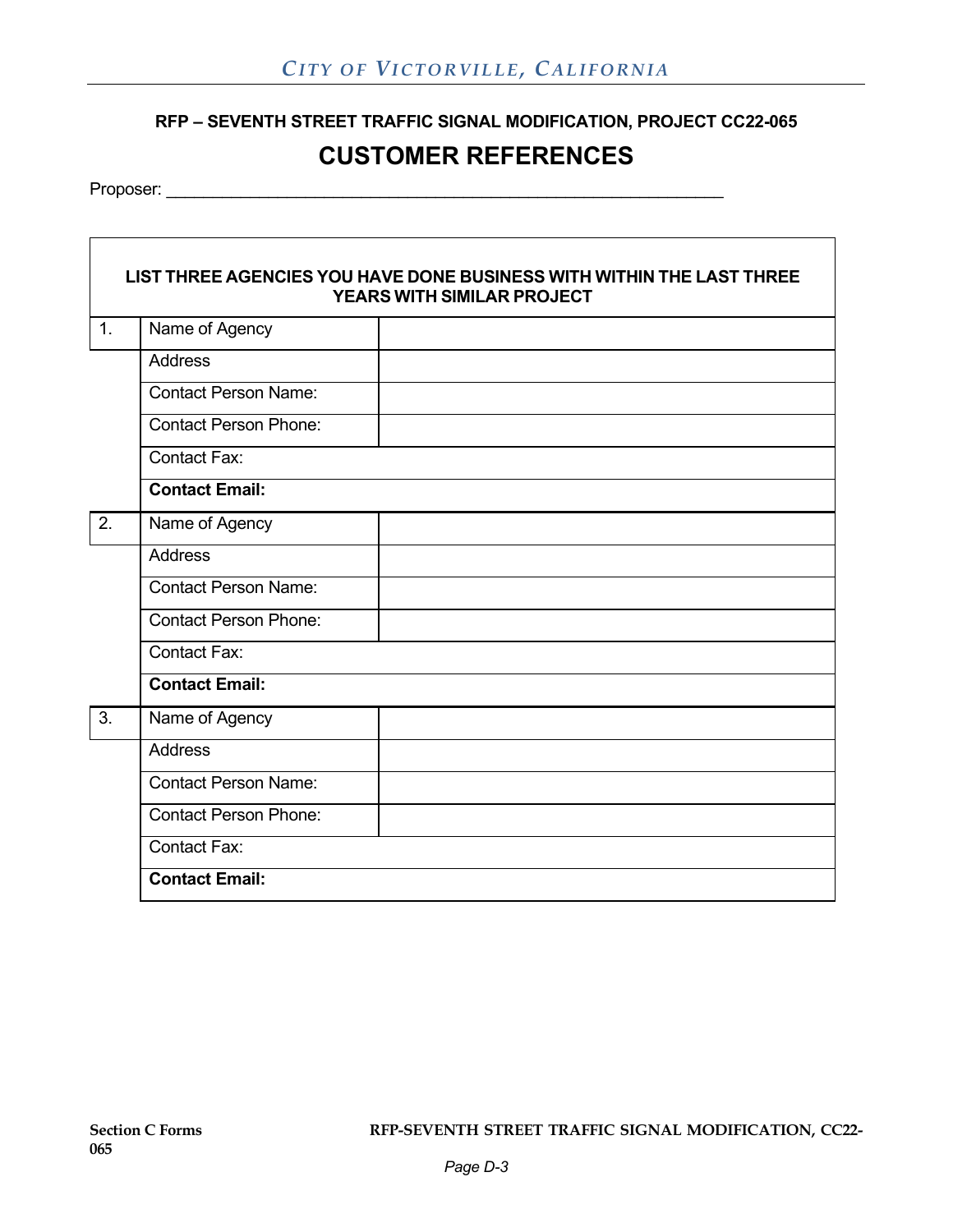## **RFP – SEVENTH STREET TRAFFIC SIGNAL MODIFICATION, PROJECT CC22-065 WORKERS' COMPENSATION CERTIFICATE**

<span id="page-27-0"></span>The Proposer shall execute the following form as required by the California Labor Code, Sections 1860 and 1861:

I am aware of the provisions of Section 3700 of the California Labor Code which require every employer to be insured against liability for workers' compensation or to undertake self-insurance in accordance with the provisions of that code, and on behalf of my firm, I will comply with such provisions before commencing the performance of the services of any contract entered into.



**Section C Forms RFP-SEVENTH STREET TRAFFIC SIGNAL MODIFICATION, CC22-**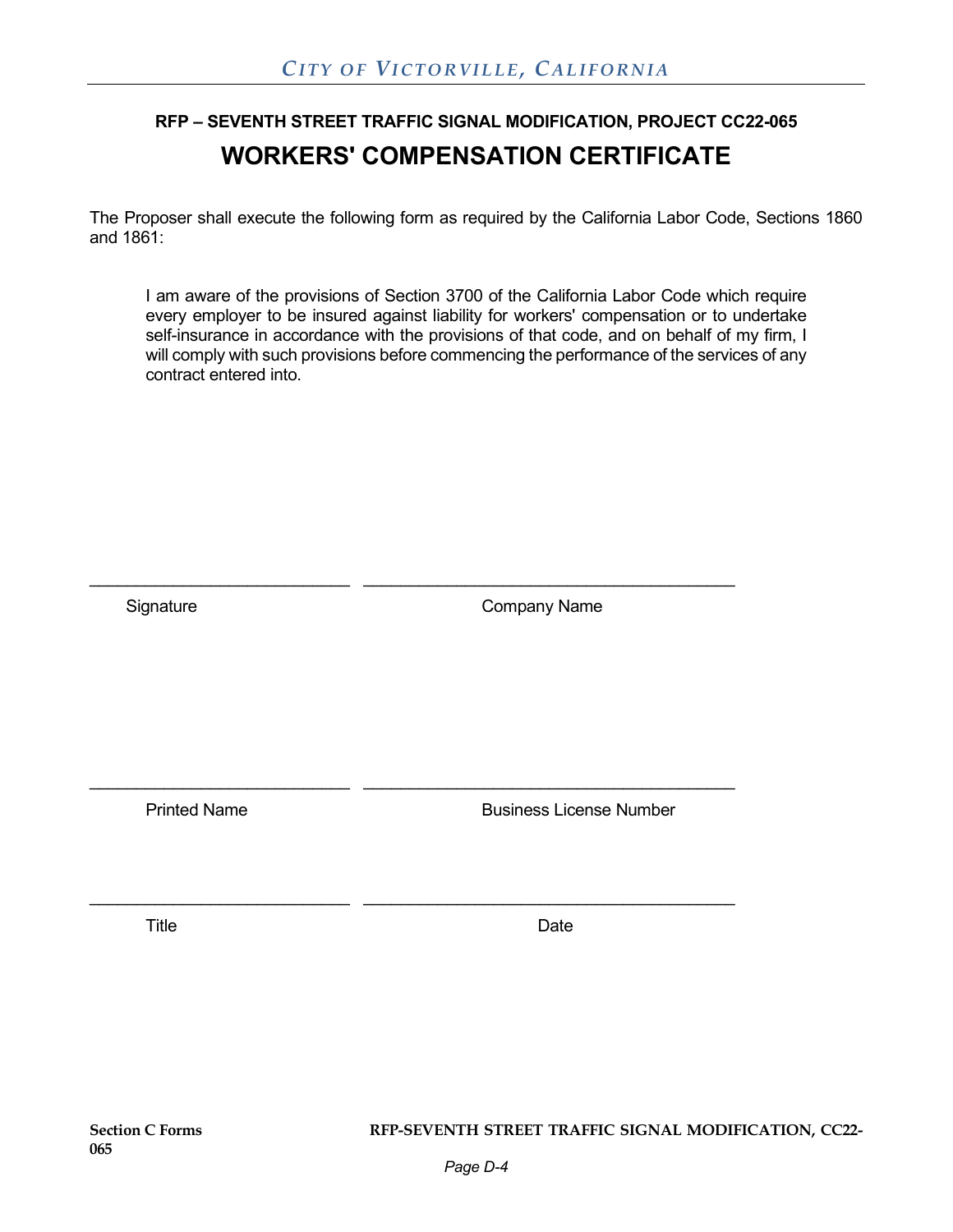## **RFP – SEVENTH STREET TRAFFIC SIGNAL MODIFICATION, PROJECT CC22-065 SIGNATURE AUTHORIZATION**

<span id="page-28-0"></span>Contractor/Bidder:\_\_\_\_\_\_\_\_\_\_\_\_\_\_\_\_\_\_\_\_\_\_\_\_\_\_\_\_\_\_\_\_\_\_\_\_\_\_\_\_\_\_\_\_\_\_\_\_\_\_\_\_\_\_\_\_\_\_\_\_\_

A. I hereby certify that I have the authority to offer this proposal/bid to City of Victorville for the above listed individual or company. I certify that I have the authority to bind myself/this company in a contract should I be successful in my proposal/bid.

**SIGNATURE** 

 $\overline{\phantom{a}}$  , which is a set of the set of the set of the set of the set of the set of the set of the set of the set of the set of the set of the set of the set of the set of the set of the set of the set of the set of th

 The following information relates to the legal Contractor listed above, whether an individual or a company. Place check marks as appropriate:

- 1. If successful, the contract language should refer to me as:
	- \_\_\_\_\_An Individual
	- A Partnership, Partners' names:

\_\_\_\_\_A Company

\_\_\_\_\_A Corporation

2. My tax identification number is (*For individuals, this number is usually the Social Security Number*)

- 3. Lam a certified small business and Small Business Preference is applicable to this proposal/bid. A copy of my certification from the Office of Small and Minority Business is attached.
	- I have recently filed for Small Business Preference but have not yet received certification.

\_\_\_\_\_I am not a Small Business.

4. My business is owned by a minority whose ethnicity is:

My business is owned by a woman.

My business is owned by a disabled veteran.

My business is owned by a woman.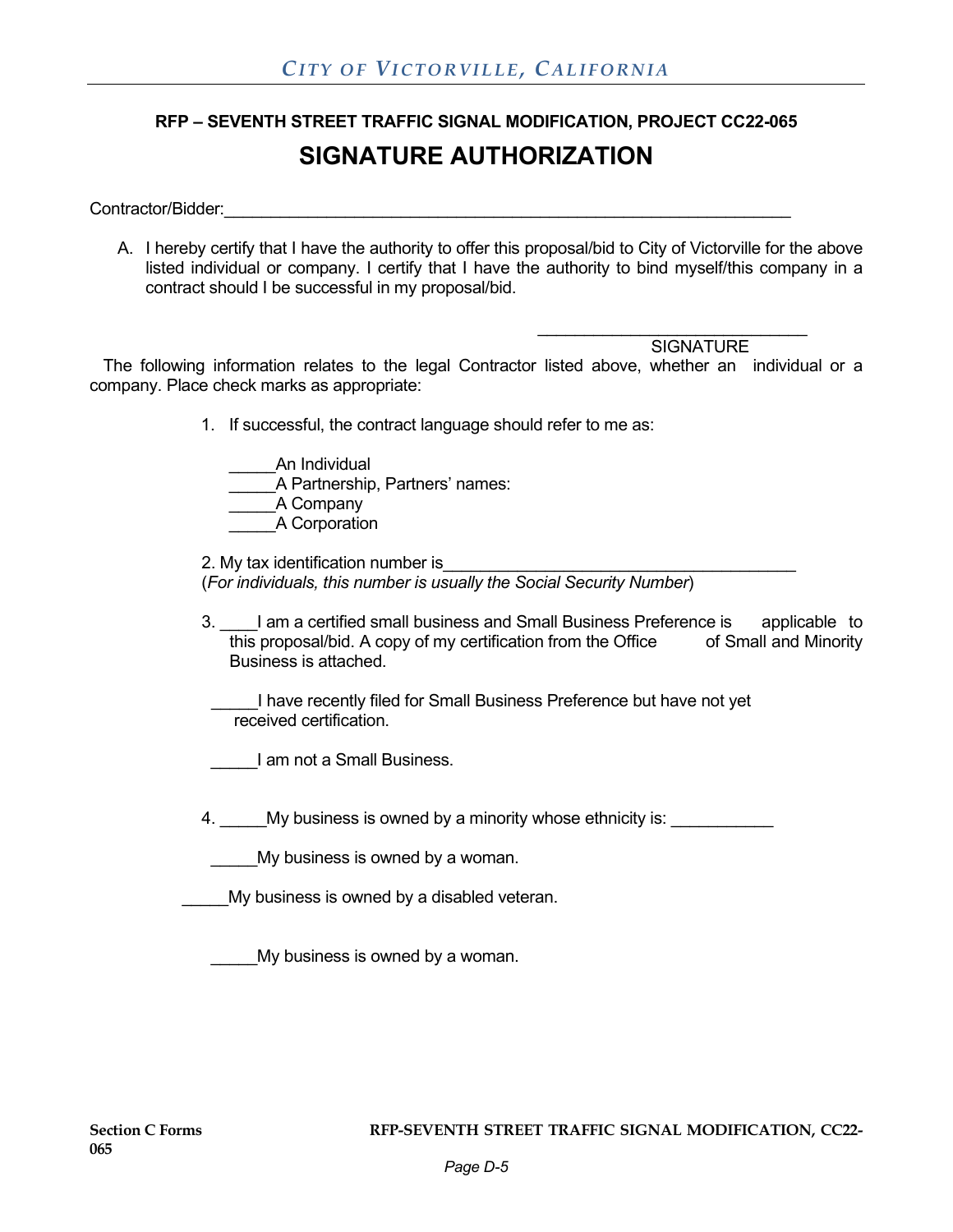## <span id="page-29-0"></span>**RFP – SEVENTH STREET TRAFFIC SIGNAL MODIFICATION, PROJECT CC22-065 NON-COLLUSION DECLARATION**

**TO BE SIGNED BY BIDDER AND SUBMITTED WITH BID**

The undersigned declares:

I am the \_\_\_\_\_\_\_\_\_\_\_\_\_\_\_\_ of \_\_\_\_\_\_\_\_\_\_\_\_\_\_\_\_\_\_\_\_\_\_, the party making the foregoing bid. The bid is not made in the interest of, or on behalf of, any undisclosed person, partnership, company, association, organization, or corporation. The bid is genuine and not collusive or sham. The bidder has not directly or indirectly induced or solicited any other bidder to put in a false or sham bid. The bidder has not directly or indirectly colluded, conspired, connived, or agreed with any bidder or anyone else to put in a sham bid, or to refrain from bidding. The bidder has not in any manner, directly or indirectly, sought by agreement, communication, or conference with anyone to fix the bid price of the bidder or any other bidder, or to fix any overhead, profit, or cost element of the bid price, or of that of any other bidder. All statements contained in the bids are true. The bidder has not, directly or indirectly, submitted his or her bid price or any breakdown thereof, or the contents thereof, or divulged information or data relative thereto, to any corporation, partnership, company, association, organization, proposal depository, or to any member or agent thereof, to effectuate a collusive or sham bid, and has not paid, and will not pay, any person or entity for such purpose.

Any person executing this declaration on behalf of the bidder that is a corporation, partnership, joint venture, limited liability company, limited liability partnership, or any other entity, hereby represents that he or she has full power to execute, and does execute, this declaration on behalf of the bidder.

I declare under penalty of perjury under the laws of the State of California that the foregoing is true and correct and that this declaration is executed on [date], at [City], \_\_\_\_\_\_\_\_\_\_\_\_\_\_\_\_\_\_\_\_\_\_[State].

\_\_\_\_\_\_\_\_\_\_\_\_\_\_\_\_\_\_\_\_\_\_\_\_\_\_\_\_\_\_\_\_\_ \_\_\_\_\_\_\_\_\_\_\_\_\_\_\_\_\_\_\_\_\_\_\_\_\_\_\_\_\_\_\_\_\_\_\_\_\_\_\_\_\_

\_\_\_\_\_\_\_\_\_\_\_\_\_\_\_\_\_\_\_\_\_\_\_\_\_\_\_\_\_\_\_\_ \_\_\_\_\_\_\_\_\_\_\_\_\_\_\_\_\_\_\_\_\_\_\_\_\_\_\_\_\_\_\_\_\_\_\_\_\_\_\_\_\_

Signature Company Name

Printed Name Title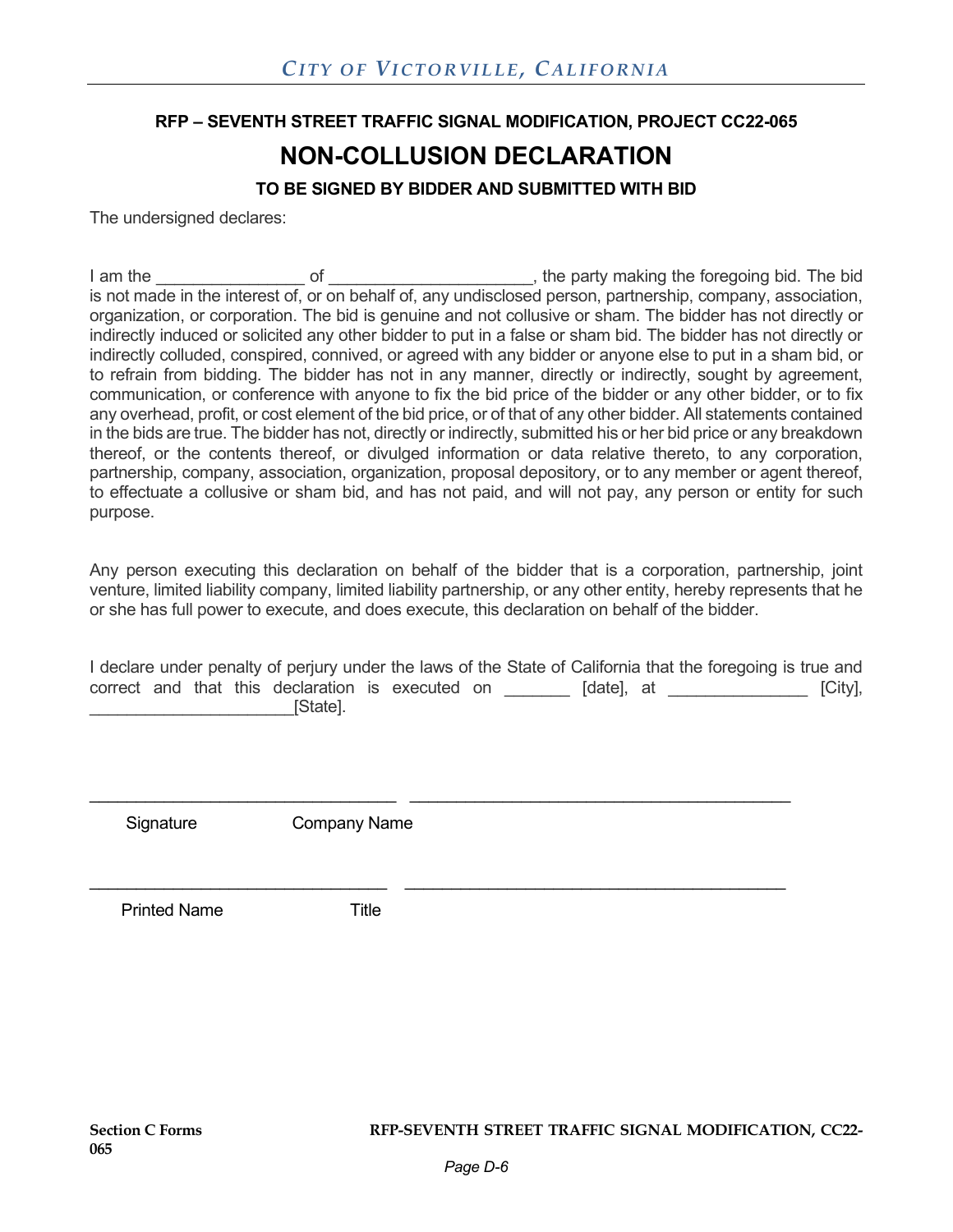## **RFP – SEVENTH STREET TRAFFIC SIGNAL MODIFICATION, PROJECT CC22-065 EXCEPTIONS FORM**

<span id="page-30-0"></span>

| Should Proposer take exception to <b>ANY</b> of the terms and conditions or other contents provided in the<br>"Request for Proposal," list the exceptions below. THIS COMPLETED FORM MUST BE RETURNED<br>WITH YOUR PROPOSAL. If no exception(s) are taken, enter "NONE" for the first item. (Make additional<br>copies of this form as necessary) |  |
|---------------------------------------------------------------------------------------------------------------------------------------------------------------------------------------------------------------------------------------------------------------------------------------------------------------------------------------------------|--|
| Page Number: Section Title: New York Change Number 2014                                                                                                                                                                                                                                                                                           |  |
|                                                                                                                                                                                                                                                                                                                                                   |  |
|                                                                                                                                                                                                                                                                                                                                                   |  |
|                                                                                                                                                                                                                                                                                                                                                   |  |
| Page Number: Section Title: Section Title: Section 1: 100 Section 1: 100 Section 1: 100 Section 1: 100 Section 1: 100 Section 1: 100 Section 1: 100 Section 1: 100 Section 1: 100 Section 1: 100 Section 1: 100 Section 1: 100                                                                                                                    |  |
| Paragraph Number: Exception Taken: University of the Contract of the Contract of the Contract of the Contract o                                                                                                                                                                                                                                   |  |
|                                                                                                                                                                                                                                                                                                                                                   |  |
|                                                                                                                                                                                                                                                                                                                                                   |  |
|                                                                                                                                                                                                                                                                                                                                                   |  |
| Paragraph Number: Exception Taken: University of the Care of the Case of the Case of the Care of the Case of the Case of the Case of the Case of the Case of the Case of the Case of the Case of the Case of the Case of the C                                                                                                                    |  |
|                                                                                                                                                                                                                                                                                                                                                   |  |
|                                                                                                                                                                                                                                                                                                                                                   |  |

 $\mathcal{L}_\mathcal{L} = \mathcal{L}_\mathcal{L} = \mathcal{L}_\mathcal{L} = \mathcal{L}_\mathcal{L} = \mathcal{L}_\mathcal{L} = \mathcal{L}_\mathcal{L} = \mathcal{L}_\mathcal{L} = \mathcal{L}_\mathcal{L} = \mathcal{L}_\mathcal{L} = \mathcal{L}_\mathcal{L} = \mathcal{L}_\mathcal{L} = \mathcal{L}_\mathcal{L} = \mathcal{L}_\mathcal{L} = \mathcal{L}_\mathcal{L} = \mathcal{L}_\mathcal{L} = \mathcal{L}_\mathcal{L} = \mathcal{L}_\mathcal{L}$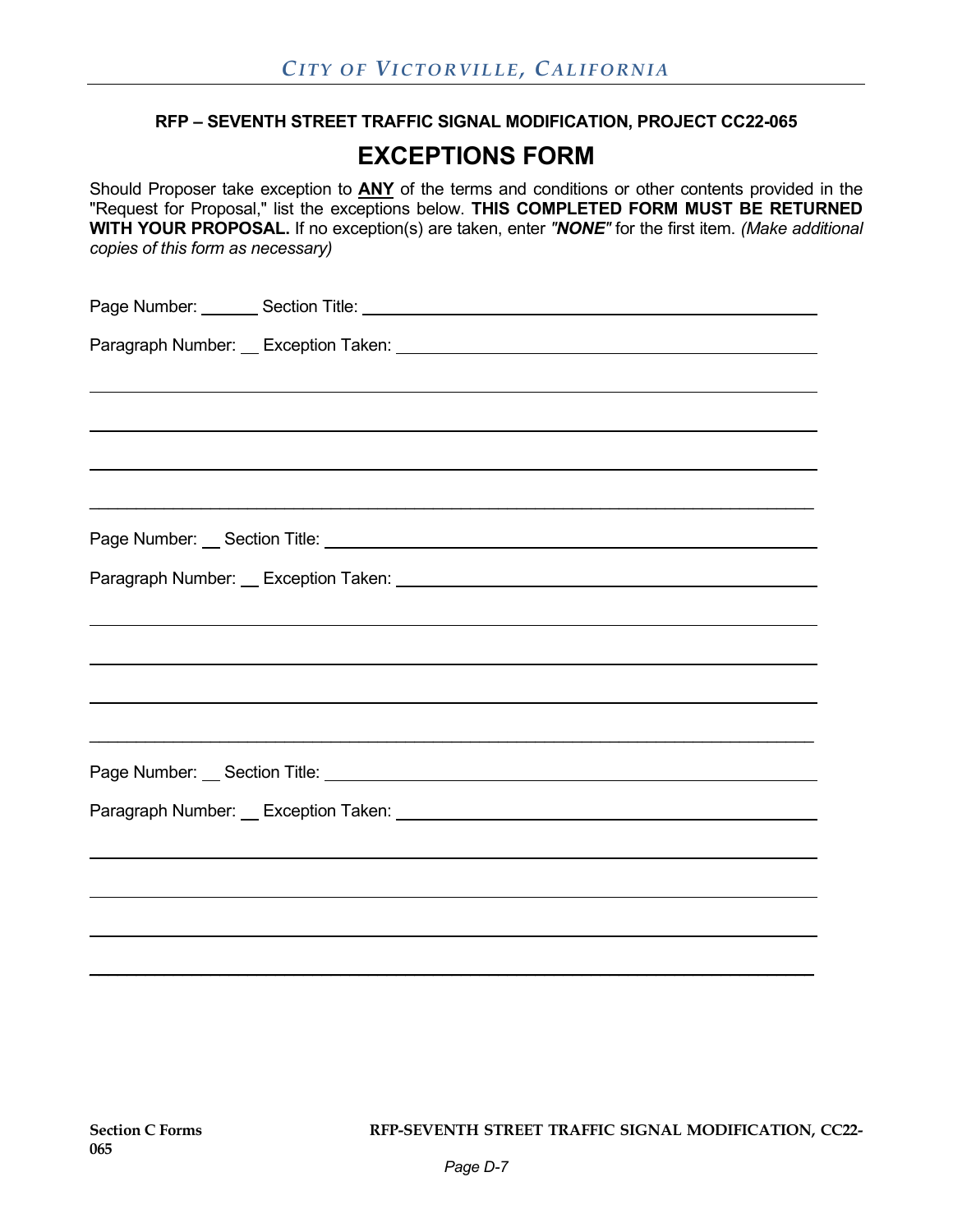## <span id="page-31-0"></span>**RFP – SEVENTH STREET TRAFFIC SIGNAL MODIFICATION, PROJECT CC22-065 ADDITIONAL INFORMATION**

Please provide any additional information which will be helpful in evaluating your proposal.

**065**

**Section C Forms RFP-SEVENTH STREET TRAFFIC SIGNAL MODIFICATION, CC22-**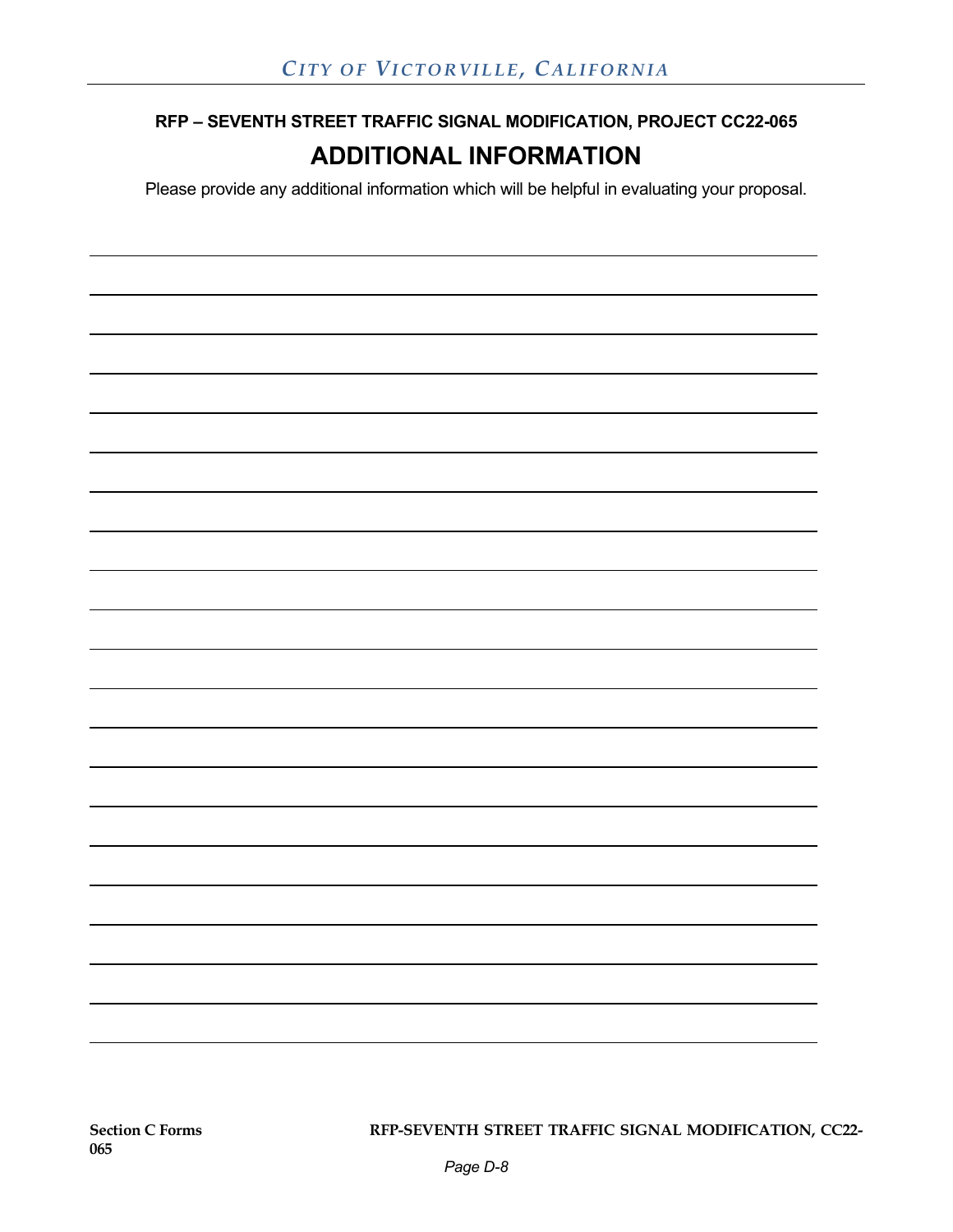## **RFP – SEVENTH STREET TRAFFIC SIGNAL MODIFICATION, PROJECT CC22-065 DEBARRED CERTIFICATION ACKNOWLEDGEMENT**

<span id="page-32-0"></span>(a)(1) The Offeror/Bidder certifies, to the best of its knowledge and belief, that—

(i) The Offeror/Bidder and/or any of its Principals—

(A) Are not presently debarred, suspended, proposed for debarment, or declared ineligible for the award of contracts by any Federal agency;

(B) Have not, within a three-year period preceding this solicitation, been convicted of or had a civil judgment rendered against them for: commission of fraud or a criminal offense in connection with obtaining, attempting to obtain, or performing a public (Federal, State, or local) contract or subcontract; violation of Federal or State antitrust statutes relating to the submission of bids; or commission of embezzlement, theft, forgery, bribery, falsification or destruction of records, making false statements, tax evasion, violating Federal criminal tax laws, or receiving stolen property;

(C) Are not presently indicted for, or otherwise criminally or civilly charged by a governmental entity with, commission of any of the offenses enumerated in paragraph (a)(1)(i)(B) of this provision;

(ii) The Offeror/Bidder has not, within a three-year period preceding this offer, had one or more contracts terminated for default by any Federal agency.

(2) "Principal," for the purposes of this certification, means an officer, director, owner, partner, or a person having primary management or supervisory responsibilities within a business entity (*e.g.*, general manager; plant manager; head of a division or business segment; and similar positions).

This Certification Concerns a Matter Within the Jurisdiction of an Agency of the United States and the Making of a False, Fictitious, or Fraudulent Certification May Render the Maker Subject to Prosecution Under Section 1001, Title 18, United States Code.

(b) The Offeror/Bidder shall provide immediate written notice to the City if, at any time prior to contract award, the Offeror/Bidder learns that its certification was erroneous when submitted or has become erroneous by reason of changed circumstances.

(c) A certification that any of the items in paragraph (a) of this provision exists will not necessarily result in withholding of an award under this solicitation. However, the certification will be considered in connection with a determination of the Offeror's/Bidder's responsibility. Failure of the Offeror/Bidder to furnish a certification or provide such additional information as requested by the City may render the Offeror/Bidder nonresponsible.

(d) Nothing contained in the foregoing shall be construed to require establishment of a system of records in order to render, in good faith, the certification required by paragraph (a) of this provision. The knowledge and information of an Offeror/Bidder is not required to exceed that which is normally possessed by a prudent person in the ordinary course of business dealings.

(e) The certification in paragraph (a) of this provision is a material representation of fact upon which reliance was placed when making award. If it is later determined that the Offeror/Bidder knowingly rendered an erroneous certification, in addition to other remedies available to the City, the City may terminate the contract resulting from this solicitation for default.

#### **The Offeror/Bidder certifies that the foregoing is true and correct**:

**065**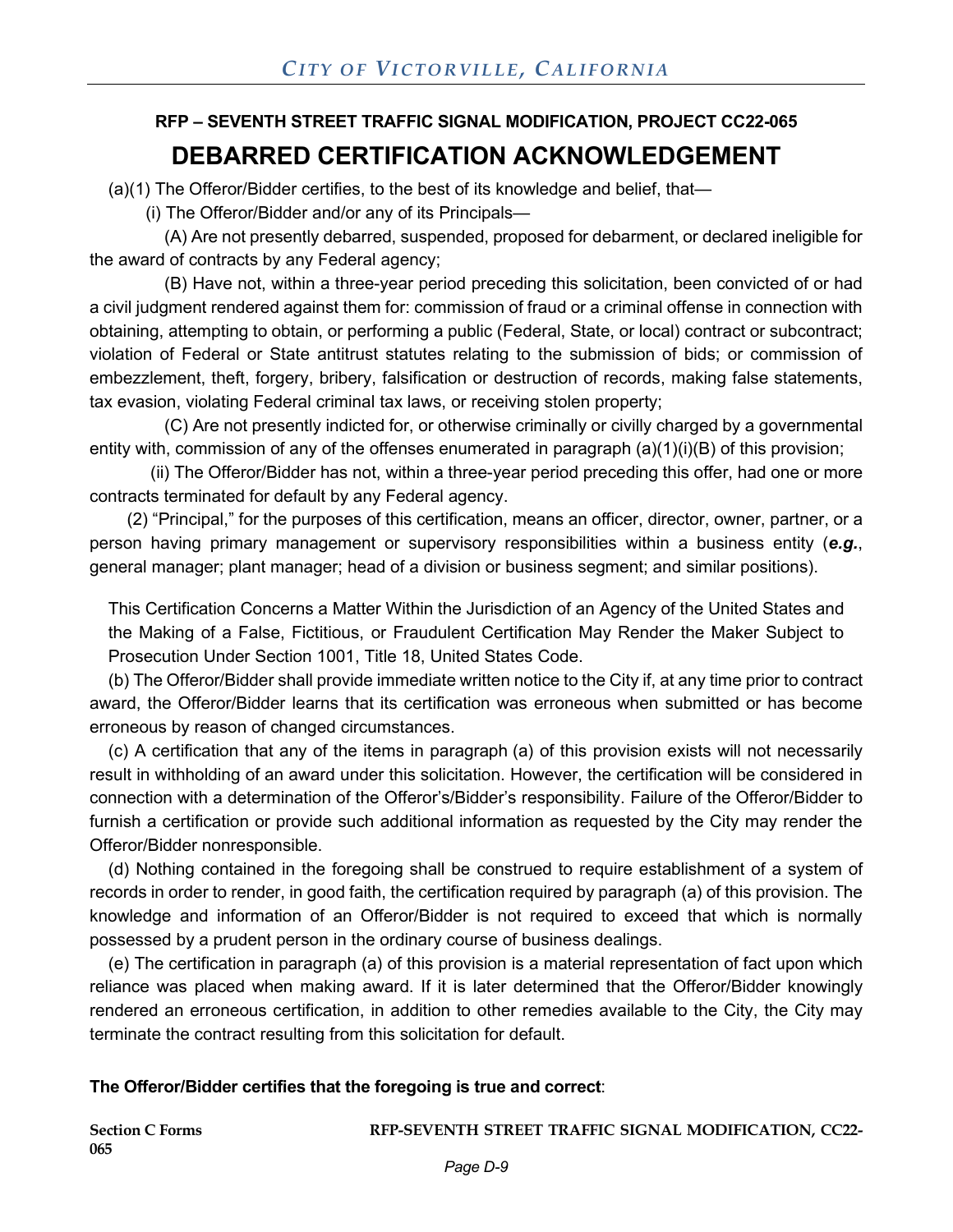### *CITY OF VICTORVILLE, CALIFORNIA*

| Offeror/Bidder: |                                                            | Federal I.D. No: |
|-----------------|------------------------------------------------------------|------------------|
| Address:        |                                                            |                  |
| Phone:          | Fax:                                                       | Email:           |
| Signature:      | <u> 1980 - John Stein, Amerikaansk politiker (</u> † 1920) | Date:            |
| Name Printed:   |                                                            | Title:           |

#### **Section C Forms RFP-SEVENTH STREET TRAFFIC SIGNAL MODIFICATION, CC22-**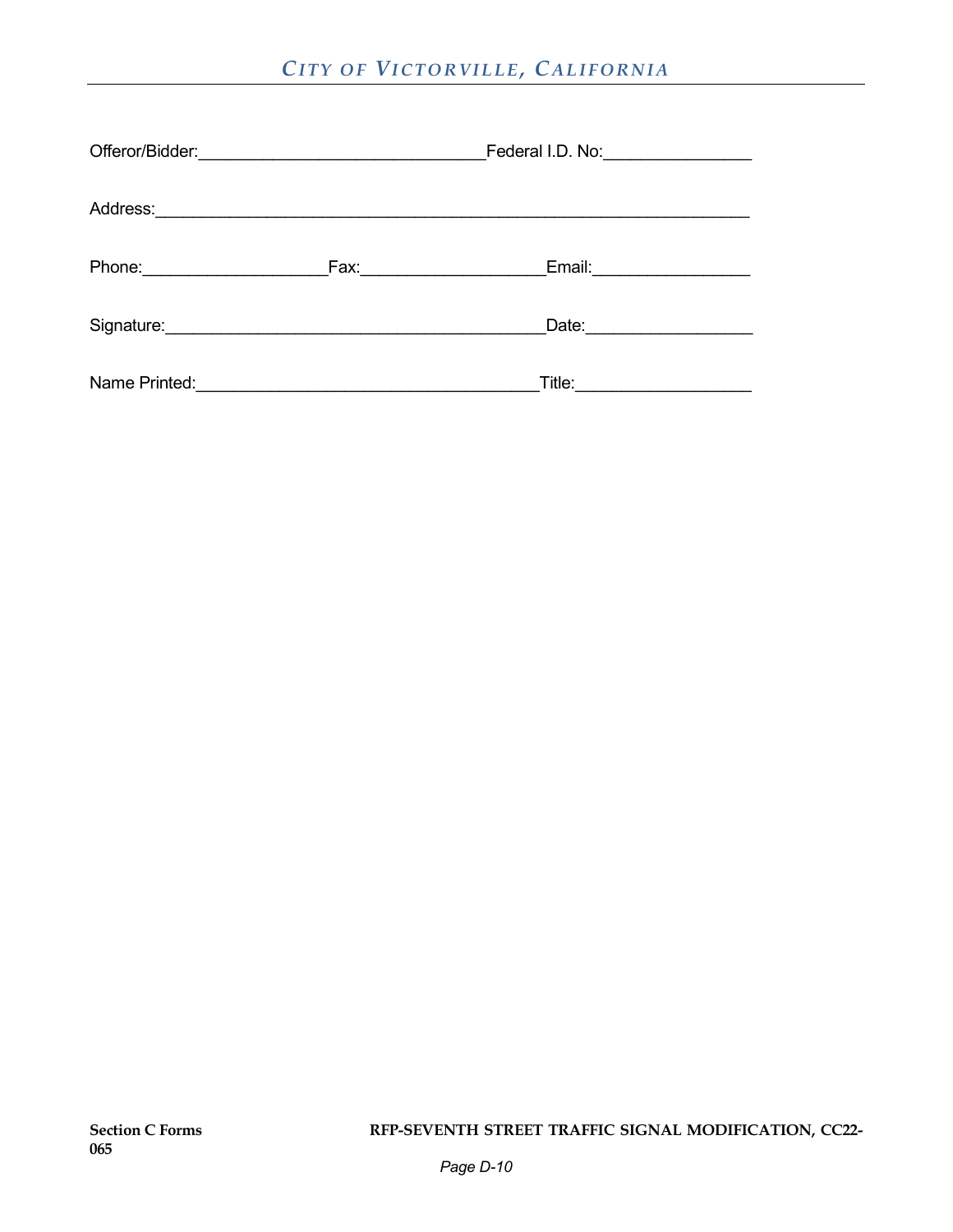#### **RFP – SEVENTH STREET TRAFFIC SIGNAL MODIFICATION, PROJECT CC22-065**

## **SECTION E – LOCAL ASSISTANCE REQUIRED FORMS**

<span id="page-34-0"></span>The following forms can also be found in fillable formats (PDF, Word, or Excel) at the following link:

<https://dot.ca.gov/programs/local-assistance/forms/local-assistance-procedures-manual-forms>

#### **Cost Proposal Forms**

- a. Exhibit 10-H: Sample Cost Proposal (Forms H1-H4)
- b. Exhibit 10-A: A&E Consultant Audit Request Letter and Checklist
- c. Exhibit 10-K: Consultant Certification of Contract Costs & Financial Management System

#### **Certification and Conflict of interest Forms**

- d. Exhibit 10-Q Disclosure of Lobbying Activities
- e. Disclosure of Potential Conflicts of Interest Form for A&E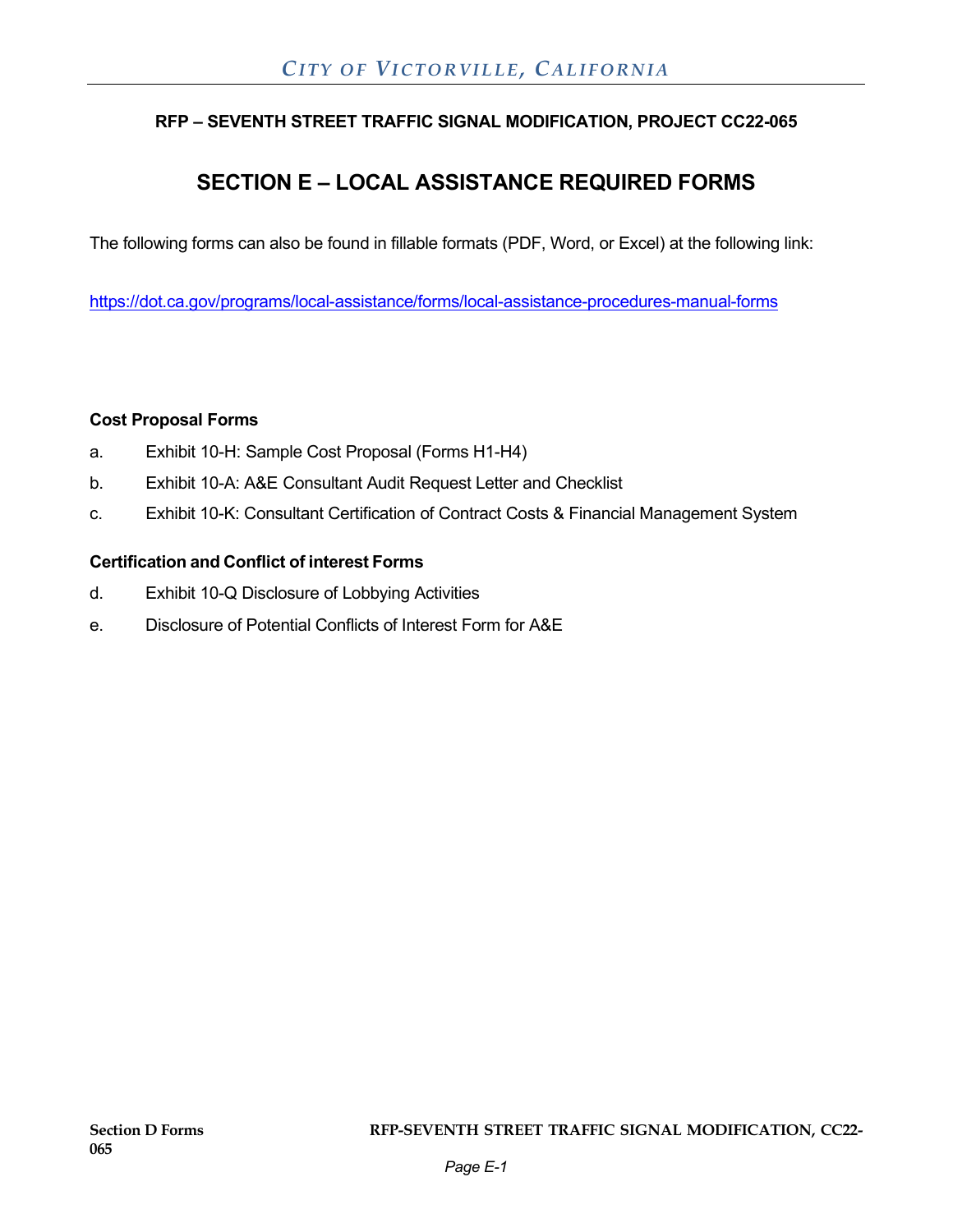## **ATTACHMENT A**

SAMPLE CONSULTANT/PROFESSIONAL SERVICES AGREEMENT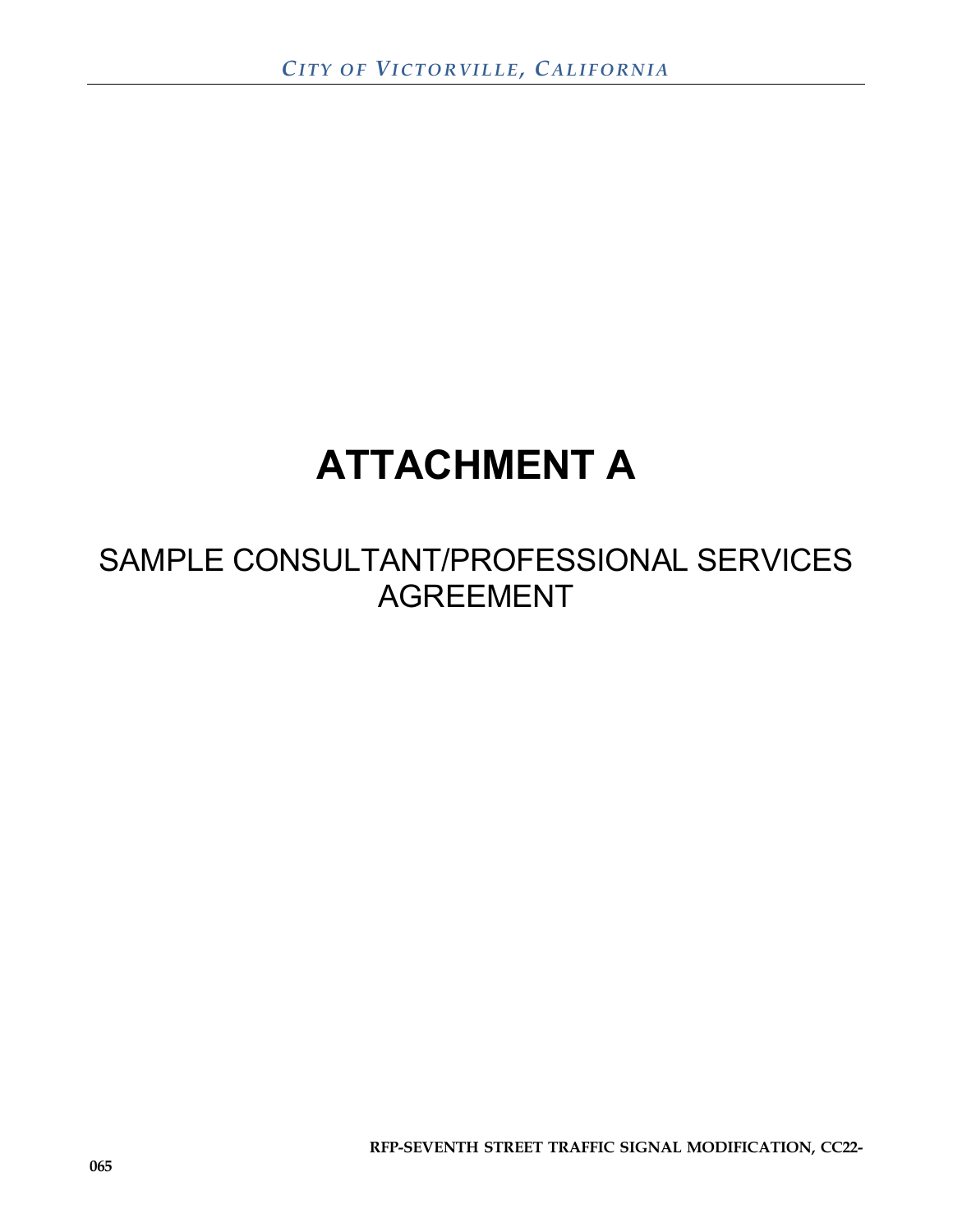#### *SAMPLE AGREEMENT ONLY AGREEMENT WILL BE MODIFIED TO REFLECT THE ACTUAL ASSOCIATED STIPULATIONS INDICATED IN THE SPECIAL PROVISIONS AND OTHER APPLICABLE CONTRACT DOCUMENTS*

#### **CONSULTANT/PROFESSIONAL SERVICES PROVIDER AGREEMENT BY AND BETWEEN THE CITY OF VICTORVILLE AND CONSULTANT COMPANY NAME**

#### **FOR**

#### **SEVENTH STREET TRAFFIC SIGNAL MODIFICATION, PROJECT CC22-065**

**THIS CONSULTANT/PROFESSIONAL SERVICES PROVIDER AGREEMENT (hereinafter "Agreement"), is made and entered into by and between THE CITY OF VICTORVILLE, a municipal corporation located in the County of San Bernardino, State of California, hereinafter referred to as the "City", and [CONSULTANT], [STATE FORM OF BUSINESS], hereinafter referred to as "Consultant." City and Consultant are sometimes hereinafter referred to individually as a "Party" and collectively referred to as the "Parties."**

#### **RECITALS:**

**WHEREAS**, the City requires Consultant/Professional Services Provider Agreement for **PROJECT TITLE AND PROJECT # (the "Project); and**

**WHEREAS,** Consultant represents that it is fully qualified to perform the consulting and/or professional services required for performance under this Agreement by virtue of its experience and the training, education and expertise of its principals and its employees; and

**WHEREAS**, in light of the facts set forth above, the City desires to retain the services of a qualified Consultant to provide, on an independent contractor basis, **PROJECT TITLE** and

#### **NOW THEREFORE, IN CONSIDERATION OF THE COVENANTS, CONDITIONS, AND PROMISES CONTAINED HEREIN AND FOR SUCH OTHER GOOD AND VALUABLE CONSIDERATION, RECEIPT OF WHICH IS HEREBY ACKNOWLEDGED, THE PARTIES HERETO AGREE AS FOLLOWS:**

#### **Section 1. RECITALS(CHANGE AS APPLICABLE)**

The Recitals set forth above are true and correct and are hereby incorporated into this Agreement by this reference, as though set forth fully herein.

#### **Section 2. PROPOSAL**

Consultant shall provide to the City those services set forth in the Proposal, attached hereto as Exhibit "A", and incorporated as part of this Agreement by this reference.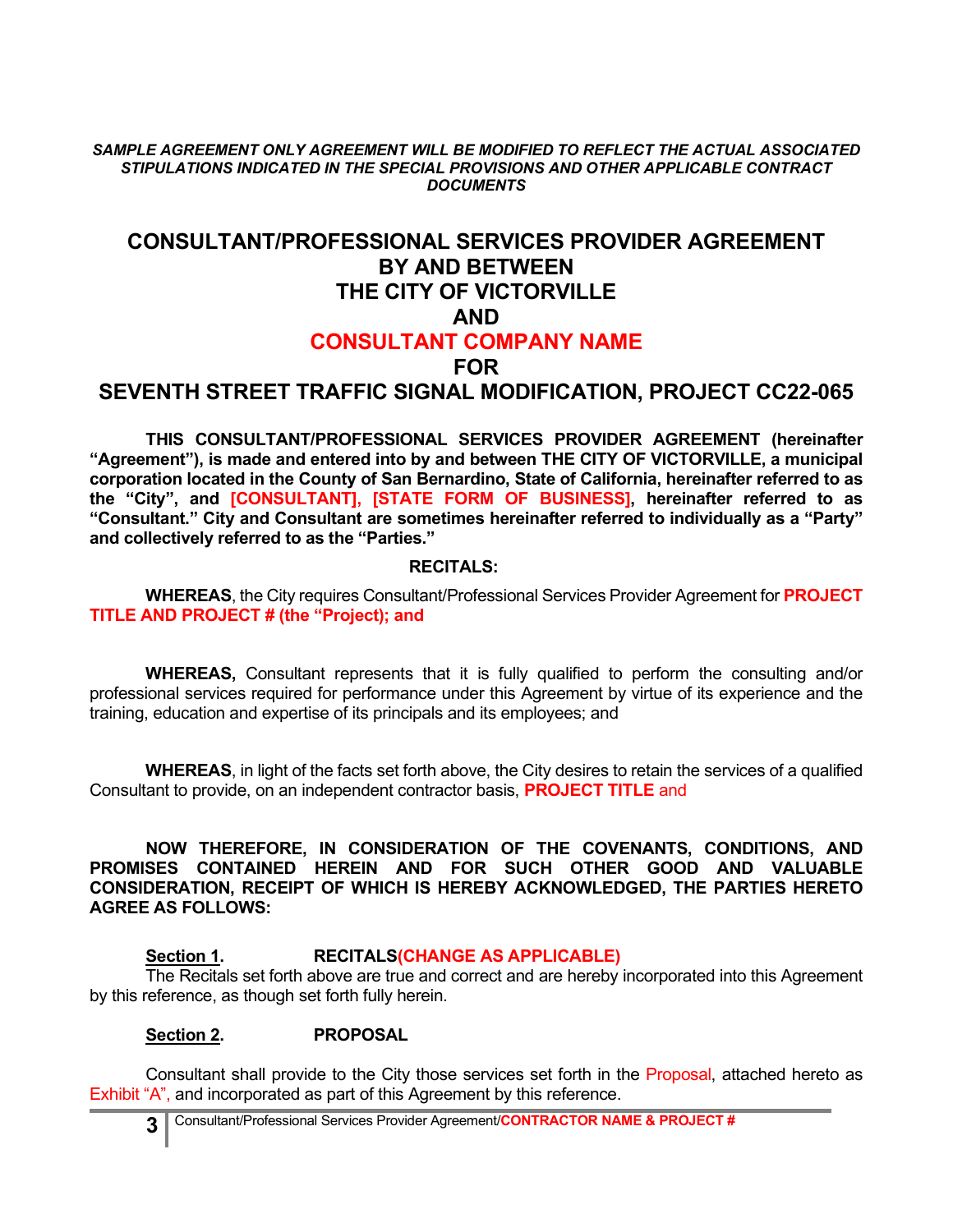#### **Section 3. COMPENSATION**

The City shall pay to Consultant a sum not to exceed **SPELL OUT AMOUNT and 00/100 Dollars (\$0000000)** for faithful performance of the services to be rendered under this Agreement, subject to the Proposal provisions of Section 4, below. No expense reimbursements, including, but not limited to, reimbursements for travel, parking, lodging, and/or meals shall be paid to Consultant unless such expense reimbursements: (i) are specifically provided for and described by nature and type in Exhibit "A", below; (ii) appear on Consultant's monthly invoices to City; (iii) are supported by the appropriate receipts and other such documentation as the City shall require; and (iv) are directly related to the Scope of Services to be performed under this Agreement. In addition, any and all reimbursements shall be made in accordance with any City policy governing same.

#### **Section 4. PROPOSAL (change as applicable)**

The City shall pay Consultant as provided in the Proposal, attached hereto as Exhibit "A", and incorporated as part of this Agreement by this reference. The provisions of Exhibit "A" notwithstanding, in order to receive payments, Consultant shall be required to submit to the City detailed monthly invoices which include, if applicable, a description of all services/tasks performed, the number of hours expended on each service/task, the name of the person performing the service/task, and expense reimbursement information, if any, as required by Section 3, above. Provided that services have been satisfactorily rendered, invoices shall be paid by the City approximately thirty (30) working days following receipt of Consultant's invoice.

#### **Section 5. PREVAILING WAGES**

a. In accordance with the provisions of the California Labor Code (1720,1770-1776, 1810, 1813 and 1815, as amended and applicable), the State Director of Industrial Relations has determined the general prevailing rates of per diem wages in the locality where the Project is to be done. Copies of the updated Wage Determination rates are available from the State of California via the internet at [www.dir.ca.gov.](http://www.dir.ca.gov/) Additionally, copies of the prevailing rate of per diem wages are on file at the City of Victorville Finance Division, and shall be made available for review to any interested party on request. Notwithstanding anything in the Contract Documents to the contrary, Contractor and all subcontractors shall pay not less than said specified State of California rates to all workers employed by them in the execution of the work contemplated by this Agreement. Contractor shall be responsible for using correct and current prevailing wage rates.

b. **AB219 (as applicable)** adds Section 1720.9 to the Labor Code, the hauling and delivery of ready-mixed concrete to carry out a public works contract, with respect to contracts involving state agency or any political subdivision of the state. Section 1720.9 defines the term **"**ready**-**mixed**"** concrete and specifies that the rate of pay shall be the current prevailing wage "for the geographical area in which the factory or batching plant is located" as determined by the DIR. The statute also requires a written agreement between the party hauling or delivering the ready-mixed concrete and the party that engaged its services.

The delivery company shall provide certified payroll records under Labor Code section 1776(a) to the party that engaged its services and to the general contractor within five working days after the employee has been paid, accompanied by a written time record within five working days after the employee has been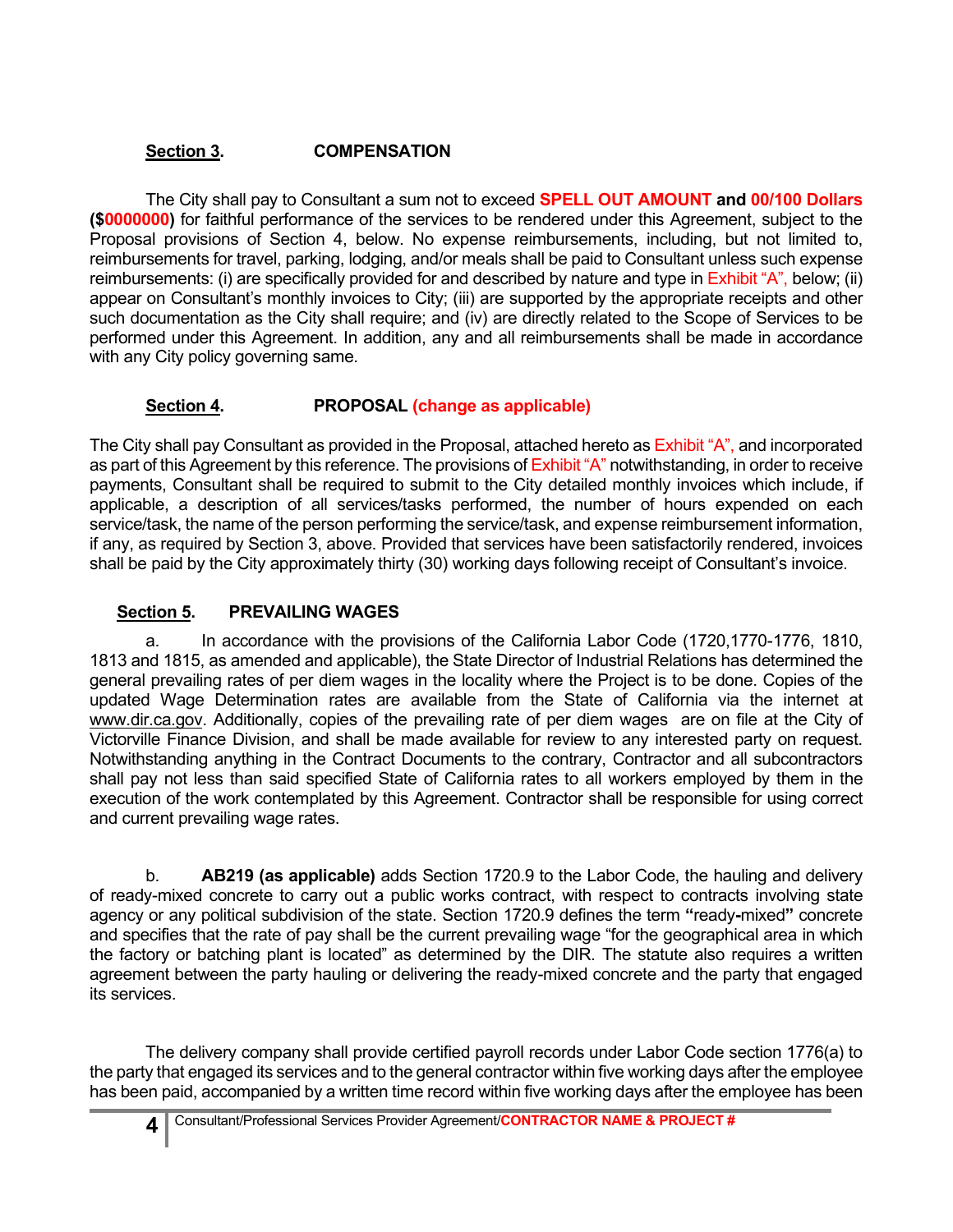paid, accompanied by a written time record. The time record must be certified by each driver for the performance of job duties.

**c. An error on the part of any awarding body does not relieve the Contractor from the responsibility for payment of the correct State prevailing wage and compliance with the maintenance and inspection of payroll records, posting of prevailing wage rates at work site, employment of apprentices, and other requirements of California Labor Code Section 1720,** *et seq.;* **California Code of Regulations, Title 8, Section 16000** *et seq***.; and all other applicable State labor laws. Contractor further acknowledges and agrees that it will be independently responsible for reviewing the applicable laws and regulations and effectuating compliance with those laws. Contractor will require the same of all its subcontractors.**

**NOTE:** This project is subject to compliance monitoring and enforcement by the Department of Industrial Relations (DIR). Confirmation of certified payroll submittal to the Department of Industrial Relations (DIR) is required with each invoice to the City. Payment of the invoice may be delayed when proof of certified payroll submittal is not included with the Contractor's invoice.

#### **Section 6. TERM OF AGREEMENT**

This Agreement shall be for an Initial Term of **[NUMBER of MONTHS],** commencing on **(COMMENCEMENT DATE)** (the "Commencement Date") and expiring on **(TERMINATION DATE)** (the "Termination Date") (the "Term"), unless terminated earlier pursuant to Section 21 of this Agreement. From and after the Termination Date, and upon subsequent agreement by the Parties, this Agreement may continue on a month-to-month basis until terminated pursuant to Section 21 below.

**[IF NO OPTION PERIODS -- DELETE THIS SECTION FROM THE AGREEMENT IN IT'S ENTIRETY]**-- This Agreement may be extended for **ONE (1)** additional one-year period (hereinafter "Option Period"), at the option of City, subject to satisfactory performance as determined by the City. City shall give Consultant sixty (60) days advance written notice prior to the expiration the initial Term and sixty (60) days advance written notice prior to the expiration date of each subsequently exercised Option Period, if any, should the City decide to exercise its option(s) to extend. In the event City does not give Consultant such written notice of its option to extend, this Agreement shall terminate at the end of the then-current Term or Option Period without further notice from either Party, unless terminated earlier pursuant to the provisions of Section 21 below. Should the City fail to give Consultant the sixty (60) days written notice of its intention to exercise any Option Period, the City may, in its sole discretion, elect to exercise any Option Period at a later date, following written inquiry from Consultant.

#### **Section 7. INDEPENDENT CONTRACTOR STATUS**

It is the express intention of the Parties that Consultant is an independent contractor and not an employee, agent, joint venturer, or partner of the City. Nothing in this agreement shall be interpreted or construed as creating or establishing the relationship of employer and employee between the City and Consultant or any employee or agent of Consultant. Both Parties acknowledge that Consultant is not an employee for state or federal tax purposes or any other purpose. Consultant shall retain the right to perform services for others during the term of this agreement.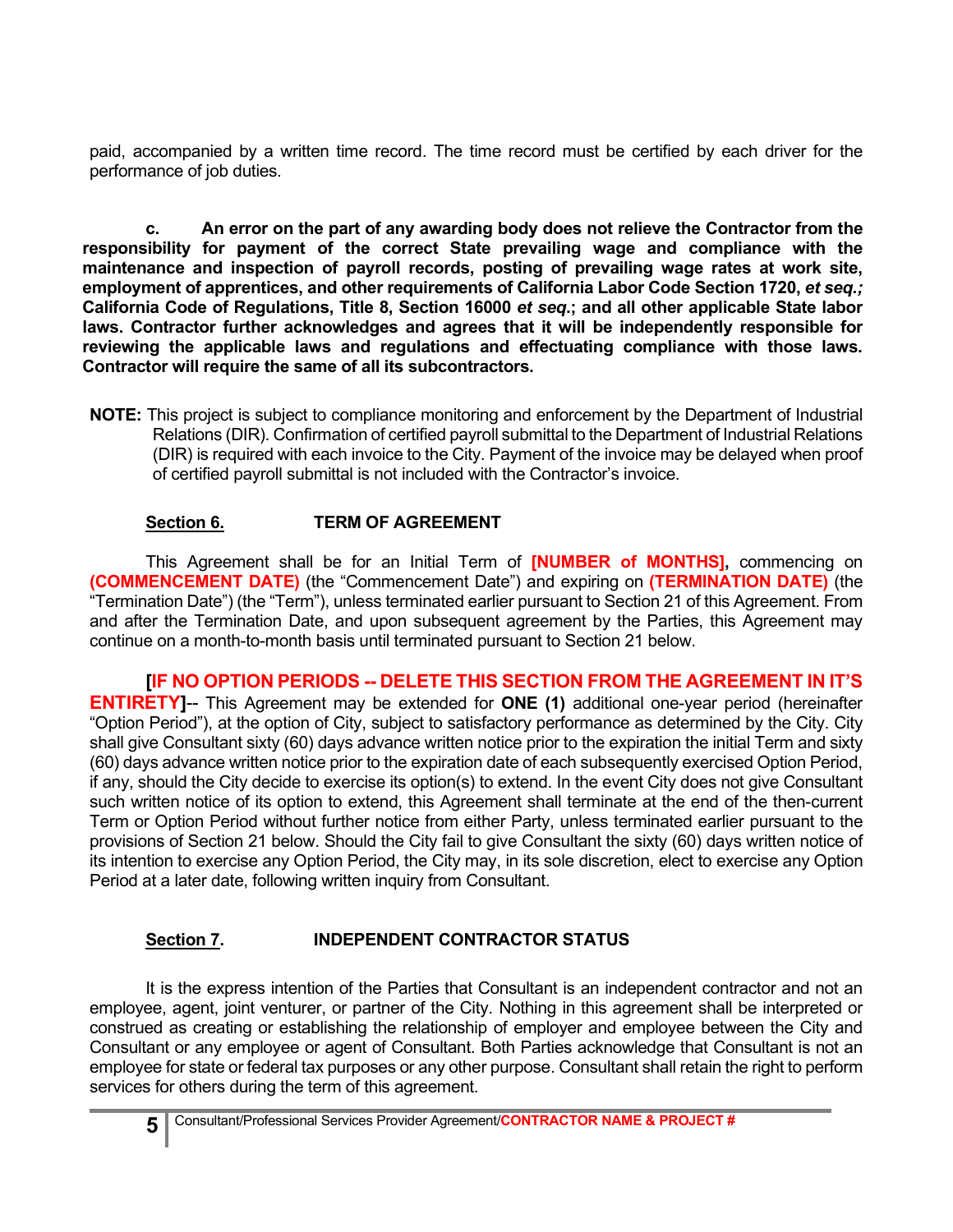#### **Section 8. REPRESENTATIONS AND ACKNOWLEDGMENTS REGARDING INDEPENDENT CONTRACTOR'S STATUS OF CONSULTANT**

a. Consultant represents and acknowledges the following:

(1) The City is not required to provide any training or legal counsel to Consultant or its employees in order for Consultant to perform the services described in this Agreement.

(2) Performance of the services described in this Agreement does not have to be integrated into the daily business operations of the City.

(3) The services described in this Agreement can be performed without the use of City equipment, materials, tools, or facilities, unless otherwise provided under a separate agreement.

(4) Nothing in this Agreement shall be interpreted to imply that the City must maintain any contractual relationship with Consultant on a continuing basis after termination of this Agreement.

(5) The City will not be requested or demanded to assume any liability for the direct payment of any salary, wage, or other such compensation to any person employed by Consultant to perform the services described in this Agreement.

(6) Consultant shall not at any time or in any manner represent that it or any of its officers, employees, or agents are employees of the City.

b. The City represents and acknowledges the following:

(1) Consultant is solely responsible for determining who, under the supervision or direction of Consultant, will perform the services set forth in this Agreement.

(2) The City will not hire, supervise, or pay any employees or assistants working for Consultant pursuant to this Agreement. Nothing contained in this Agreement shall prevent the City from hiring Consultant's employees or assistants after termination of this Agreement.

(3) Nothing in this Agreement shall be interpreted to imply that Consultant must maintain any contractual relationship with the City on a continuing basis after termination of this Agreement.

(4) It is the sole responsibility of Consultant to set the hours in which Consultant performs or plans to perform the services set forth in this Agreement.

(5) Consultant is not required to devote full time to the business operations of the City in order to perform the services set forth in this Agreement.

(6) Unless deemed necessary under certain circumstances, Consultant is not required to perform the services set forth in this Agreement at City Hall or on City-owned property.

(7) Other than attendance at required public meetings and public hearings, and complying with the provisions of the Proposal set forth in Exhibit A and any procedural requirements set forth by law, Consultant is not required to perform the services set forth in this Agreement in any particular order or sequence.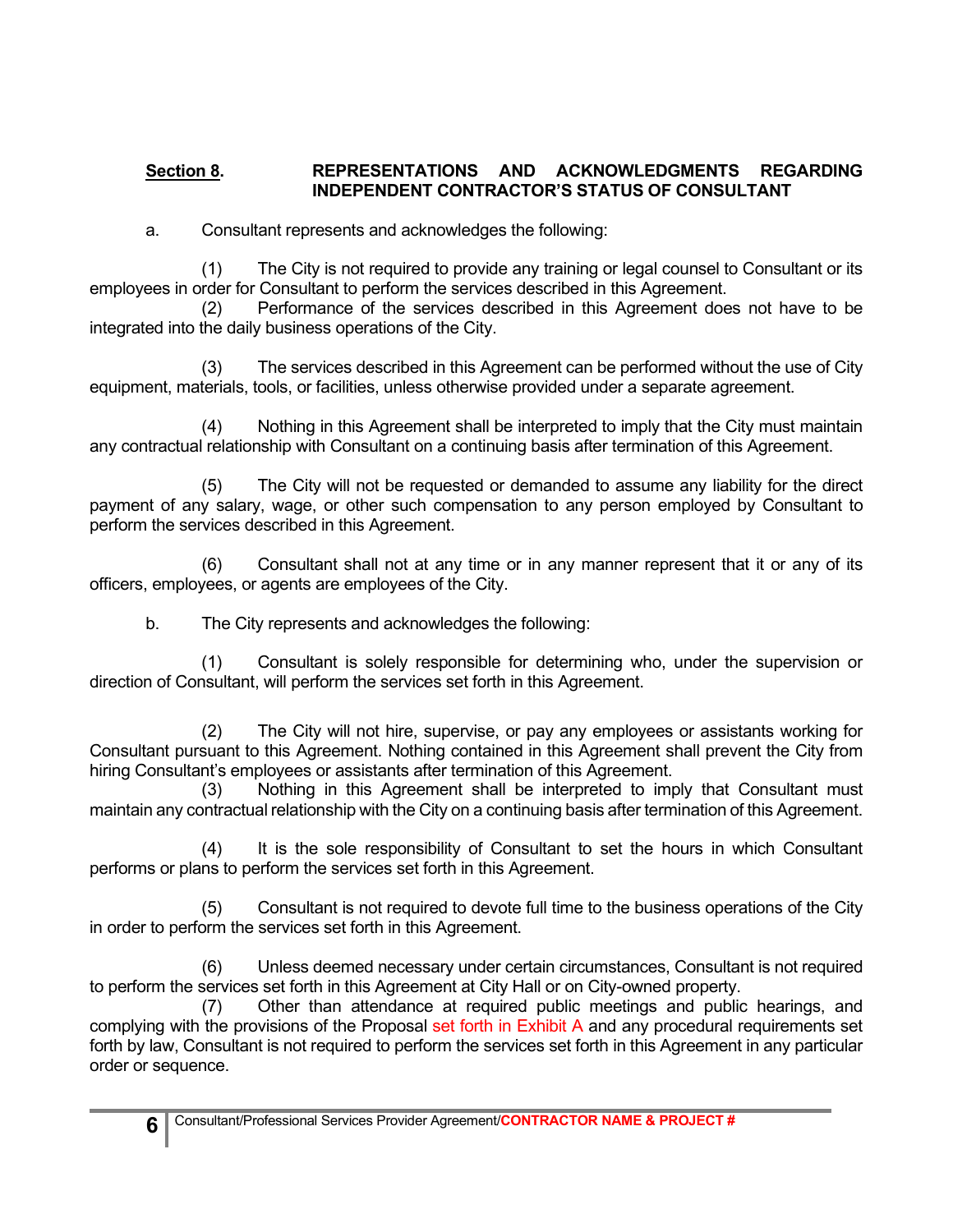(8) Nothing in this Agreement shall be interpreted to preclude Consultant from working for other persons or firms, provided that such work does not create a conflict of interest.

#### **Section 9. NOT AGENT OF THE CITY**

a. Nothing contained in this Agreement shall be deemed, construed, or represented by the City or Consultant or by any third person to create the relationship of principal and agent.

b. Consultant shall have no authority, express or implied, to act on behalf of the City in any capacity whatsoever as an agent, nor shall Consultant have any authority, express or implied, to bind the City to any obligation whatsoever.

#### **Section 10. LICENSES AND PERMITS**

Consultant represents that it has obtained and will maintain at all times during the Initial Term (and during the Option Period, if applicable) of this Agreement all business licenses, including but not limited to a City of Victorville business license, professional licenses or certifications, or permits necessary for performing the services described in this Agreement.

#### **Section 11. STANDARD OF PERFORMANCE; WARRANTY**

a. Consultant agrees to perform all services required by this Agreement in a professional and competent manner, in accordance with the degree of skill and diligence which is normally employed by reputable professionals performing similar services under similar conditions in the same or similar locality. Such services shall also be performed in a manner which is reasonably satisfactory to **(DEPARTMENT HEAD AND TITLE), or** his designee.

b. By executing this Agreement, Consultant warrants that it:

(1) Has thoroughly investigated and considered the services and work to be performed;

(2) Has investigated the issues regarding the scope of services to be provided;

(3) Has carefully considered how the services and related work should be performed;

and

(4) Fully understands the facilities, difficulties and restrictions associated with performance of the services required by this Agreement.

#### **Section 12. FAMILIARITY WITH WORK**

Should Consultant discover any latent or unknown conditions materially differing from those inherent in the services or as represented by the City, Consultant shall immediately inform the City of such fact and shall not provide any services, except at Consultant's risk, until written instructions are received from **(DEPARTMENT HEAD AND TITLE), or** his designee.

#### **Section 13. CONFLICTS OF INTEREST**

Consultant covenants that it does not have any interest, nor shall it acquire any interest, directly or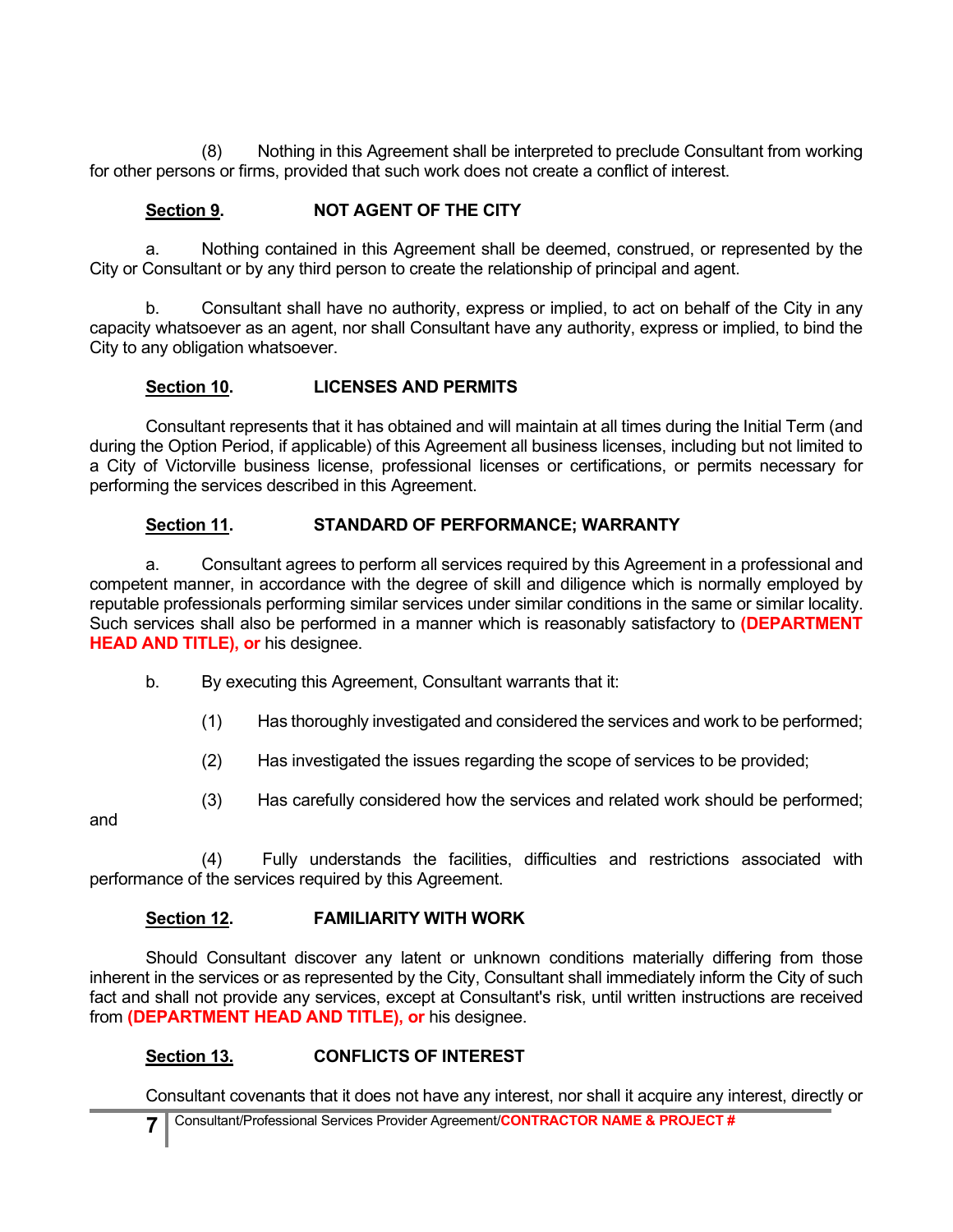indirectly, which would conflict in any manner with the performance of Consultant's services under this Agreement. Consultant further covenants that in the performance of services under this Agreement, no officer, employee or agent of Consultant having such interest shall be employed by it. In the event the City determines that Consultant must disclose its financial interests by completing and filing a Fair Political Practices Commission Form 700, Statement of Economic Interests, Consultant shall file such Form 700 with the City Clerk's Office pursuant to the written instructions provided by the City Clerk. Acquisition or maintenance of a conflicting interest by Consultant may result in termination of this Agreement by the City.

#### **Section 14. COMPLIANCE WITH LAWS**

Consultant shall comply with all local, state, and federal laws and regulations applicable to the services to be rendered hereunder, including any rule, regulation, or bylaw governing the conduct or performance of Consultant or its employees, officers, or board members.

#### **Section 15. COMMERCIAL GENERAL AND AUTOMOBILE LIABILITY INSURANCE**

a. Consultant shall procure and maintain at its own expense, during the Initial Term of this Agreement (and during the Option Period, if applicable)**,** Commercial General Liability Insurance, of not less than One Million Dollars (\$1,000,000) per occurrence, and Two Million Dollars (\$2,000,000) in the aggregate, for bodily injury, personal injury, death, loss, or damage resulting from the wrongful or negligent acts by Consultant or its officers, employees, servants, volunteers, and agents and independent contractors.

b. Consultant shall further procure and maintain, at its own expense, during the Initial Term of this Agreement, (and during the Option Period, if applicable)**,** Commercial Vehicle Liability Insurance covering personal injury and property damage, of not less than One Million Dollars (\$1,000,000) combined single limit, covering any vehicle utilized by Consultant or its officers, employees, servants, volunteers, agents and independent contractors in performing the services required by this Agreement.

#### **Section 16. WORKERS' COMPENSATION INSURANCE**

a. Consultant shall procure and maintain at its own expense, during the Initial Term of this Agreement (and during the Option Period, if applicable), Workers' Compensation Insurance, providing coverage as required by the California State Workers' Compensation Law.

b. If any class of employees employed by the Consultant pursuant to this Agreement is not protected by the California State Workers' Compensation Law, Consultant shall provide adequate insurance for the protection of such employees to the satisfaction of the City.

#### **Section 17. PROFESSIONAL LIABILITY INSURANCE**

Professional Liability Insurance or Errors and Omissions insurance as appropriate to Consultant's profession shall be required and written on a policy form specifically designed to provide coverage for and protect against the negligent acts, errors and omissions of the Consultant in the performance of the services required by this Agreement. A minimum limit of \$1,000,000 per claim and in the aggregate must be provided.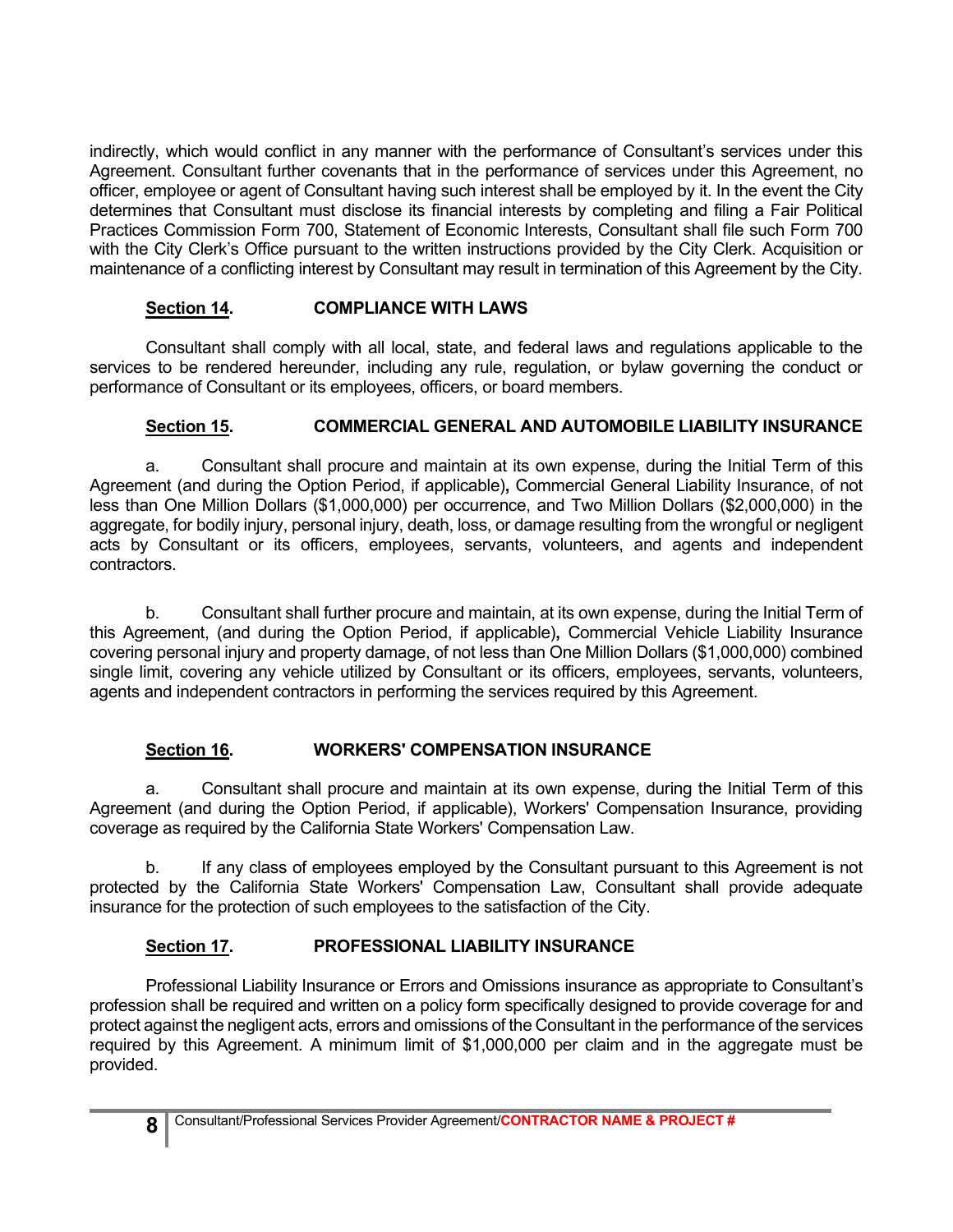#### **Section 18. ADDITIONAL INSURED**

Notwithstanding any inconsistent statement in any required insurance policies or any subsequent endorsements attached thereto, all insurance policies, except for the Workers' Compensation and Professional Liability, shall be endorsed to name the City and its officers, employees, servants, volunteers, agents and independent contractors, including, without limitation, the City Attorney, as Additional Insureds.

#### **Section 19. WAIVER OF SUBROGATION RIGHTS**

Consultant shall require the carriers of all required insurance policies, with exception to Professional Liability, to waive all rights of subrogation against the City and its officers, employees, servants, volunteers, agents, and independent contractors and subcontractors. Each policy of insurance shall be endorsed to reflect such waiver.

#### **Section 20. PROOF OF INSURANCE COVERAGE; REQUIRED ENDORSEMENTS**

a. Consultant shall secure from a good and responsible company or companies authorized to transact insurance business in the State of California, the policies of insurance required by this Agreement and furnish to the City Clerk certificates of insurance evidencing the required coverage, and policy endorsements at least one (1) business day prior to the commencement of any services to be performed under this Agreement.

b. The policies and certificates of insurance shall be endorsed to provide that in the event of cancellation or amendment of any required insurance policy for any reason whatsoever, the City shall be notified by mail, postage prepaid, not less than thirty (30) days before the cancellation or amendment is effective. In the case of cancellation for non-payment, ten (10) days advance written notice shall be given.

c. Each policy and certificate of insurance shall be endorsed to provide that the policy shall not be terminated or expire without first providing thirty (30) days written notice to the City of such termination or expiration.

d. Each policy and certificate of insurance shall be endorsed to provide that the policy will be maintained throughout the Initial Term (and during the Option Period, if applicable), of this Agreement.

e. The Commercial General Liability and Vehicle Liability policies shall be endorsed to contain the following provision: "For any claims related to this Agreement, Consultant's coverage shall be primary with respect to the City. Any insurance maintained by the City shall be in excess of Consultant's insurance and shall not contribute with it."

#### **Section 21. TERMINATION OR SUSPENSION**

a. This Agreement may be terminated or suspended without cause by either Party at any time, provided that the Party initiating the termination provides the other Party at least thirty (30) days advance written notice of such termination or suspension. In the event of such termination, the City shall only be liable for payment under the payment provisions of this Agreement for satisfactory services rendered or supplies actually furnished prior to the effective date of termination.

b. This Agreement may be terminated or suspended with cause by either Party at any time, provided that the Party initiating termination provides the other Party at least ten (10) days advance written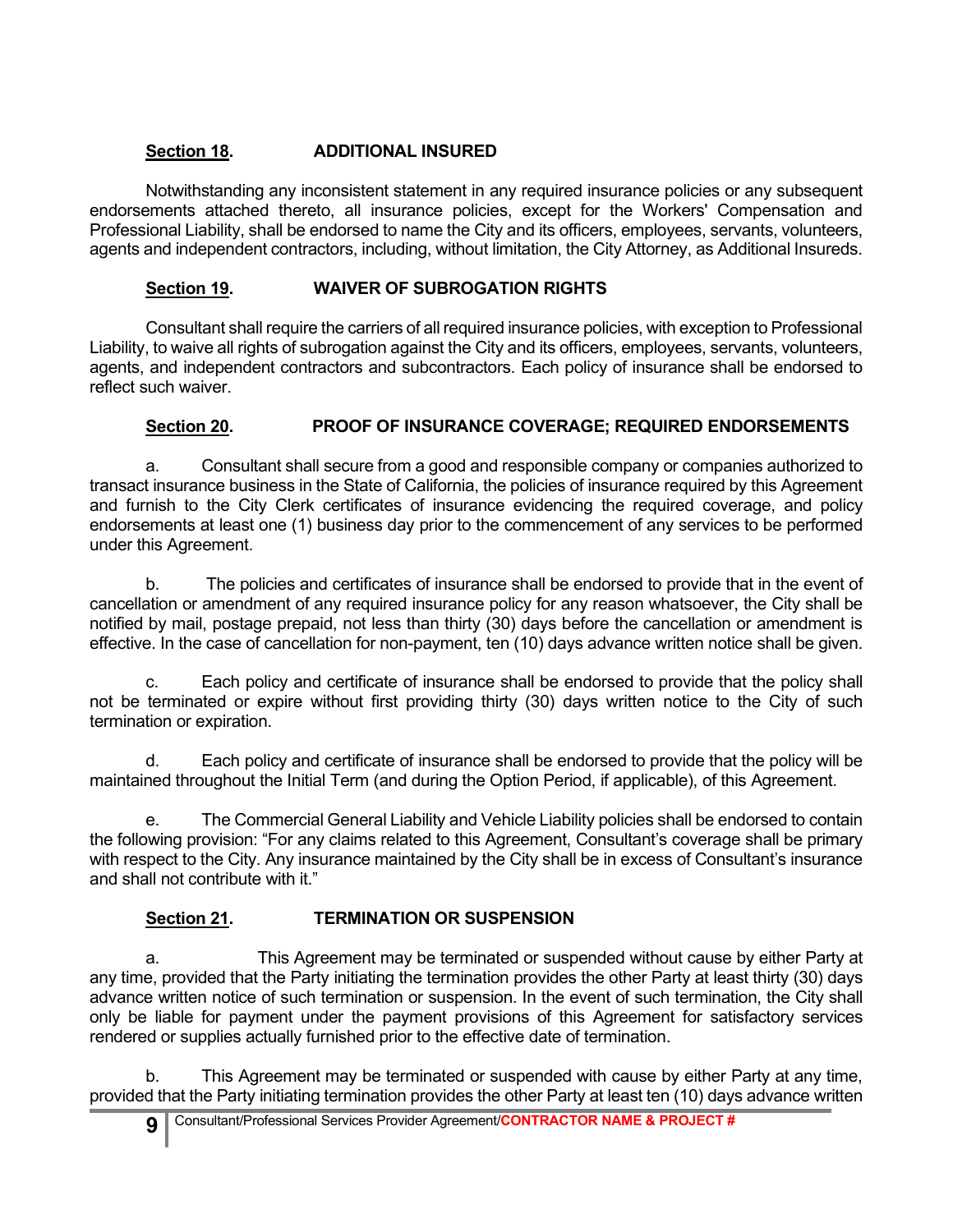notice of such termination or suspension. In the event of such termination, the City shall only be liable for payment under the payment provisions of this Agreement for satisfactory services rendered or supplies actually furnished prior to the effective date of termination.

#### **Section 22. TIME OF THE ESSENCE**

Time is of the essence in the performance of this Agreement.

#### **Section 23. INDEMNIFICATION**

a. Except as set forth in Subsection b of this Section 23, and to the fullest extent permitted by law, Consultant shall immediately defend, indemnify, and hold harmless the City, its officers, employees, representatives, and agents (the "City Indemnitees"), from and against those actions, suits, proceedings, claims, demands, losses, costs, and expenses, including legal costs and reasonable attorneys' fees, for any personal injuries, deaths, or property damage, including property owned by the City (collectively "Claims") which may arise out of Consultant's negligence or willful misconduct in the performance of the services described in this Agreement, unless such Claims are proven to be caused by the negligence or willful misconduct of the City Indemnitees.

b. The provisions of this Subsection b apply only in the event that Consultant is a design professional within the meaning of California Civil Code section 2782.8 ("Design Professional"). The term Design Professional, as defined in said section, is limited to licensed architects, licensed landscape architects, registered professional engineers, professional land surveyors, and the business entities that offer such services in accordance with the applicable provisions of the California Business and Professions Code.

(1) Notwithstanding the provisions of Subsection a above, to the extent that the services to be provided under this Agreement are those of a Design Professional, Consultant's duty to indemnify, hold harmless, and defend the City Indemnitees shall be limited to the extent that any Claims arise out of, pertain to, or relate to the negligence, recklessness, or willful misconduct of the Consultant, its officers, agents, employees or subconsultants in the performance of the services described in this Agreement.

(2) In no event shall the costs of defense charged to Consultant exceed the Consultant's proportionate percentage of fault, except as otherwise set forth in said Civil Code section 2782.8, the provisions of which are incorporated into this Agreement by this reference. Nothing in this Subsection b shall be construed to require Consultant to provide indemnification for Claims caused by the active negligence or willful misconduct of the City Indemnitees.

c. The City does not and shall not waive any rights that it may have against Consultant under this Section, because of the acceptance by the City, or the deposit with the City, of any insurance policy or certificate required pursuant to this Agreement. The hold harmless and indemnification provisions of this Section 23 shall apply regardless of whether said insurance policies are determined to be applicable to the claim, demand, damage, liability, loss, cost, or expense described herein.

d. The obligation to indemnify and defend, as set forth in this Section 23, is binding on the successors, assigns, or heirs of Consultant and shall survive the expiration or any early termination of this Agreement.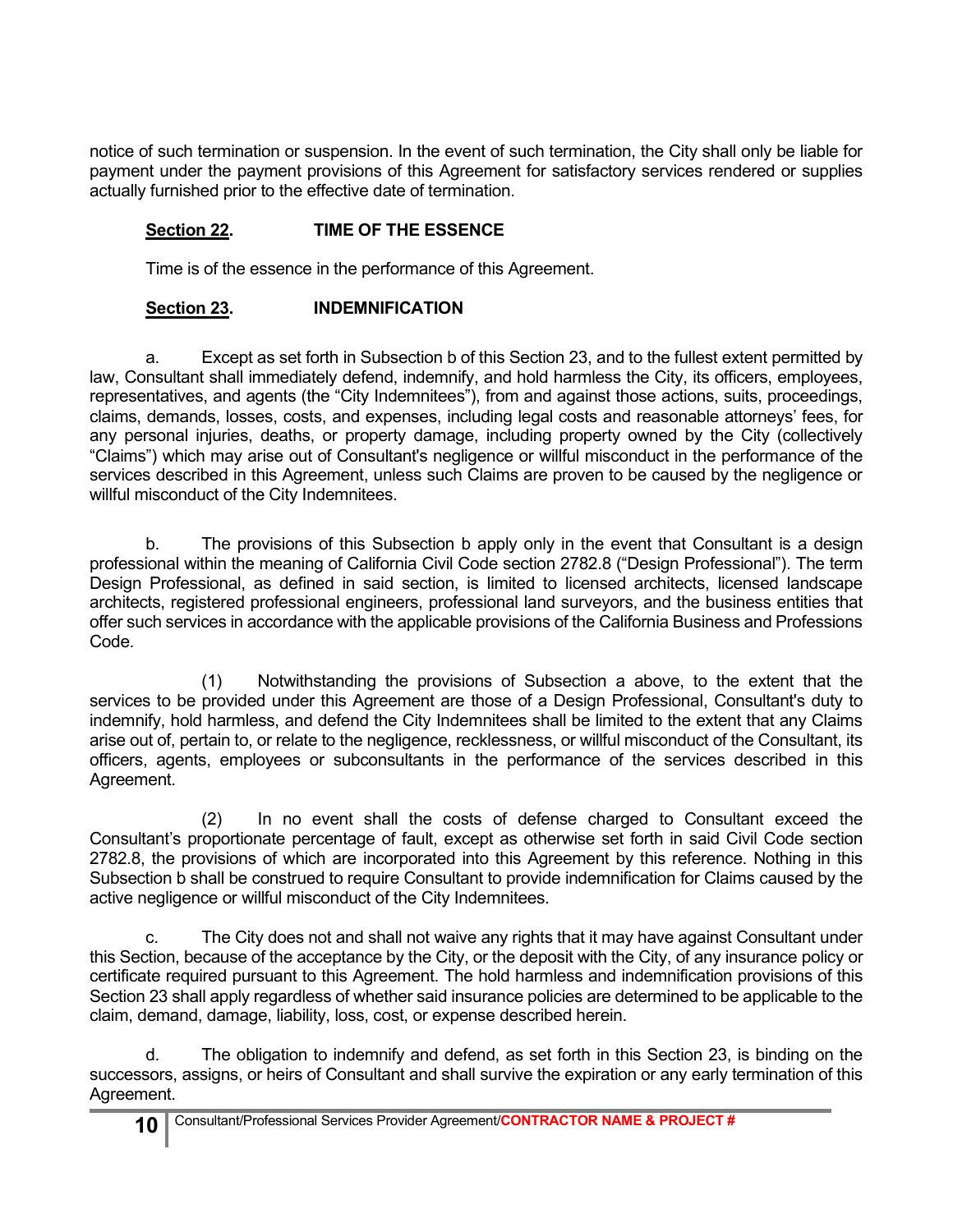#### **Section 24. REPORTS**

Upon request by **(DEPARTMENT HEAD AND TITLE), or** his designee, or as otherwise required by this Agreement, including but not limited to, the Scope of Services set forth in Exhibit "A", Consultant shall prepare and submit reports to the City concerning Consultant's performance of the services required by this Agreement.

#### **Section 25. RECORDS**

a. Consultant shall keep such books and records as shall be necessary to perform the services required by this Agreement and enable **(DEPARTMENT HEAD AND TITLE),** or his designee, to evaluate the cost and the performance of such services.

b. Books and records pertaining to costs shall be kept and prepared in accordance with generally accepted accounting principles.

c. **(DEPARTMENT HEAD AND TITLE),** or his designee, shall have full and free access to such books and records at all reasonable times, including the right to inspect, copy, audit, and make records and transcripts from such records.

d. Records and supporting documents pertaining to the use of funds paid to Consultant hereunder shall be retained by Consultant and made available to **(DEPARTMENT HEAD AND TITLE),** or his designee, for purposes of performing an audit for a period of five (5) years from the date of termination of this Agreement.

#### **Section 26. RESERVED**

#### **Section 27. CONFIDENTIALITY; OWNERSHIP OF WORK**

a. Any and all documents and information obtained from the City or prepared by Consultant for the City shall be kept strictly confidential unless otherwise provided by applicable law. All City data, documents and information shall be returned to the City upon termination of the Agreement.

b. Any drawings, specifications, reports, records, documents, or other materials prepared by Consultant in the performance of services under this Agreement shall not be released publicly without the prior written approval of to **(DEPARTMENT HEAD AND TITLE), or** his designee, or as required by applicable law.

c. Consultant shall not disclose to any other entity or person any information regarding the activities of the City, except with the prior written approval of **(DEPARTMENT HEAD AND TITLE), or** his designee, or as required by applicable law.

d. All original documents, reports, designs, computer files and all other materials prepared by Consultant in the course of performing the services pursuant to this Agreement, whether completed or in progress, are the property of the City and shall be surrendered to the City upon the completion of Consultant's services or when requested by **(DEPARTMENT HEAD AND TITLE),** or his designee**.** Such materials may be used, reused or otherwise disposed of by the City without the permission of Consultant.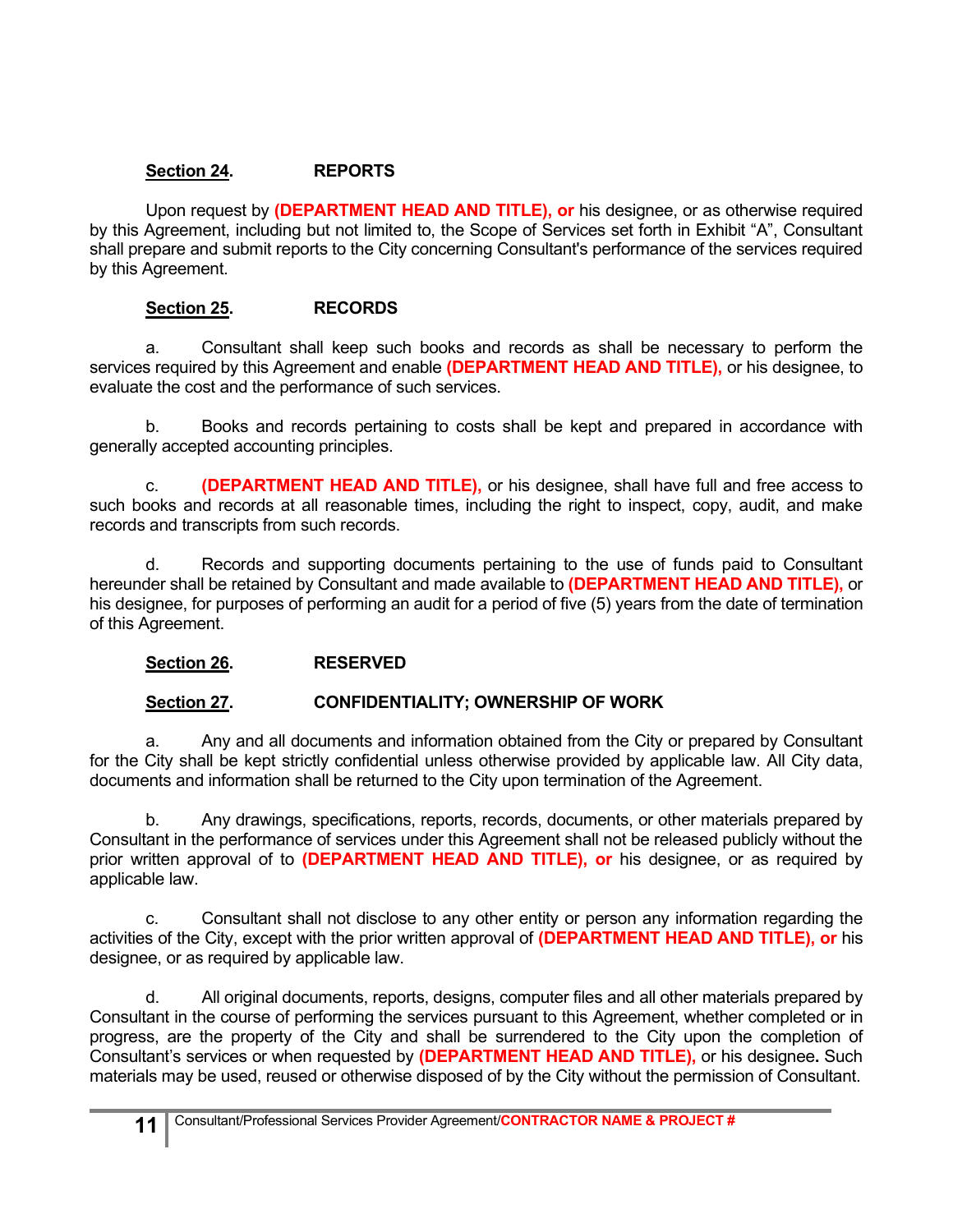e. Consultant's covenants under this Section 27 shall survive the termination of this Agreement.

#### **Section 28. PRINCIPAL REPRESENTATIVES**

a. **[SERVICE REPRESENTATIVE]**, is designated as the principal representative of Consultant for purposes of communicating with the City on any matter associated with the performance of the services set forth in this Agreement.

b. **(DEPARTMENT HEAD AND TITLE), or** his designee, shall be the principal representative of the City for purposes of communicating with Consultant on any matter associated with the performance of the services set forth in this Agreement.

c. Either Party may designate another individual as its principal representative by giving written notice of such designation to the other Party.

#### **Section 29. MODIFICATIONS AND AMENDMENTS; EXTRA SERVICES**

a. This Agreement may be modified or amended only by a written instrument signed by both Parties.

b. During the Initial Term, the City may request that the Consultant perform Extra Services. As used herein, "Extra Services" means any services, which are determined by the City to be necessary for the proper completion of **PROJECT TITLE,** but which the Parties did not reasonably anticipate would be necessary at the execution of this Agreement. A written instrument signed by both Parties shall be required to authorize performance of and payment for Extra Services.

#### **Section 30. ENTIRE AGREEMENT**

a. This Agreement supersedes any and all prior or contemporaneous agreements, either oral or written, between the City and Consultant with respect to the subject matter of this Agreement.

b. This Agreement contains all of the covenants and agreements between the Parties with respect to the subject matter of this Agreement, and each Party to this Agreement acknowledges that no representations, inducements, promises, or agreements have been made by or on behalf of any Party, except those covenants and agreements in this Agreement.

c. No agreement, statement, or promise with respect to the subject matter of this Agreement, which is not contained in this Agreement, or in a valid modification or amendment to this Agreement, shall be valid or binding on either Party.

#### **Section 31. AMBIGUITIES**

This Agreement is in all respects intended by each Party hereto to be deemed and construed to have been jointly prepared by the Parties and the Parties hereby expressly agree that any uncertainty or ambiguity existing herein shall not be interpreted against either of them. Except as expressly limited by this paragraph, all of the applicable rules of interpretation of contract shall govern the interpretation of any uncertainty or ambiguity of this Agreement.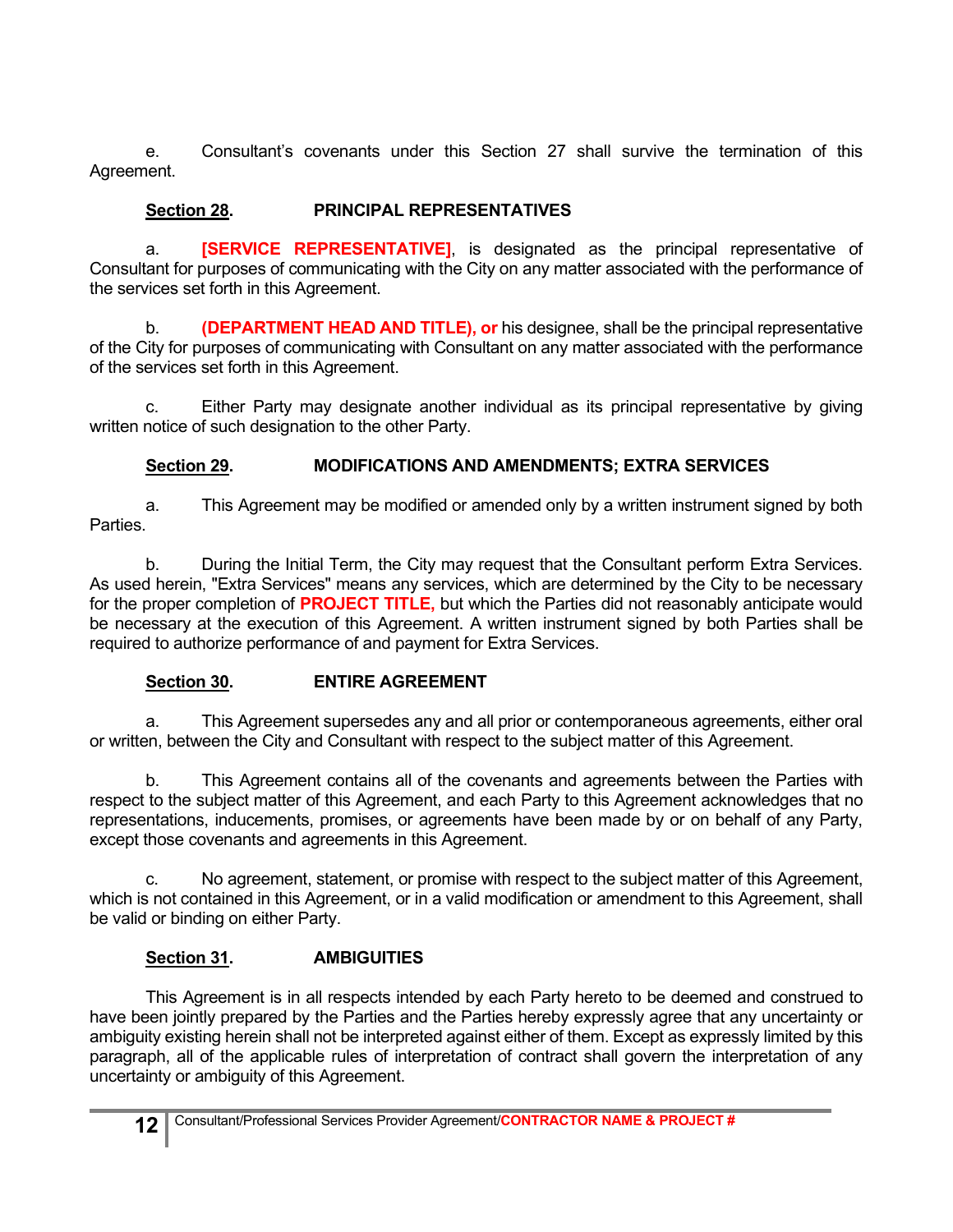Notwithstanding the foregoing, the Parties agree that **Exhibit "A" (CHANGE AS NEEDED) is** attached hereto for reference purposes and to the extent there are any ambiguities, inconsistencies or conflicts between the terms of this Consultant/Professional Services Standard Provider Agreement and **Exhibit "A"** the terms of this Consultant/Professional Services Standard Provider Agreement shall control and nothing set forth in **Exhibit "A"** shall be deemed to supersede any of the provisions of this Consultant/Professional Services Standard Provider Agreement.

#### **Section 32. NOTICES**

a. Any notice to be provided pursuant to this Agreement shall be in writing, and all such notices shall be delivered by personal service or by deposit in the United States mail, certified or registered, return receipt requested, with postage prepaid, and addressed to the Parties as follows:

| To the City:   | [DEPT. HEAD]<br>(REQUESTING) DEPARTMENT<br><b>City of Victorville</b><br>14343 Civic Drive<br>Victorville, CA 92392 |
|----------------|---------------------------------------------------------------------------------------------------------------------|
| To Consultant: | [REPRESENTATIVE]                                                                                                    |
|                | [COMPANY]                                                                                                           |
|                | [ADDRESS]                                                                                                           |
|                | <b>[CITY], [STATE] [ZIP CODE]</b>                                                                                   |

b. Notices, payments, and other documents shall be deemed delivered upon receipt by personal service or as of the second (2nd) day after deposit in the United States mail.

#### **Section 33. NON-LIABILITY OF CITY OFFICERS AND EMPLOYEES**

No officer or employee of the City shall be personally liable to Consultant, or any successor in interest, in the event of any default or breach by the City or for any amount, which may become due to Consultant or to its successor(s), or for any breach of any obligation of the terms of this Agreement.

#### **Section 34. REVIEW BY ATTORNEYS**

Each Party hereto has had its attorney(s) review this Agreement and all related documents. Each Party hereto has consulted with its attorney(s) and has negotiated the terms of this Agreement based on such consultation.

#### **Section 35. WAIVER**

a. No waiver shall be binding unless executed in writing by the Party making the waiver.

**13** Consultant/Professional Services Provider Agreement/**CONTRACTOR NAME & PROJECT #** b. No waiver of any provision of this Agreement shall be deemed, or shall constitute, a waiver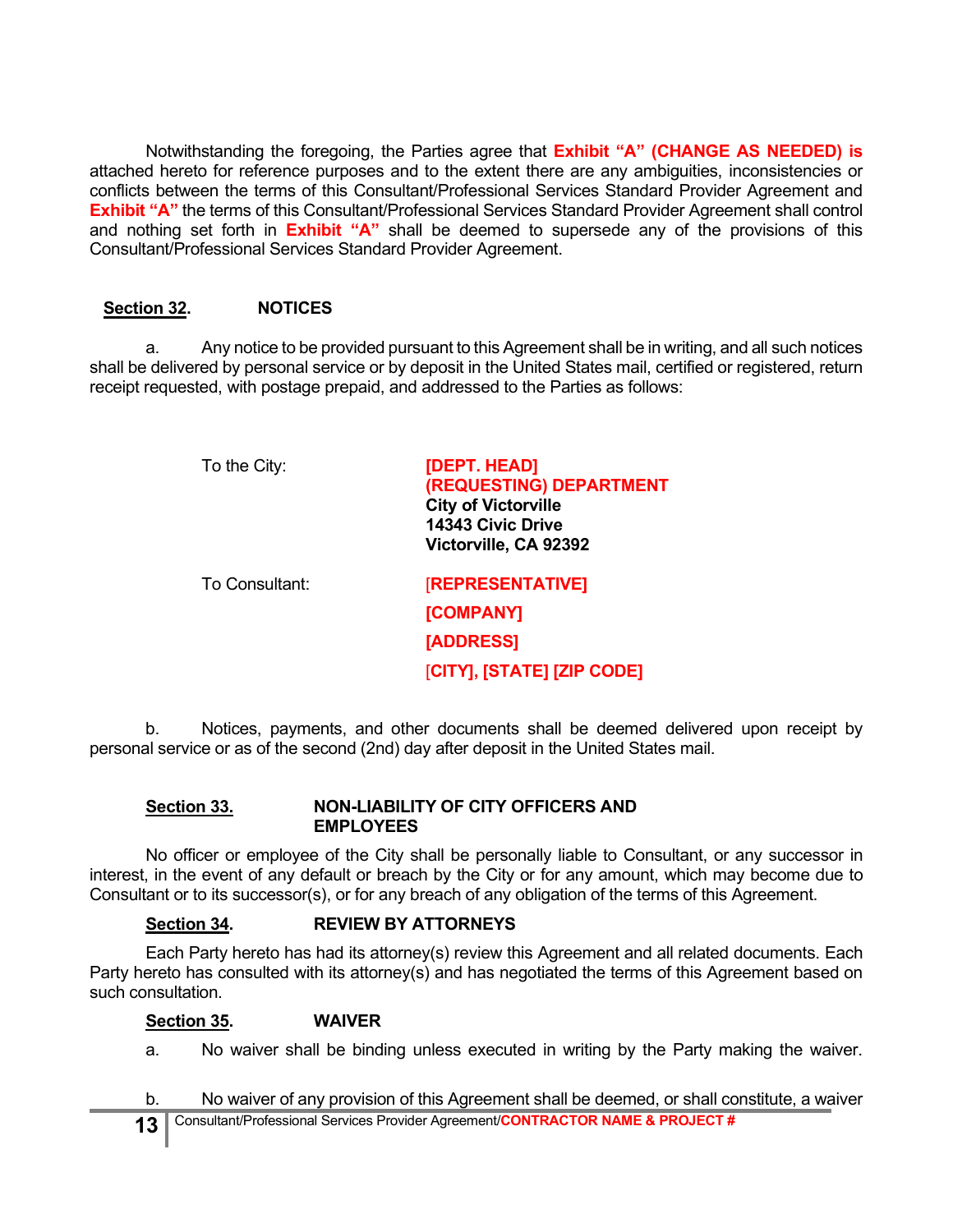of any other provision, whether similar, nor shall any such waiver constitute a continuing or subsequent waiver of the same provision.

c. Failure of either Party to enforce any provision of this Agreement shall not constitute a waiver of the right to compel enforcement of such provision or any of the remaining provisions of this Agreement.

#### **Section 36. ASSIGNMENT**

This Agreement shall not be assigned by either Party without prior written consent of the other Party.

#### **Section 37. CARE OF WORK**

The performance of services by Consultant or the payment of money by the City shall not relieve Consultant from any obligation to correct any incomplete, inaccurate, or defective work at no further cost to the City, when such incomplete, inaccurate or defective work is due to the negligence of Consultant.

#### **Section 38. CAPTIONS AND HEADINGS**

The captions and headings contained in this Agreement are provided for identification purposes only and shall not be interpreted to limit or define the content of the provisions described under the respective caption or heading.

#### **Section 39. SUCCESSORS, HEIRS, AND ASSIGNS**

Except as otherwise expressly provided herein, this Agreement shall be binding upon the successors, endorsees, assigns, heirs, and personal representatives of each of the Parties to this Agreement and, likewise, shall inure to the benefit of the successors, endorsees, assigns, heirs, and personal representatives of each of the Parties.

#### **Section 40. GENDER**

In this Agreement, unless the context clearly requires otherwise, the masculine, feminine and neuter genders and the singular and the plural shall include one another.

#### **Section 41. SEVERABILITY**

If any one or more of the sentences, clauses, paragraphs, or sections contained herein is declared invalid, void, or unenforceable by a court of competent jurisdiction, the same shall be deemed severable from the remainder of this Agreement and shall not affect, impair, or invalidate any of the remaining sentences, clauses, paragraphs, or sections contained herein.

#### **Section 42. GOVERNING LAW**

The validity of this Agreement and any of its terms or provisions, as well as the rights and duties of the Parties under this Agreement, shall be construed pursuant to and in accordance with California law.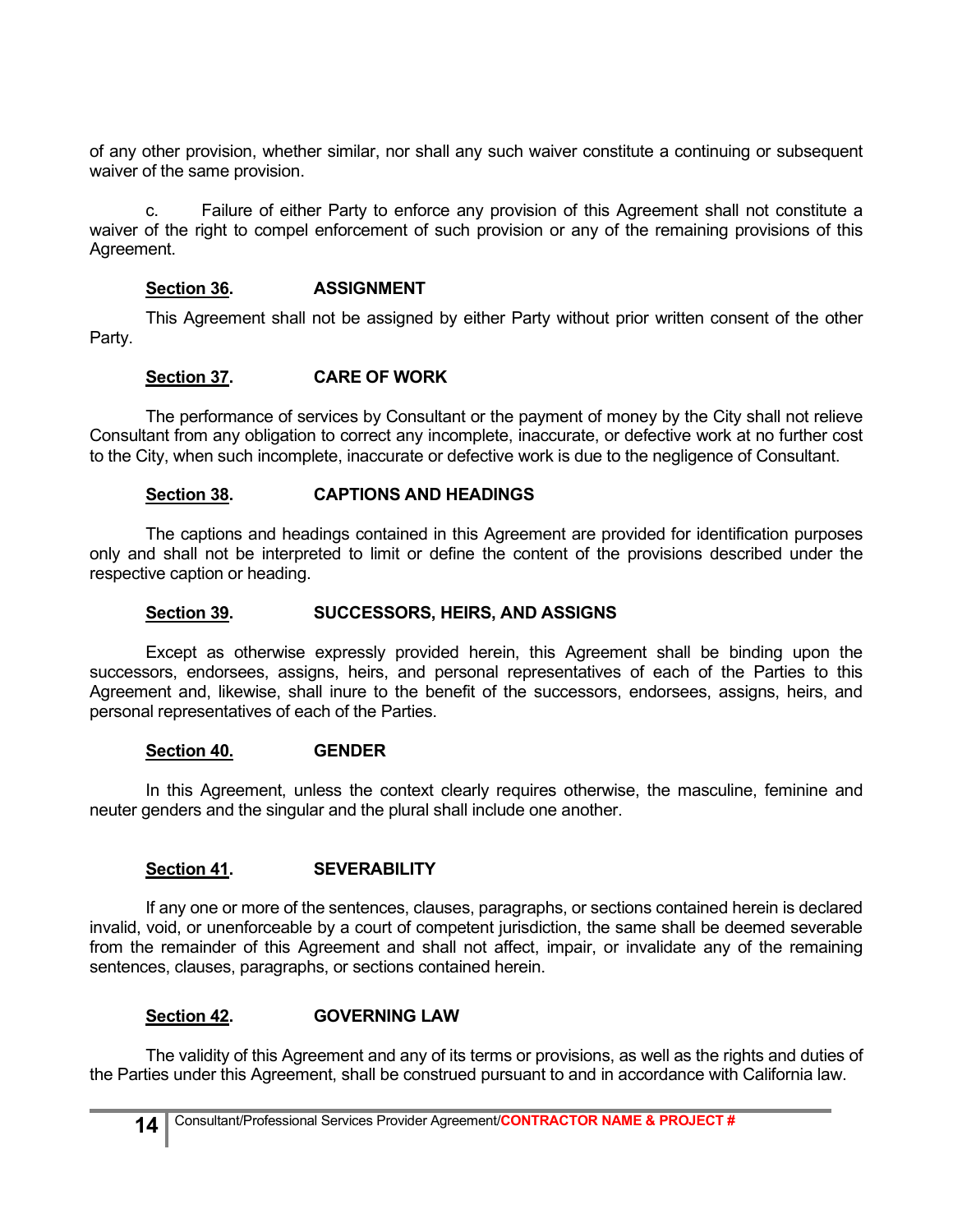#### **Section 43. DEFAULT**

a. Failure or delay by any Party to this Agreement to perform any material term or provision of this Agreement shall constitute a default under this Agreement; provided however, that if the Party who is otherwise claimed to be in default by the other Party commences to cure, correct, or remedy the alleged default within fifteen (15) days after receipt of written notice specifying such default and shall diligently complete such cure, correction, or remedy, such Party shall not be deemed to be in default hereunder.

b. The Party claiming that a default has occurred shall give written notice of default to the Party in default, specifying the alleged default. Delay in giving such notice shall not constitute a waiver of any default nor shall it change the time of default; provided, however, the injured Party shall have no right to exercise any remedy for a default hereunder without delivering the written default notice, as specified herein.

c. Any failure or delay by a Party in asserting any of its rights or remedies as to any default shall not operate as a waiver of any default or of any rights or remedies associated with a default.

d. In the event that a default by any Party to this Agreement may remain uncured for more than fifteen (15) days following written notice, as provided above, the injured Party shall be entitled to seek any appropriate remedy or damages by initiating legal proceedings.

#### **Section 44. CUMULATIVE REMEDIES**

Except with respect to rights and remedies expressly declared to be exclusive in this Agreement, the rights and remedies of the Parties are cumulative and the exercise by either Party of one or more of such rights or remedies shall not preclude the exercise by it, at the same or different times, of any other rights or remedies for the same default of any other default by the other Party.

#### **Section 45. VENUE**

All proceedings involving disputes over the terms, provisions, covenants, or conditions contained in this Agreement and all proceedings involving any enforcement action related to this Agreement shall be initiated and conducted in the applicable court or forum in San Bernardino County, California.

#### **Section 48. REPRESENTATIONS OF PARTIES AND PERSONS EXECUTING AGREEMENT**

#### **Section 46. ATTORNEYS' FEES**

In the event any action, suit, or proceeding is brought for the enforcement of, or the declaration of any right or obligation pursuant to this Agreement, or as a result of any alleged breach of any provision of this Agreement, the prevailing Party in such suit or proceeding shall be entitled to recover its costs and expenses, including reasonable attorneys' fees, from the losing Party, and any judgment or decree rendered in such a proceeding shall include an award thereof.

#### **Section 47. EFFECTIVENESS OF AGREEMENT**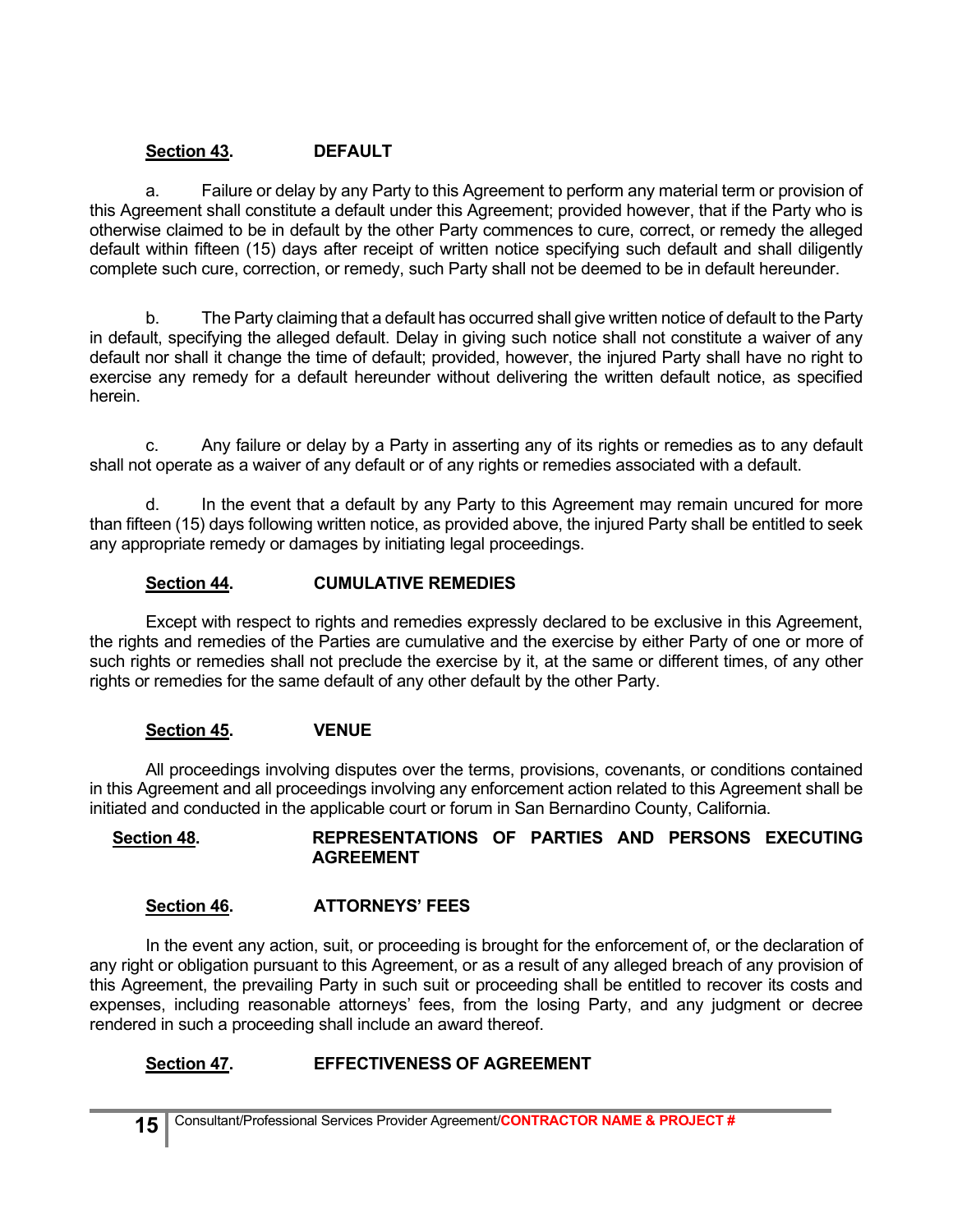This Agreement shall not be binding upon the City, until signed by the authorized representative(s) of Consultant, approved by the City's Risk Manager, and executed by the authorized City personnel or Mayor.

Each of the Parties to this Agreement hereby represents that all necessary and appropriate actions of their governing bodies have been taken to make this Agreement a binding obligation of each of the Parties hereto.

b. The persons executing this Agreement warrant that they are duly authorized to execute this Agreement on behalf of and bind the Parties each purports to represent.

#### **Section 49. COUNTERPARTS**

This Agreement may be executed by the Parties in counterparts, and when executed by each of the Parties, each counterpart shall be deemed to be a part of this Agreement.

**IN WITNESS WHEREOF, the Parties hereto have caused this Agreement to be executed as of the dates written below.**

THE CITY OF VICTORVILLE **CONSULTANT** 

**(INSERT DEPT. HEAD NAME AND TITLE) (INSERT NAME & TITLE OF (MAYOR NAME AND TITLE IF OVER \$50K) PERSON SIGNING ON BEHALF,**

Dated: \_\_\_\_\_\_\_\_\_\_\_\_\_\_\_\_\_\_\_\_\_\_\_\_\_\_\_ Dated:\_\_\_\_\_\_\_\_\_\_\_\_\_\_\_\_\_\_\_\_\_\_\_\_\_\_

ATTEST (over 50K)

By:\_\_\_\_\_\_\_\_\_\_\_\_\_\_\_\_\_\_\_\_\_\_\_\_\_\_\_\_\_\_

**Charlene Robinson, City Clerk**

Dated:

**THE CITY OF VICTORVILLE APPROVED AS TO STANDARD FORM:** 

**16** Consultant/Professional Services Provider Agreement/**CONTRACTOR NAME & PROJECT #**

 **OF CONSULTANT**

By:  $\Box$